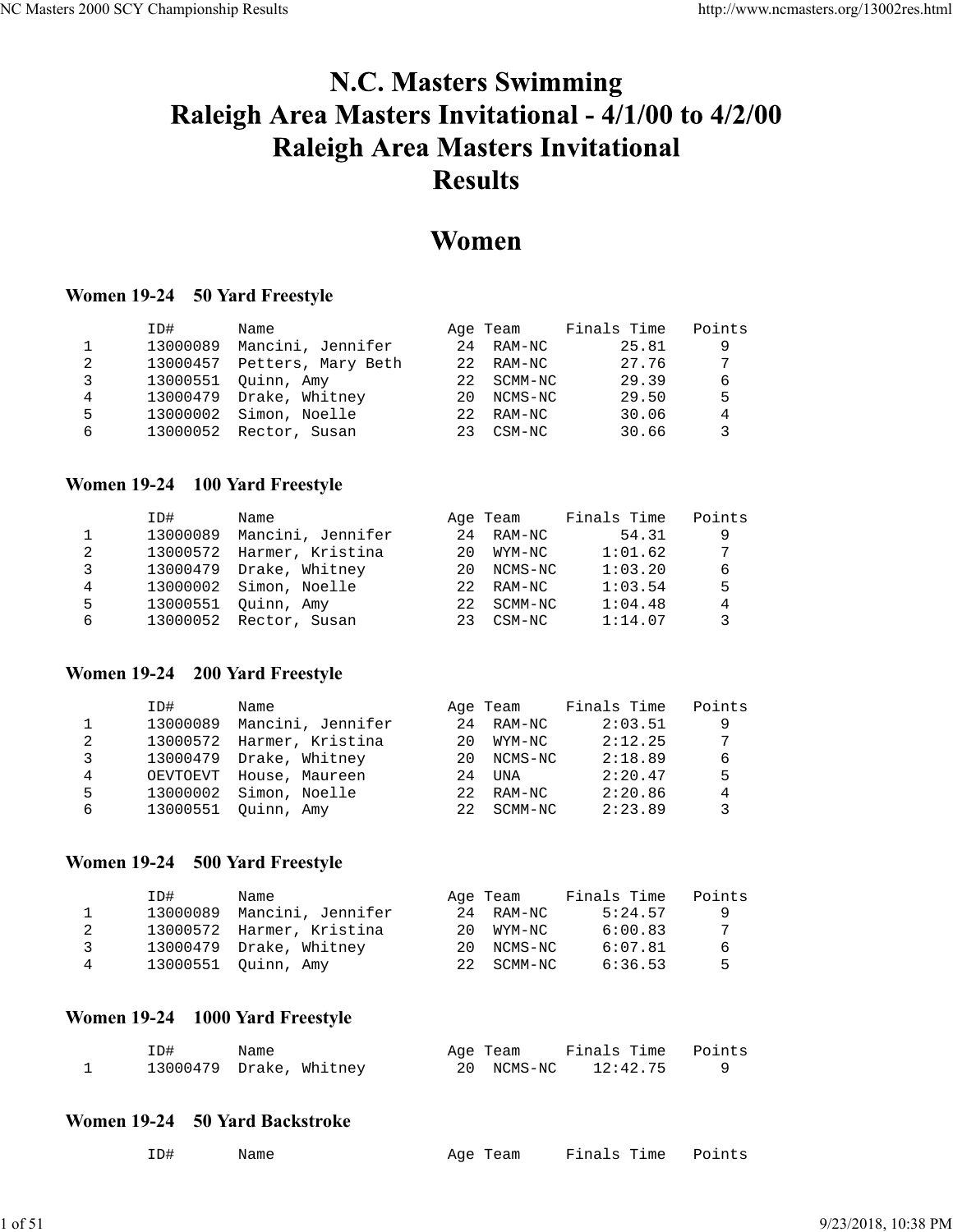|                         | 13000457 Petters, Mary Beth | 22 RAM-NC | 32.20 | -9 |
|-------------------------|-----------------------------|-----------|-------|----|
|                         | 13000002 Simon, Noelle      | 22 RAM-NC | 34.44 |    |
| $\overline{\mathbf{3}}$ | 13000052 Rector, Susan      | 23 CSM-NC | 37.04 | -6 |

## **Women 19-24 100 Yard Backstroke**

|   | ID# | Name                    | Age Team   | Finals Time | Points |
|---|-----|-------------------------|------------|-------------|--------|
|   |     | 13000002 Simon, Noelle  | 22 RAM-NC  | 1:13.67     | - 9    |
|   |     | 13000479 Drake, Whitney | 20 NCMS-NC | 1:17.47     |        |
| 3 |     | 13000052 Rector, Susan  | 23 CSM-NC  | 1:26.85     | -6     |

## **Women 19-24 200 Yard Backstroke**

| ID# | Name                    |    | Age Team  | Finals Time | Points |
|-----|-------------------------|----|-----------|-------------|--------|
|     | 13000002 Simon, Noelle  |    | 22 RAM-NC | 2:36.84     | - 9    |
|     | 13000479 Drake, Whitney | 20 | NCMS-NC   | 2:45.75     |        |

#### **Women 19-24 100 Yard Breaststroke**

| ID# | Name                    | Age Team | Finals Time Points |  |
|-----|-------------------------|----------|--------------------|--|
|     | OEVTOEVT House, Maureen | 24 UNA   | 1:17.14            |  |

## **Women 19-24 50 Yard Butterfly**

| ID# | Name                        | Age Team  | Finals Time | Points |
|-----|-----------------------------|-----------|-------------|--------|
|     | 13000457 Petters, Mary Beth | 22 RAM-NC | 28.57       |        |
|     | 13000572 Harmer, Kristina   | 20 WYM-NC | 29.82       |        |

## **Women 19-24 100 Yard Butterfly**

|                | ID# | Name                        | Age Team  | Finals Time           | Points   |
|----------------|-----|-----------------------------|-----------|-----------------------|----------|
|                |     | 13000572 Harmer, Kristina   | 20 WYM-NC | 1:05.34               | <b>Q</b> |
|                |     | 13000457 Petters, Mary Beth | 22 RAM-NC | 1:05.36               | -7       |
| $\overline{3}$ |     | 13000185 Kellicut, Corinna  |           | 1:15.97<br>23 SCMM-NC | -6       |

#### **Women 19-24 100 Yard IM**

| ID#      | Name              |                                                                                             | Finals Time                                            | Points  |
|----------|-------------------|---------------------------------------------------------------------------------------------|--------------------------------------------------------|---------|
| 13000089 | Mancini, Jennifer |                                                                                             | 1:03.40                                                | 9       |
| 13000457 |                   |                                                                                             | 1:09.37                                                | 7       |
|          |                   | 2.0                                                                                         | 1:09.76                                                | 6       |
| 13000002 |                   | 2.2                                                                                         | 1:13.34                                                | 5       |
|          |                   | 20                                                                                          | 1:16.04                                                | 4       |
|          |                   | Petters, Mary Beth<br>13000572 Harmer, Kristina<br>Simon, Noelle<br>13000479 Drake, Whitney | Age Team<br>24 RAM-NC<br>22 RAM-NC<br>WYM-NC<br>RAM-NC | NCMS-NC |

#### **Women 19-24 200 Yard IM**

|   | ID#      | Name                       |     | Age Team   | Finals Time | Points |
|---|----------|----------------------------|-----|------------|-------------|--------|
|   | 13000089 | Mancini, Jennifer          | 24  | RAM-NC     | 2:18.12     | 9      |
| 2 | 13000572 | Harmer, Kristina           | 20  | WYM-NC     | 2:27.98     | 7      |
| 3 | OEVTOEVT | House, Maureen             | 2.4 | UNA        | 2:34.80     | 6      |
| 4 | 13000002 | Simon, Noelle              | 2.2 | RAM-NC     | 2:37.86     | 5      |
| 5 |          | 13000479 Drake, Whitney    | 20  | NCMS-NC    | 2:38.94     | 4      |
| 6 |          | 13000185 Kellicut, Corinna |     | 23 SCMM-NC | 2:47.91     | 3      |
|   |          |                            |     |            |             |        |

## **Women 25-29 50 Yard Freestyle**

| ID# | Name | Age Team Finals Time Points |  |
|-----|------|-----------------------------|--|
|     |      |                             |  |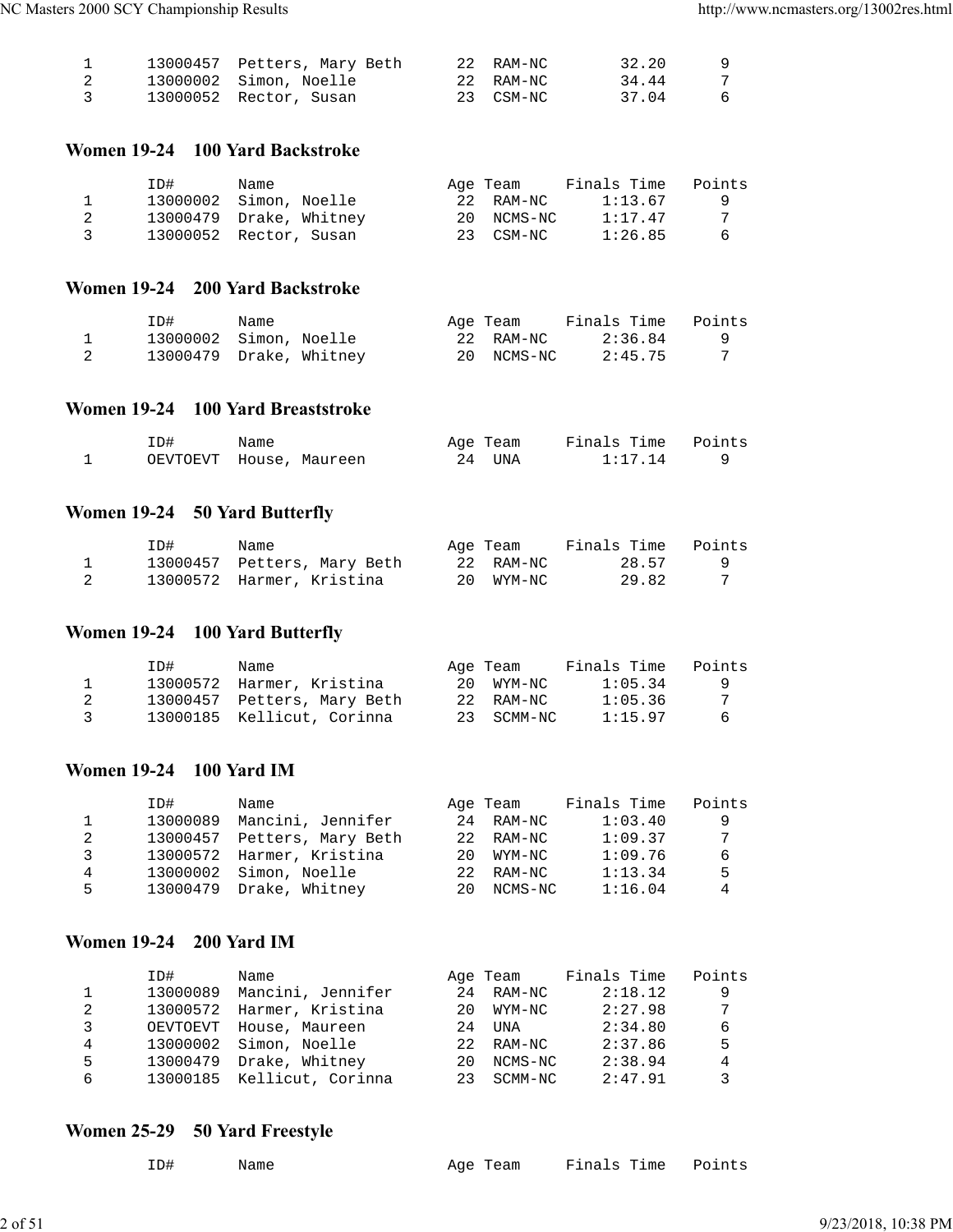|   |          | 13000367 Calisto, Amy       | 29  | DAMA-NC   | 28.05 | 9              |
|---|----------|-----------------------------|-----|-----------|-------|----------------|
| 2 |          | 13000554 Riley, Jennifer    | 28  | RAM-NC    | 28.06 | 7              |
| 3 |          | 13000373 Knight, Andrea     | 29  | NCAM-NC   | 30.45 | 6              |
| 4 |          | 13000256 Brophy, Patricia   | 2.7 | SCMM-NC   | 30.53 | 5              |
| 5 |          | 12000489 Hanifer, Mary Beth | 29  | VMST-VA   | 31.52 | $\overline{4}$ |
| 6 | 13000587 | Pagan, Myrna                |     | 25 RAM-NC | 32.83 | 3              |
| 7 |          | 12000328 Petit, Sharon      | 29  | VMST-VA   | 34.10 | $\mathfrak{D}$ |
| 8 |          | 13000338 Stuhler, Callie    | 28  | TMS-NC    | 46.47 | $\mathbf{1}$   |
|   |          |                             |     |           |       |                |

## **Women 25-29 100 Yard Freestyle**

|   | ID#      | Name                         |    |            | Age Team Finals Time | Points |
|---|----------|------------------------------|----|------------|----------------------|--------|
|   |          | 13000425 Sullivan, Liz       |    | 26 NCAM-NC | 57.87                | 9      |
| 2 |          | 15000383 Williams, Ghislaine |    | 26 GPAC-FL | 59.76                | 7      |
| 3 |          | 13000554 Riley, Jennifer     |    | 28 RAM-NC  | 1:01.25              | 6      |
| 4 |          | 12000489 Hanifer, Mary Beth  |    | 29 VMST-VA | 1:10.50              | 5      |
| 5 | 12000328 | Petit, Sharon                | 29 | VMST-VA    | 1:19.33              | 4      |
| 6 | 13000338 | Stuhler, Callie              | 28 | TMS-NC     | 1:51.60              | 3      |

## **Women 25-29 200 Yard Freestyle**

|               | ID# | Name                   | Age Team   | Finals Time | Points |
|---------------|-----|------------------------|------------|-------------|--------|
|               |     | 13000425 Sullivan, Liz | 26 NCAM-NC | 2:01.98     | q      |
|               |     | 13000555 Cox, Tara     | 28 SCMM-NC | 2:31.14     |        |
| $\mathcal{R}$ |     | 13000587 Pagan, Myrna  | 25 RAM-NC  | 2:43.32     | 6      |

## **Women 25-29 500 Yard Freestyle**

| ID# | Name                        | Age Team   | Finals Time | Points |
|-----|-----------------------------|------------|-------------|--------|
|     | 13000425 Sullivan, Liz      | 26 NCAM-NC | 5:23.87     |        |
|     | 12000489 Hanifer, Mary Beth | 29 VMST-VA | 7:05.21     |        |

## **Women 25-29 1000 Yard Freestyle**

| ID# | Name                      | Age Team   | Finals Time Points |  |
|-----|---------------------------|------------|--------------------|--|
|     | 13000256 Brophy, Patricia | 27 SCMM-NC | 13:41.42           |  |

## **Women 25-29 1650 Yard Freestyle**

| ID# | Name                    | Age Team   | Finals Time Points |  |
|-----|-------------------------|------------|--------------------|--|
|     | 13000373 Knight, Andrea | 29 NCAM-NC | 24:42.75           |  |

#### **Women 25-29 50 Yard Backstroke**

|    | ID# | Name                     |    | Age Team   | Finals Time | Points |
|----|-----|--------------------------|----|------------|-------------|--------|
|    |     | 13000367 Calisto, Amy    |    | 29 DAMA-NC | 33.05       | - Q    |
|    |     | 13000373 Knight, Andrea  | 29 | NCAM-NC    | 37.49       |        |
| ્ર |     | 13000338 Stuhler, Callie |    | 28 TMS-NC  | 49.56       | -6     |

## **Women 25-29 100 Yard Backstroke**

|   | ID# | Name                     |    | Age Team   | Finals Time | Points |
|---|-----|--------------------------|----|------------|-------------|--------|
|   |     | 13000425 Sullivan, Liz   |    | 26 NCAM-NC | 1:04.81     | q      |
|   |     | 13000090 Britt, Lee Anne |    | 25 RAM-NC  | 1:10.46     | 7      |
| ર |     | 13000367 Calisto, Amy    | 29 | DAMA-NC    | 1:12.73     | 6      |
| 4 |     | 13000338 Stuhler, Callie |    | 28 TMS-NC  | 1:53.79     | 5      |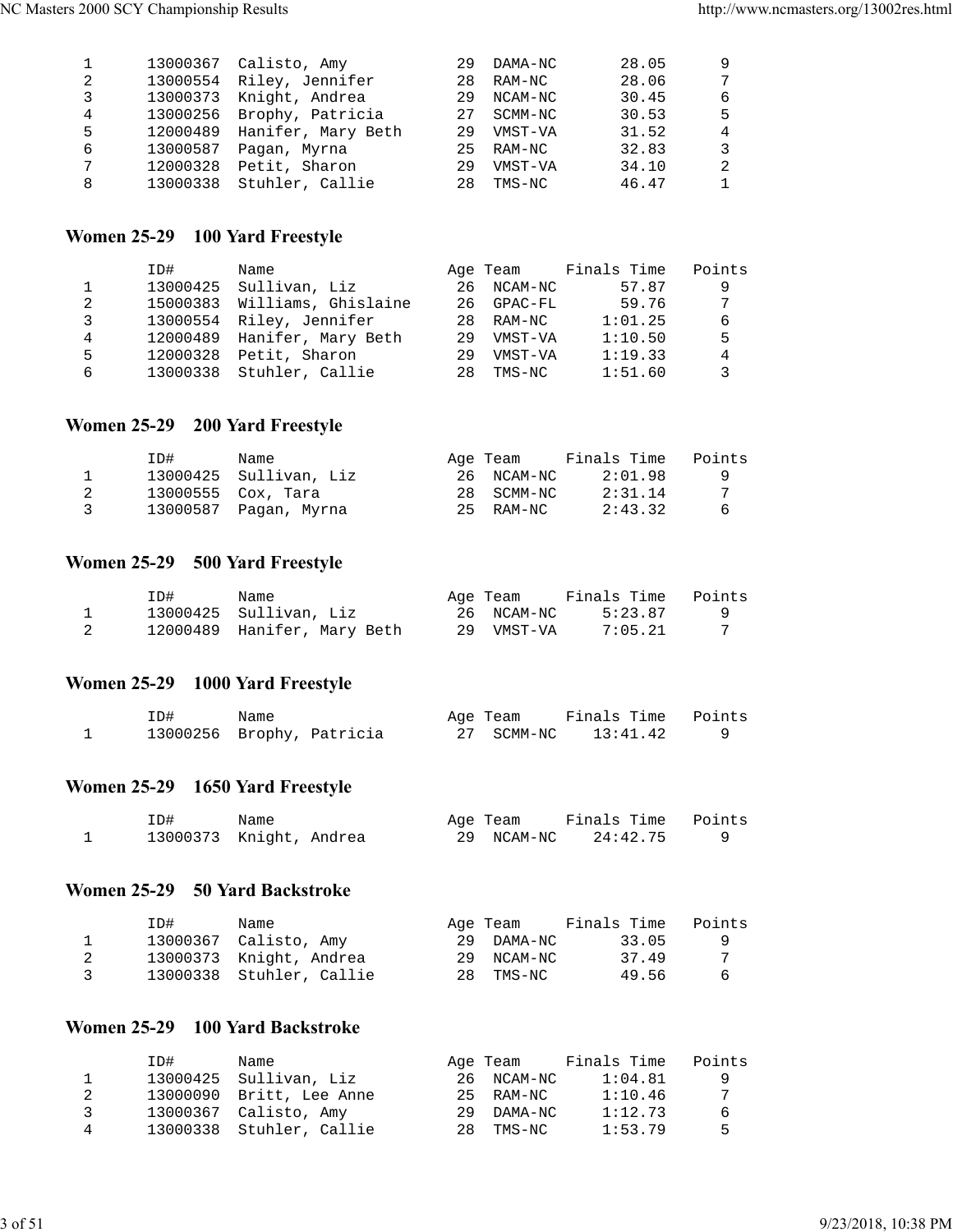#### **Women 25-29 200 Yard Backstroke**

| ID# | Name                   | Age Team   | Finals Time | Points |
|-----|------------------------|------------|-------------|--------|
|     | 13000425 Sullivan, Liz | 26 NCAM-NC | 2:15.79     |        |
|     | 13000367 Calisto, Amy  | 29 DAMA-NC | 2:46.04     |        |

#### **Women 25-29 50 Yard Breaststroke**

|    | ID#      | Name                     |    | Age Team  | Finals Time | Points |
|----|----------|--------------------------|----|-----------|-------------|--------|
|    |          | 13000554 Riley, Jennifer |    | 28 RAM-NC | 35.94       | 9      |
| 2  |          | 13000090 Britt, Lee Anne |    | 25 RAM-NC | 38.41       | 7      |
| 3  |          | 13000367 Calisto, Amy    | 29 | DAMA-NC   | 39.27       | 6      |
| 4  | 12000489 | Hanifer, Mary Beth       | 29 | VMST-VA   | 43.03       | 5      |
| 5. | 12000328 | Petit, Sharon            | 29 | VMST-VA   | 50.26       | 4      |

#### **Women 25-29 100 Yard Breaststroke**

|    | ID#      | Name                    |    | Age Team | Finals Time | Points |
|----|----------|-------------------------|----|----------|-------------|--------|
|    | 13000554 | Riley, Jennifer         | 28 | RAM-NC   | 1:19.47     | 9      |
| 2  |          | 13000053 Larkin, Silica | 27 | RAM-NC   | 1:19.73     | 7      |
| 3  | 13000587 | Pagan, Myrna            | 25 | RAM-NC   | 1:35.42     | 6      |
| 4  | 13000373 | Knight, Andrea          | 29 | NCAM-NC  | 1:39.74     | .5     |
| 5. | 12000489 | Hanifer, Mary Beth      | 29 | VMST-VA  | 1:43.63     | 4      |

#### **Women 25-29 200 Yard Breaststroke**

| ID# | Name                     | Age Team  | Finals Time Points |  |
|-----|--------------------------|-----------|--------------------|--|
|     | 13000090 Britt, Lee Anne | 25 RAM-NC | 3:02.42            |  |

## **Women 25-29 50 Yard Butterfly**

|   | ID#      | Name                      |     | Age Team   | Finals Time | Points |
|---|----------|---------------------------|-----|------------|-------------|--------|
|   | 15000383 | Williams, Ghislaine       | 26  | GPAC-FL    | 29.70       | 9      |
| 2 |          | 13000367 Calisto, Amy     | 29  | DAMA-NC    | 31.92       | 7      |
| २ |          | 13000555 Cox, Tara        | 28. | SCMM-NC    | 33.06       | 6      |
| 4 |          | 13000373 Knight, Andrea   | 29  | NCAM-NC    | 35.20       | 5      |
| 5 |          | 13000256 Brophy, Patricia |     | 27 SCMM-NC | 35.82       | 4      |

## **Women 25-29 100 Yard Butterfly**

| ID#                     | Name |  | Aqe Team   | Finals Time | Points |
|-------------------------|------|--|------------|-------------|--------|
| 13000053 Larkin, Silica |      |  | 27 RAM-NC  | 1:16.71     |        |
| 13000373 Knight, Andrea |      |  | 29 NCAM-NC | 1:24.20     |        |

## **Women 25-29 200 Yard Butterfly**

| ID# | Name                    | Age Team   | Finals Time | Points |
|-----|-------------------------|------------|-------------|--------|
|     | 13000555 Cox, Tara      | 28 SCMM-NC | 3:03.71     |        |
|     | 13000053 Larkin, Silica | 27 RAM-NC  | 3:12.35     |        |

### **Women 25-29 100 Yard IM**

|   | ID# | Name                         | Age Team   | Finals Time | Points |
|---|-----|------------------------------|------------|-------------|--------|
|   |     | 13000425 Sullivan, Liz       | 26 NCAM-NC | 1:03.80     | -9     |
|   |     | 15000383 Williams, Ghislaine | 26 GPAC-FL | 1:09.12     | 7      |
| ર |     | 13000554 Riley, Jennifer     | 28 RAM-NC  | 1:10.75     | -6     |
| 4 |     | 13000090 Britt, Lee Anne     | 25 RAM-NC  | 1:11.41     | -5     |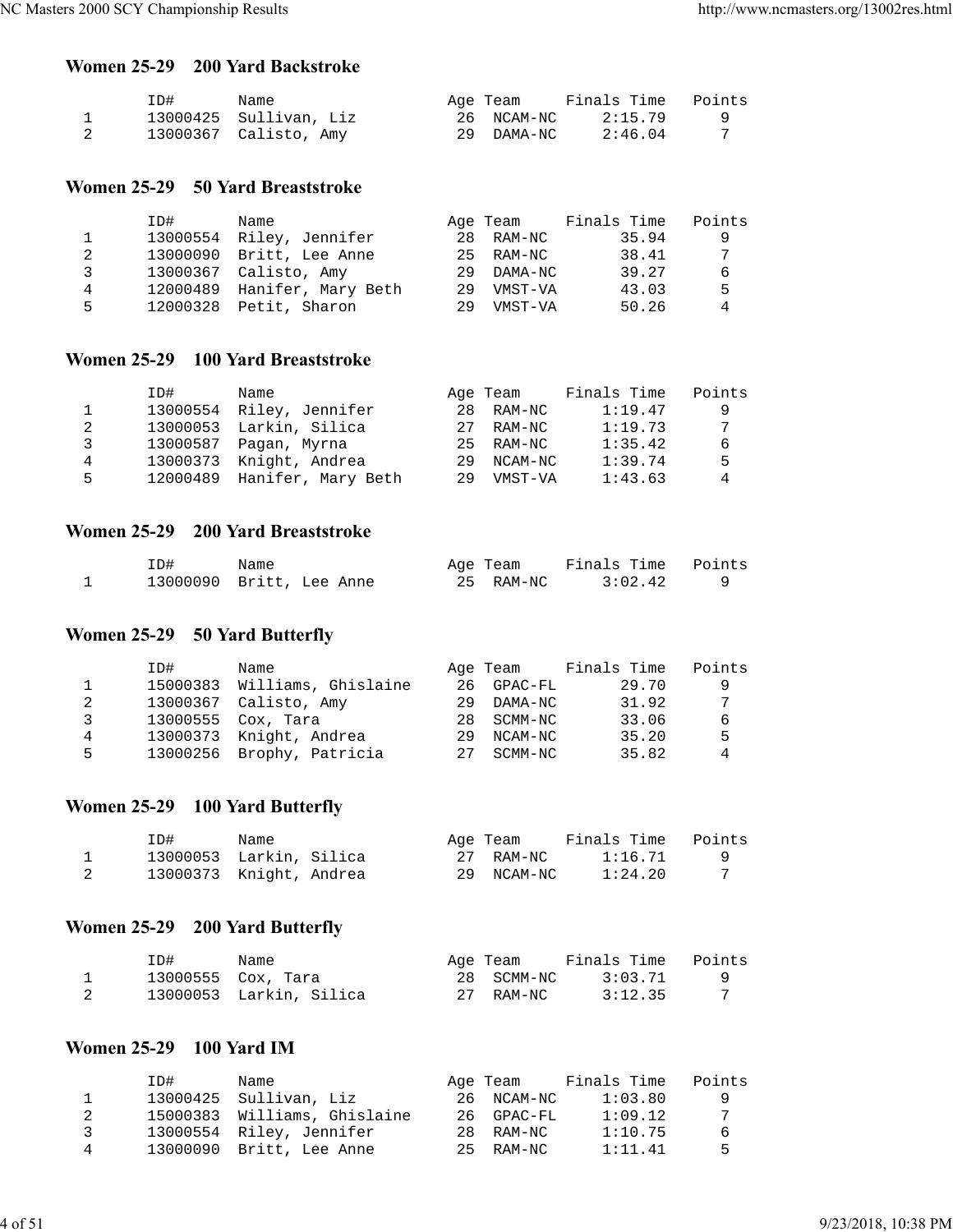| .5 | 13000367 Calisto, Amy     | 29 DAMA-NC | 1:12.84 | $\overline{4}$ |
|----|---------------------------|------------|---------|----------------|
| 6  | 13000053 Larkin, Silica   | 27 RAM-NC  | 1:18.20 | - 3            |
| 7  | 13000256 Brophy, Patricia | 27 SCMM-NC | 1:19.75 | - 2            |
| -8 | 13000373 Knight, Andrea   | 29 NCAM-NC | 1:20.57 | -1             |
| O, | 13000555 Cox, Tara        | 28 SCMM-NC | 1:21.12 |                |

## **Women 25-29 200 Yard IM**

|   | ID#      | Name                      |     | Age Team | Finals Time | Points |
|---|----------|---------------------------|-----|----------|-------------|--------|
|   |          | 13000425 Sullivan, Liz    | 26  | NCAM-NC  | 2:14.38     | 9      |
| 2 |          | 13000053 Larkin, Silica   | 27  | RAM-NC   | 2:43.37     | 7      |
| 3 |          | 13000256 Brophy, Patricia | 27  | SCMM-NC  | 2:50.30     | 6      |
| 4 | 13000555 | Cox, Tara                 | 2.8 | SCMM-NC  | 2:50.76     | 5      |
| 5 | 13000587 | Pagan, Myrna              | 25. | RAM-NC   | 3:00.58     | 4      |
|   |          |                           |     |          |             |        |

#### **Women 25-29 400 Yard IM**

| ID# | Name                    | Age Team   | Finals Time | Points |
|-----|-------------------------|------------|-------------|--------|
|     | 13000425 Sullivan, Liz  | 26 NCAM-NC | 4:49.92     |        |
|     | 13000053 Larkin, Silica | 27 RAM-NC  | 5:52.23     |        |

## **Women 30-34 50 Yard Freestyle**

|   | ID#      | Name                        |     | Age Team | Finals Time | Points |
|---|----------|-----------------------------|-----|----------|-------------|--------|
|   | 13000287 | Hunter, Sian                | 33  | NCAM-NC  | 27.86       | 9      |
| 2 | 55000041 | Leddon, Julie               | 34  | AM-SC    | 28.56       | 7      |
| 3 |          | 13000379 Hartnett, Maureen  | 30. | CSM-NC   | 29.12       | 6      |
| 4 |          | 13000304 Braunstein, Cheryl | 31  | RAM-NC   | 29.71       | 5      |
| 5 | 13000559 | Covington, Lisa             | 33  | XMEN-NC  | 31.79       | 4      |
| 6 |          | 13000269 Brigden, Lorin     | 32  | CSM-NC   | 34.30       | 3      |

## **Women 30-34 100 Yard Freestyle**

|   | ID#      | Name               |     | Age Team | Finals Time | Points |
|---|----------|--------------------|-----|----------|-------------|--------|
|   | 13000306 | Williams, Heidi    | 31  | DAMA-NC  | 58.89       | 9      |
| 2 | 13000246 | Rock, Jennifer     | 32  | TMS-NC   | 1:02.24     | 7      |
| 3 | 13000522 | Burgess, Sharon    | 32. | CSM-NC   | 1:03.94     | 6      |
| 4 | 13000304 | Braunstein, Cheryl | 31  | RAM-NC   | 1:08.51     | 5      |
| 5 | 13000355 | Duval, Michelle    | 30. | RAM-NC   | 1:08.99     | 4      |
| 6 | 13000269 | Brigden, Lorin     | 32  | CSM-NC   | 1:21.02     | 3      |

## **Women 30-34 200 Yard Freestyle**

|               | ID# | Name                     | Age Team   | Finals Time | Points |
|---------------|-----|--------------------------|------------|-------------|--------|
|               |     | 13000306 Williams, Heidi | 31 DAMA-NC | 2:08.51     | - 9    |
|               |     | 13000287 Hunter, Sian    | 33 NCAM-NC | 2:15.30     | -7     |
| $\mathcal{R}$ |     | 13000355 Duval, Michelle | 30 RAM-NC  | 2:32.84     | - 6    |

## **Women 30-34 500 Yard Freestyle**

|   | ID#      | Name                        |     | Age Team   | Finals Time | Points |
|---|----------|-----------------------------|-----|------------|-------------|--------|
|   | 13000306 | Williams, Heidi             | 31  | DAMA-NC    | 5:49.73     | 9      |
| 2 |          | 13000162 Whitaker, Caran    |     | 30 SCMM-NC | 6:02.57     | 7      |
| 3 |          | 13000246 Rock, Jennifer     | 32. | TMS-NC     | 6:13.65     | 6      |
| 4 |          | 13000355 Duval, Michelle    | 3 O | RAM-NC     | 6:46.14     | 5      |
| 5 |          | 13000304 Braunstein, Cheryl |     | 31 RAM-NC  | 6:50.01     | 4      |

## **Women 30-34 1000 Yard Freestyle**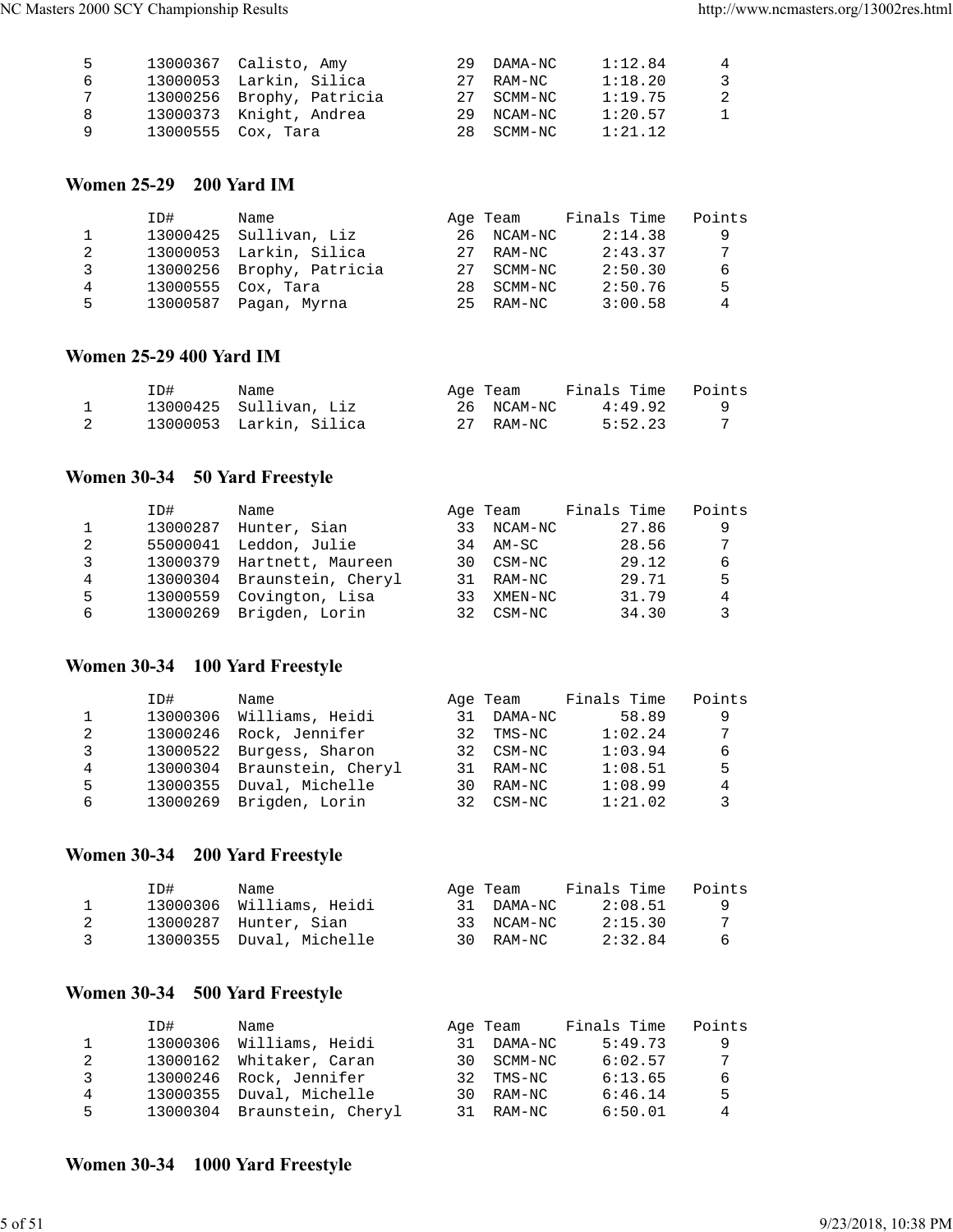|   | TD# | Name                        |    | Age Team   | Finals Time | Points |
|---|-----|-----------------------------|----|------------|-------------|--------|
|   |     | 13000306 Williams, Heidi    |    | 31 DAMA-NC | 11:54.33    | -9     |
|   |     | 13000162 Whitaker, Caran    |    | 30 SCMM-NC | 12:12.63    | 7      |
| 3 |     | 13000287 Hunter, Sian       | २२ | NCAM-NC    | 12:42.00    | -6     |
| 4 |     | 13000304 Braunstein, Cheryl |    | 31 RAM-NC  | 14:12.45    | .5     |

## **Women 30-34 1650 Yard Freestyle**

| ID# | Name                     | Age Team   | Finals Time | Points |
|-----|--------------------------|------------|-------------|--------|
|     | 13000559 Covington, Lisa | 33 XMEN-NC | 25:58.43    |        |
|     | 130000282 Romberg, Laura | 33 NCA     | 26:17.      |        |

#### **Women 30-34 50 Yard Backstroke**

|   | ID# | Name                        | Age Team  | Finals Time | Points |
|---|-----|-----------------------------|-----------|-------------|--------|
|   |     | 13000246 Rock, Jennifer     | 32 TMS-NC | 33.00       | - 9    |
|   |     | 13000522 Burgess, Sharon    | 32 CSM-NC | 33.26       |        |
| 3 |     | 13000304 Braunstein, Cheryl | 31 RAM-NC | 38.19       | -6     |

## **Women 30-34 100 Yard Backstroke**

|   | ID# | Name                       |    | Age Team  | Finals Time | Points |
|---|-----|----------------------------|----|-----------|-------------|--------|
|   |     | 13000306 Williams, Heidi   | 31 | DAMA-NC   | 1:08.16     | q      |
|   |     | 13000246 Rock, Jennifer    |    | 32 TMS-NC | 1:12.40     | 7      |
| ર |     | 13000522 Burgess, Sharon   |    | 32 CSM-NC | 1:12.51     | 6      |
| 4 |     | 13000379 Hartnett, Maureen |    | 30 CSM-NC | 1:14.92     | -5     |

## **Women 30-34 200 Yard Backstroke**

| ID# | Name                     | Age Team   | Finals Time Points |  |
|-----|--------------------------|------------|--------------------|--|
|     | 13000306 Williams, Heidi | 31 DAMA-NC | 2:29.39            |  |

#### **Women 30-34 50 Yard Breaststroke**

|                | ID# | Name                       | Age Team  | Finals Time | Points |
|----------------|-----|----------------------------|-----------|-------------|--------|
|                |     | 13000379 Hartnett, Maureen | 30 CSM-NC | 35.09       |        |
|                |     | 55000041 Leddon, Julie     | 34 AM-SC  | 39.16       |        |
| $\overline{3}$ |     | 13000269 Brigden, Lorin    | 32 CSM-NC | 46.13       | -6     |

## **Women 30-34 100 Yard Breaststroke**

|   | ID#      | Name                     |    | Age Team | Finals Time | Points |
|---|----------|--------------------------|----|----------|-------------|--------|
|   | 13000379 | Hartnett, Maureen        | 30 | CSM-NC   | 1:15.72     | 9      |
| 2 | 13000246 | Rock, Jennifer           | 32 | TMS-NC   | 1:24.44     | 7      |
| 3 |          | 55000041 Leddon, Julie   | 34 | AM-SC    | 1:30.56     | 6      |
| 4 |          | 13000559 Covington, Lisa | २२ | XMEN-NC  | 1:32.29     | 5      |
| 5 |          | 13000269 Brigden, Lorin  | 32 | CSM-NC   | 1:42.13     | 4      |

## **Women 30-34 50 Yard Butterfly**

| ID# | Name                       | Age Team  | Finals Time Points |  |
|-----|----------------------------|-----------|--------------------|--|
|     | 13000379 Hartnett, Maureen | 30 CSM-NC | 31.78              |  |
|     | 55000041 Leddon, Julie     | 34 AM-SC  | 34.38              |  |

## **Women 30-34 100 Yard Butterfly**

| ID# | Name | Age Team Finals Time Points |  |  |
|-----|------|-----------------------------|--|--|
|     |      |                             |  |  |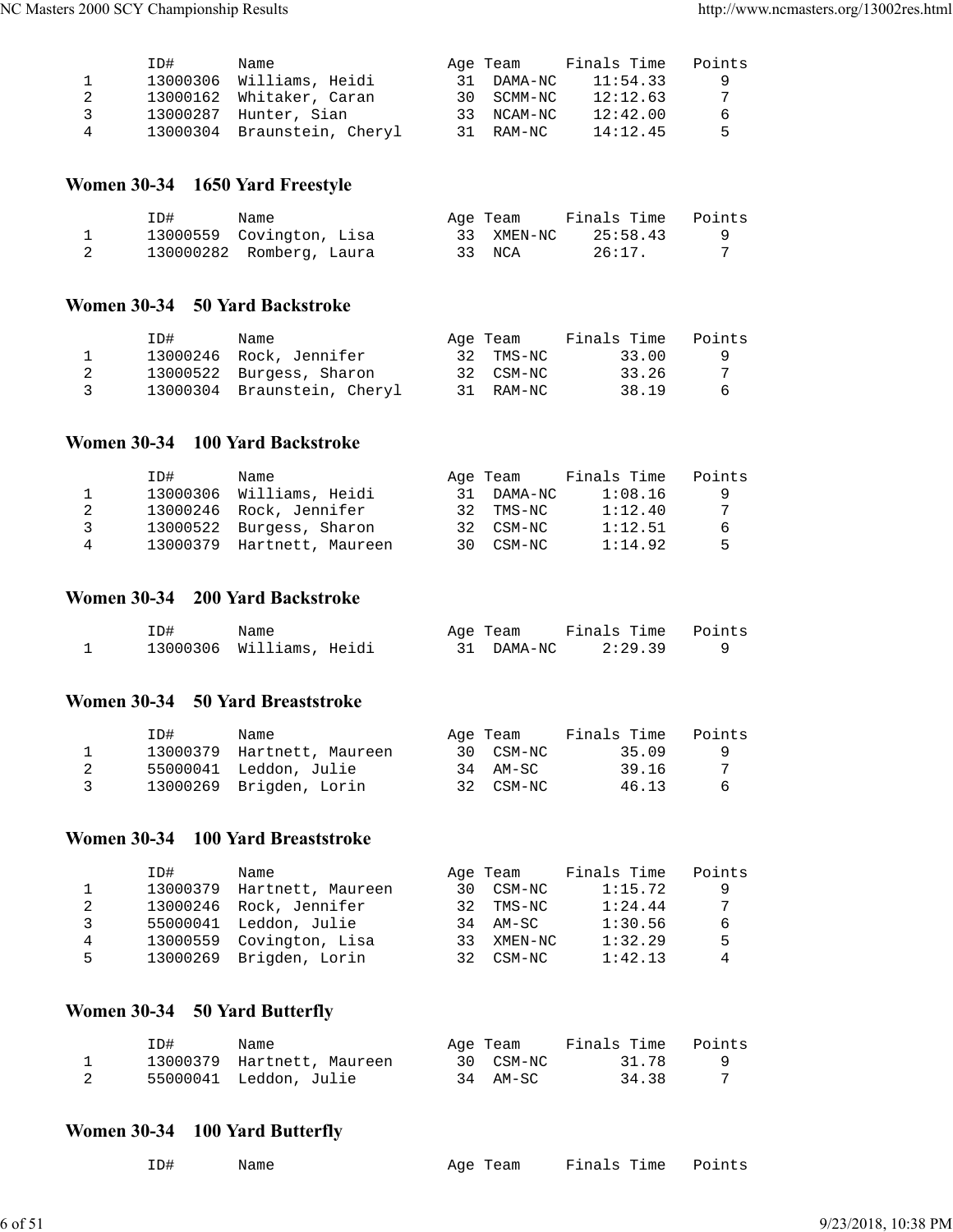|                         | 13000246 Rock, Jennifer  | 32 TMS-NC  | 1:07.59 | - 9 |
|-------------------------|--------------------------|------------|---------|-----|
|                         | 13000162 Whitaker, Caran | 30 SCMM-NC | 1:12.47 |     |
| $\overline{\mathbf{3}}$ | 13000355 Duval, Michelle | 30 RAM-NC  | 1:24.73 | - 6 |

## **Women 30-34 200 Yard Butterfly**

| ID# | Name                     |  | Age Team   | Finals Time Points |  |
|-----|--------------------------|--|------------|--------------------|--|
|     | 13000162 Whitaker, Caran |  | 30 SCMM-NC | 2:39.89            |  |

## **Women 30-34 100 Yard IM**

|   | ID#      | Name               |    | Age Team | Finals Time | Points |
|---|----------|--------------------|----|----------|-------------|--------|
| 1 | 13000306 | Williams, Heidi    | 31 | DAMA-NC  | 1:09.79     | 9      |
| 2 | 13000379 | Hartnett, Maureen  | 30 | CSM-NC   | 1:11.29     | 7      |
| 3 | 13000246 | Rock, Jennifer     | 32 | TMS-NC   | 1:12.85     | 6      |
| 4 | 13000162 | Whitaker, Caran    | 30 | SCMM-NC  | 1:13.93     | 5      |
| 5 | 55000041 | Leddon, Julie      | 34 | AM-SC    | 1:16.98     | 4      |
| 6 | 13000355 | Duval, Michelle    | 30 | RAM-NC   | 1:20.57     | 3      |
| 7 | 13000304 | Braunstein, Cheryl | 31 | RAM-NC   | 1:22.01     | 2      |
| 8 | 13000269 | Brigden, Lorin     | 32 | CSM-NC   | 1:33.60     |        |

## **Women 30-34 200 Yard IM**

|   | ID#      | Name                       |     | Age Team  | Finals Time | Points |
|---|----------|----------------------------|-----|-----------|-------------|--------|
|   |          | 13000306 Williams, Heidi   | 31  | DAMA-NC   | 2:30.82     | -9     |
| 2 |          | 13000246 Rock, Jennifer    |     | 32 TMS-NC | 2:32.07     | 7      |
| 3 |          | 13000379 Hartnett, Maureen |     | 30 CSM-NC | 2:32.49     | 6      |
| 4 | 13000287 | Hunter, Sian               | 33. | NCAM-NC   | 2:43.33     | .5     |
| 5 |          | 13000355 Duval, Michelle   |     | 30 RAM-NC | 2:51.89     | 4      |

#### **Women 30-34 400 Yard IM**

| ID# | Name                     | Age Team   | Finals Time Points |  |
|-----|--------------------------|------------|--------------------|--|
|     | 13000162 Whitaker, Caran | 30 SCMM-NC | 5:29.58            |  |

## **Women 35-39 50 Yard Freestyle**

|   | ID#      | Name             |    | Age Team | Finals Time | Points         |
|---|----------|------------------|----|----------|-------------|----------------|
|   | 12000048 | Powis, Patricia  | 39 | VMST-VA  | 27.81       | 9              |
| 2 | 13000159 | Barrell, Sharon  | 38 | RAM-NC   | 28.48       | 7              |
| 3 | 13000076 | Geiss, Angelique | 35 | NCAM-NC  | 29.23       | 6              |
| 4 | 13000302 | Groce, Michelle  | 39 | CSM-NC   | 30.21       | 5              |
| 5 | 13000036 | Springer, Margie | 38 | RAM-NC   | 30.33       | 4              |
| 6 | 13000378 | Davis, Cathy     | 35 | RAM-NC   | 32.97       | 3              |
| 7 | 13000180 | Waldbauer, Heidi | 35 | WYM-NC   | 35.73       | $\mathfrak{D}$ |

## **Women 35-39 100 Yard Freestyle**

|       | ID# | Name                      | Age Team |           | Finals Time | Points   |
|-------|-----|---------------------------|----------|-----------|-------------|----------|
|       |     | 13000302 Groce, Michelle  |          | 39 CSM-NC | 1:08.18     | <b>Q</b> |
| 2     |     | 13000180 Waldbauer, Heidi |          | 35 WYM-NC | 1:18.40     |          |
| $---$ |     | 13000140 Haugh, Sue       |          | 38 RAM-NC | DO.         |          |

# **Women 35-39 200 Yard Freestyle**

| ID# | Name                     | Age Team  | Finals Time | Points |
|-----|--------------------------|-----------|-------------|--------|
|     | 13000140 Haugh, Sue      | 38 RAM-NC | 2:09.63     |        |
|     | 13000302 Groce, Michelle | 39 CSM-NC | 2:31.39     |        |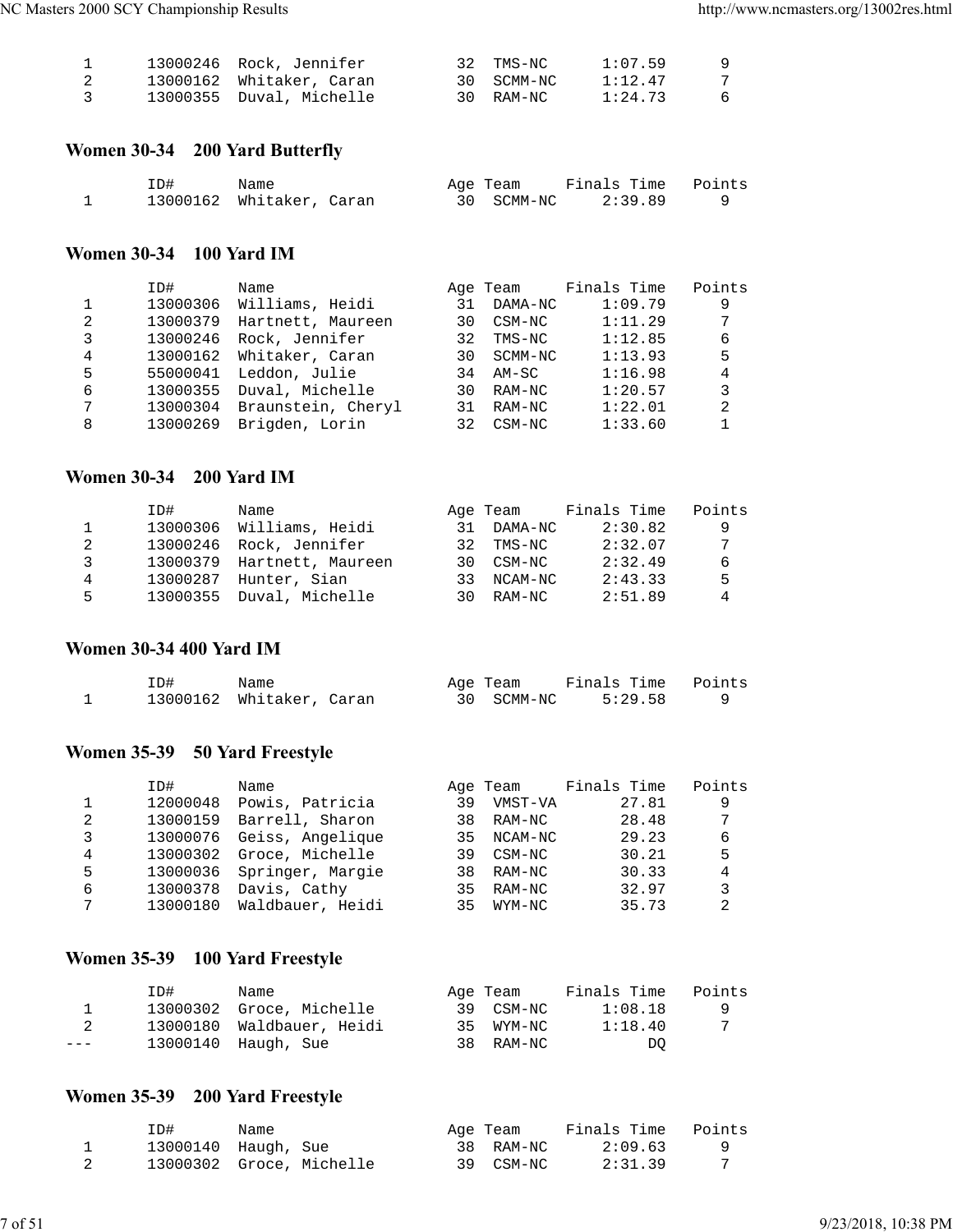|  | 13000180 Waldbauer, Heidi | 35 WYM-NC | 2:50.66 |  |
|--|---------------------------|-----------|---------|--|
|  | 13000194 Spencer, Melanie | 39 CSM-NC | 2:54.53 |  |

## **Women 35-39 500 Yard Freestyle**

|    | ID#      | Name                      |     | Age Team | Finals Time | Points |
|----|----------|---------------------------|-----|----------|-------------|--------|
|    | 13000140 | Haugh, Sue                | 38  | RAM-NC   | 5:45.89     | 9      |
| 2  | 12000048 | Powis, Patricia           | 39  | VMST-VA  | 5:57.68     | 7      |
| 3  | 13000302 | Groce, Michelle           | 39  | CSM-NC   | 7:06.76     | 6      |
| 4  | 13000180 | Waldbauer, Heidi          | २५  | WYM-NC   | 7:26.33     | 5      |
| 5. |          | 13000194 Spencer, Melanie | 39. | CSM-NC   | 8:08.08     | 4      |
|    |          |                           |     |          |             |        |

## **Women 35-39 1000 Yard Freestyle**

| ID# | Name                  | Age Team |           | Finals Time | Points |
|-----|-----------------------|----------|-----------|-------------|--------|
|     | 13000140 Haugh, Sue   |          | 38 RAM-NC | 11:48.56    |        |
|     | 13000378 Davis, Cathy |          | 35 RAM-NC | 17:05.23    |        |

## **Women 35-39 1650 Yard Freestyle**

| ID# | Name                    |  | Age Team | Finals Time Points |  |
|-----|-------------------------|--|----------|--------------------|--|
|     | 12000290 Kurkowski, Kim |  | VMST-VA  | 24:39.93           |  |

#### **Women 35-39 50 Yard Backstroke**

|   | ID#      | Name                      |     | Age Team | Finals Time | Points |
|---|----------|---------------------------|-----|----------|-------------|--------|
|   | 13000159 | Barrell, Sharon           | 38  | RAM-NC   | 34.60       | 9      |
| 2 |          | 13000076 Geiss, Angelique | 35  | NCAM-NC  | 34.81       | 7      |
| 3 |          | 13000036 Springer, Margie | 38  | RAM-NC   | 35.92       | 6      |
| 4 | 13000302 | Groce, Michelle           | 39  | CSM-NC   | 38.48       | .5     |
| 5 |          | 13000378 Davis, Cathy     | 35. | RAM-NC   | 38.98       | 4      |

#### **Women 35-39 100 Yard Backstroke**

| ID# | Name                      | Age Team  | Finals Time Points |  |
|-----|---------------------------|-----------|--------------------|--|
|     | 13000036 Springer, Margie | 38 RAM-NC | 1:17.00            |  |

#### **Women 35-39 50 Yard Breaststroke**

|   | ID#      | Name             |    | Age Team | Finals Time | Points |
|---|----------|------------------|----|----------|-------------|--------|
|   | 12000048 | Powis, Patricia  | 39 | VMST-VA  | 33.23       | 9      |
| 2 | 13000140 | Haugh, Sue       | 38 | RAM-NC   | 36.34       | 7      |
| 3 | 13000036 | Springer, Margie | 38 | RAM-NC   | 39.90       | 6      |
| 4 | 13000076 | Geiss, Angelique | 35 | NCAM-NC  | 40.18       | 5      |
| 5 | 13000180 | Waldbauer, Heidi | 35 | WYM-NC   | 43.79       | 4      |
| 6 | 13000194 | Spencer, Melanie | 39 | CSM-NC   | 45.18       | 3      |
|   |          |                  |    |          |             |        |

#### **Women 35-39 100 Yard Breaststroke**

|                | ID# | Name                      | Age Team   | Finals Time | Points |
|----------------|-----|---------------------------|------------|-------------|--------|
|                |     | 12000048 Powis, Patricia  | 39 VMST-VA | 1:13.31     | O CO   |
| 2              |     | 12000499 Bettis, Pricilla | 35 VMST-VA | 1:24.00     | 7      |
| $\overline{3}$ |     | 13000076 Geiss, Angelique | 35 NCAM-NC | 1:26.34     | - 6    |

### **Women 35-39 200 Yard Breaststroke**

| ID# | Name | Age Team | Finals Time Points |  |
|-----|------|----------|--------------------|--|
|     |      |          |                    |  |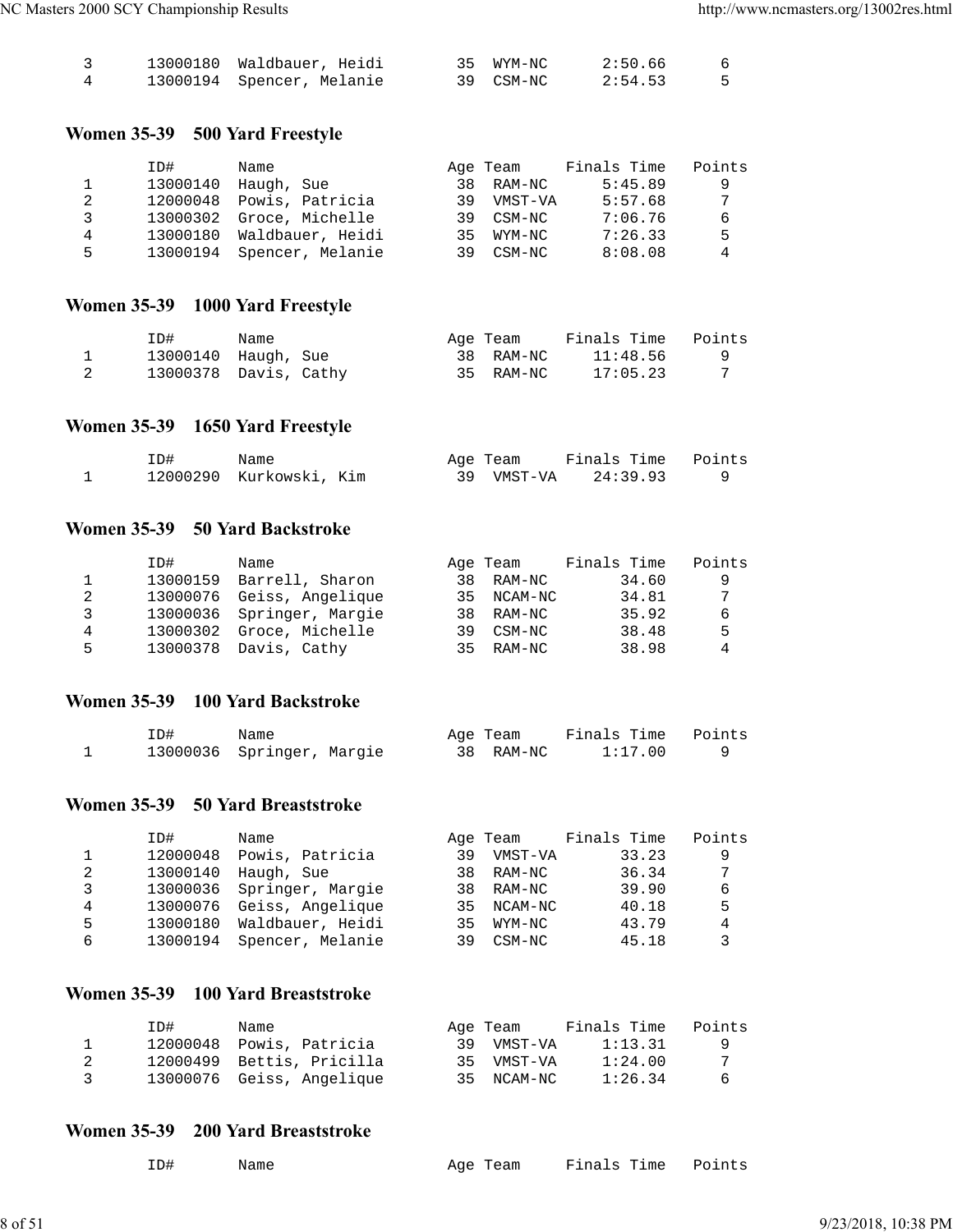|  | 12000048 Powis, Patricia |  |  |  | 39 VMST-VA | 2:39.82 |  |
|--|--------------------------|--|--|--|------------|---------|--|
|--|--------------------------|--|--|--|------------|---------|--|

## **Women 35-39 50 Yard Butterfly**

|   | ID#      | Name                      |    | Age Team   | Finals Time | Points |
|---|----------|---------------------------|----|------------|-------------|--------|
|   | 12000499 | Bettis, Pricilla          | 35 | VMST-VA    | 31.06       | 9      |
|   |          | 13000076 Geiss, Angelique |    | 35 NCAM-NC | 34.63       | -7     |
| ર |          | 13000302 Groce, Michelle  |    | 39 CSM-NC  | 35.98       | 6      |
| 4 |          | 13000194 Spencer, Melanie |    | 39 CSM-NC  | 39.26       | 5      |

## **Women 35-39 100 Yard Butterfly**

| ID# | Name                      | Age Team   | Finals Time Points |  |
|-----|---------------------------|------------|--------------------|--|
|     | 12000499 Bettis, Pricilla | 35 VMST-VA | 1:08.18            |  |

## **Women 35-39 200 Yard Butterfly**

| ID#                       | Name |  | Age Team   | Finals Time Points |  |
|---------------------------|------|--|------------|--------------------|--|
| 12000499 Bettis, Pricilla |      |  | 35 VMST-VA | 2:39.12            |  |

#### **Women 35-39 100 Yard IM**

|   | ID#      | Name             |    | Age Team | Finals Time | Points |
|---|----------|------------------|----|----------|-------------|--------|
|   | 13000140 | Haugh, Sue       | 38 | RAM-NC   | 1:07.29     | 9      |
| 2 | 12000048 | Powis, Patricia  | 39 | VMST-VA  | 1:11.74     | 7      |
| 3 | 13000036 | Springer, Margie | 38 | RAM-NC   | 1:15.61     | 6      |
| 4 | 13000076 | Geiss, Angelique | 35 | NCAM-NC  | 1:16.95     | 5      |
| 5 | 13000302 | Groce, Michelle  | 39 | CSM-NC   | 1:18.71     | 4      |
| 6 | 13000194 | Spencer, Melanie | 39 | $CSM-NC$ | 1:28.42     | 3      |
| 7 | 13000378 | Davis, Cathy     | 35 | RAM-NC   | 1:29.97     | 2      |

#### **Women 35-39 200 Yard IM**

|   | ID#      | Name                      | Age Team   | Finals Time | Points |
|---|----------|---------------------------|------------|-------------|--------|
|   | 13000140 | Haugh, Sue                | 38 RAM-NC  | 2:25.79     | -9     |
|   | 12000048 | Powis, Patricia           | 39 VMST-VA | 2:33.31     | 7      |
| ર |          | 13000036 Springer, Margie | 38 RAM-NC  | 2:43.73     | 6      |
| 4 |          | 13000302 Groce, Michelle  | 39 CSM-NC  | 2:57.69     | 5      |

## **Women 40-44 50 Yard Freestyle**

|   | ID#      | Name                         |     | Age Team | Finals Time | Points |
|---|----------|------------------------------|-----|----------|-------------|--------|
|   | 12000293 | Alfieri, Anne                | 40  | VMST-VA  | 29.87       | 9      |
| 2 | 13000184 | Shore, Karen                 | 42  | NCMS-NC  | 30.46       | 7      |
| 3 |          | 13000320 Tiska-Rivers, Patty | 40  | TMS-NC   | 31.14       | 6      |
| 4 | 13000196 | Hill, Katy                   | 41  | CSM-NC   | 31.95       | 5      |
| 5 | 13000578 | Sutton, Miriam               | 42. | SCMM-NC  | 32.47       | 4      |
| 6 | 12000480 | Green, Lynn                  | 42  | VMST-VA  | 35.77       |        |
| 7 | 13000097 | Sanders, Ann                 | 42  | CSM-NC   | 40.97       | 2      |

## **Women 40-44 100 Yard Freestyle**

|   | ID#      | Name                    |     | Age Team   | Finals Time | Points |
|---|----------|-------------------------|-----|------------|-------------|--------|
|   |          | 12000293 Alfieri, Anne  | 4 O | VMST-VA    | 1:05.71     | -9     |
| 2 |          | 13000184 Shore, Karen   |     | 42 NCMS-NC | 1:07.39     | 7      |
| 3 |          | 13000578 Sutton, Miriam |     | 42 SCMM-NC | 1:09.56     | 6      |
| 4 |          | 13000196 Hill, Katy     | 41  | CSM-NC     | 1:14.77     | .5     |
| 5 | 12000480 | Green, Lynn             | 42  | VMST-VA    | 1:26.16     | 4      |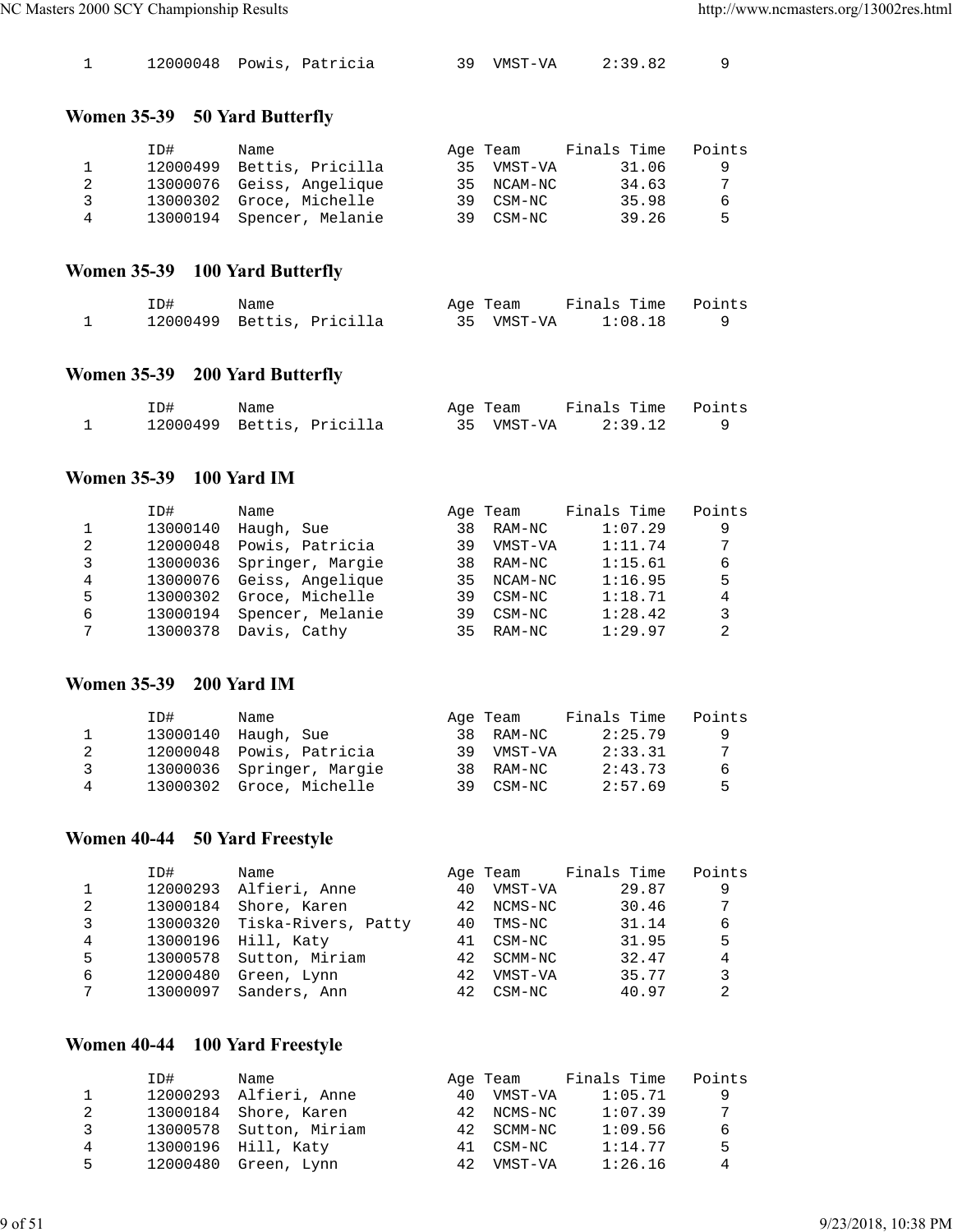## **Women 40-44 200 Yard Freestyle**

|   | ID#      | Name                     |    | Age Team   | Finals Time | Points |
|---|----------|--------------------------|----|------------|-------------|--------|
|   |          | 12000155 Braaten, Kitten | 44 | VMST-VA    | 2:27.10     | 9      |
| 2 | 13000184 | Shore, Karen             |    | 42 NCMS-NC | 2:29.08     | 7      |
| 3 |          | 13000578 Sutton, Miriam  |    | 42 SCMM-NC | 2:31.32     | 6      |
| 4 |          | 12000293 Alfieri, Anne   | 40 | VMST-VA    | 2:33.96     | 5      |
| 5 |          | 13000196 Hill, Katy      | 41 | CSM-NC     | 2:59.08     | 4      |
| 6 | 12000480 | Green, Lynn              | 42 | VMST-VA    | 3:28.78     | 3      |

## **Women 40-44 500 Yard Freestyle**

| ID#                       | Name |  | Age Team   | Finals Time | Points |
|---------------------------|------|--|------------|-------------|--------|
| 13000578 Sutton, Miriam   |      |  | 42 SCMM-NC | 6:44.89     |        |
| 13000204 Warner, Mary Ann |      |  | 44 DAMA-NC | 8:33.46     |        |

## **Women 40-44 1000 Yard Freestyle**

| ID#                      | Name |  | Age Team   | Finals Time Points |  |
|--------------------------|------|--|------------|--------------------|--|
| 12000155 Braaten, Kitten |      |  | 44 VMST-VA | 12:54.48           |  |

## **Women 40-44 1650 Yard Freestyle**

|               | ID# | Name                           | Age Team   | Finals Time | Points |
|---------------|-----|--------------------------------|------------|-------------|--------|
| $\mathbf{1}$  |     | 13000004 Stott, Kim            | 41 RAM-NC  | 23:19.16    | - 9    |
| 2             |     | 13000578 Sutton, Miriam        | 42 SCMM-NC | 23:20.93    | 7      |
| $\mathcal{R}$ |     | 13000248 Van De Carr, Gretchen | 42 DAMA-NC | 23:31.01    | -6     |
| 4             |     | 13000107 Duffy, Lisa           | 42 RAM-NC  | 28:57.94    | -5     |

## **Women 40-44 50 Yard Backstroke**

|   | ID#      | Name                         |     | Age Team | Finals Time | Points |
|---|----------|------------------------------|-----|----------|-------------|--------|
|   | 13000004 | Stott, Kim                   | 41  | RAM-NC   | 36.30       | 9      |
| 2 | 13000184 | Shore, Karen                 | 42  | NCMS-NC  | 37.87       | 7      |
| 3 |          | 13000320 Tiska-Rivers, Patty | 40  | TMS-NC   | 38.26       | 6      |
| 4 | 12000480 | Green, Lynn                  | 42. | VMST-VA  | 43.33       | 5      |
| 5 | 13000196 | Hill, Katy                   | 41  | CSM-NC   | 43.43       | 4      |
| 6 | 13000097 | Sanders, Ann                 | 42. | CSM-NC   | 45.20       | 3      |

## **Women 40-44 100 Yard Backstroke**

|    | TD#      | Name                     |     | Age Team   | Finals Time | Points |
|----|----------|--------------------------|-----|------------|-------------|--------|
|    |          | 13000184 Shore, Karen    | 42. | NCMS-NC    | 1:20.56     | - 9    |
|    |          | 12000155 Braaten, Kitten |     | 44 VMST-VA | 1:21.45     | 7      |
| ્ર |          | 13000097 Sanders, Ann    |     | 42 CSM-NC  | 1:37.80     | -6     |
| 4  | 12000480 | Green, Lynn              | 42  | VMST-VA    | 1:39.13     | .5     |

## **Women 40-44 200 Yard Backstroke**

|         | ID#      | Name                     | Age Team   | Finals Time | Points   |
|---------|----------|--------------------------|------------|-------------|----------|
|         |          | 12000155 Braaten, Kitten | 44 VMST-VA | 2:49.17     | <b>q</b> |
|         |          | 13000184 Shore, Karen    | 42 NCMS-NC | 2:49.57     | 7        |
| ્ર      | 12000480 | Green, Lynn              | 42 VMST-VA | 4:10.39     | 6        |
| $- - -$ |          | 13000097 Sanders, Ann    | 42 CSM-NC  | DO          |          |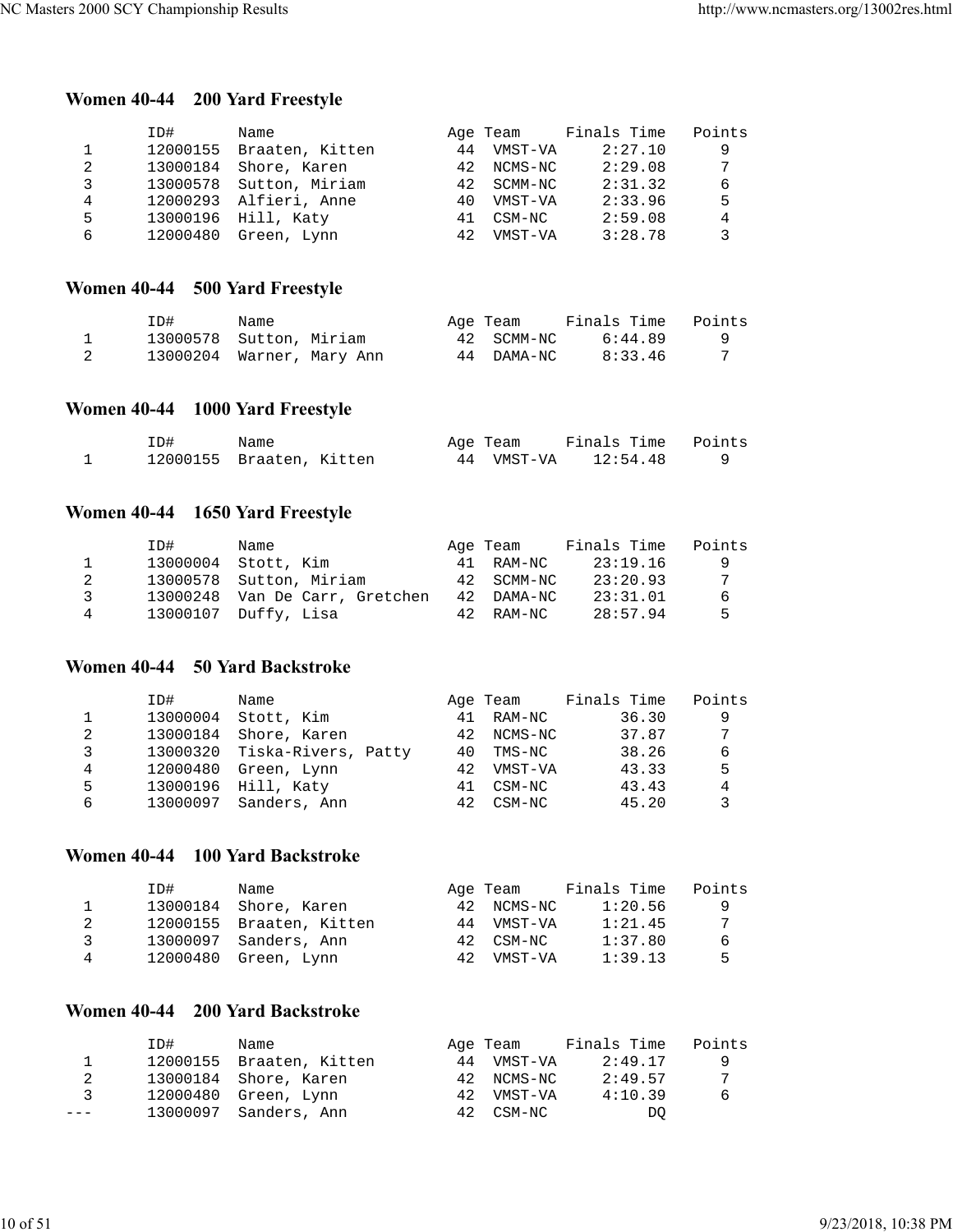## **Women 40-44 50 Yard Breaststroke**

|    | ID#      | Name                         |    | Age Team | Finals Time | Points |
|----|----------|------------------------------|----|----------|-------------|--------|
|    | 13000004 | Stott, Kim                   | 41 | RAM-NC   | 40.83       | 9      |
| 2  |          | 12000293 Alfieri, Anne       | 40 | VMST-VA  | 42.30       | 7      |
| ર  |          | 13000320 Tiska-Rivers, Patty | 40 | TMS-NC   | 42.67       | 6      |
| 4  |          | 13000196 Hill, Katy          | 41 | CSM-NC   | 44.69       | 5      |
| 5. |          | 13000204 Warner, Mary Ann    | 44 | DAMA-NC  | 48.49       | 4      |

## **Women 40-44 100 Yard Breaststroke**

| ID# | Name                | Age Team  | Finals Time Points |  |
|-----|---------------------|-----------|--------------------|--|
|     | 13000004 Stott, Kim | 41 RAM-NC | 1:28.79            |  |

### **Women 40-44 200 Yard Breaststroke**

| ID# | Name                | Age Team  | Finals Time Points |  |
|-----|---------------------|-----------|--------------------|--|
|     | 13000004 Stott, Kim | 41 RAM-NC | 3:12.80            |  |

## **Women 40-44 50 Yard Butterfly**

|   | ID#      | Name                   |    | Age Team  | Finals Time | Points |
|---|----------|------------------------|----|-----------|-------------|--------|
|   | 12000155 | Braaten, Kitten        | 44 | VMST-VA   | 34.98       | 9      |
| 2 | 13000320 | Tiska-Rivers, Patty    |    | 40 TMS-NC | 35.24       | 7      |
| 3 |          | 13000184 Shore, Karen  | 42 | NCMS-NC   | 35.55       | 6      |
| 4 |          | 12000293 Alfieri, Anne | 40 | VMST-VA   | 35.58       | 5      |
| 5 |          | 13000196 Hill, Katy    | 41 | CSM-NC    | 40.90       | 4      |
| 6 | 12000480 | Green, Lynn            | 42 | VMST-VA   | 47.18       | 3      |

## **Women 40-44 100 Yard Butterfly**

| ID#                      | Name                   |     | Age Team   | Finals Time | Points |
|--------------------------|------------------------|-----|------------|-------------|--------|
| 12000155 Braaten, Kitten |                        |     | 44 VMST-VA | 1:17.15     |        |
|                          | 12000293 Alfieri, Anne | 4 Q | VMST-VA    | 1:21.90     |        |

## **Women 40-44 100 Yard IM**

|   | ID#      | Name                |    | Age Team | Finals Time | Points |
|---|----------|---------------------|----|----------|-------------|--------|
|   | 13000004 | Stott, Kim          | 41 | RAM-NC   | 1:16.80     | 9      |
| 2 | 12000293 | Alfieri, Anne       | 40 | VMST-VA  | 1:19.45     | 7      |
| 3 | 13000320 | Tiska-Rivers, Patty | 40 | TMS-NC   | 1:20.76     | 6      |
| 4 | 13000184 | Shore, Karen        | 42 | NCMS-NC  | 1:21.70     | 5      |
| 5 | 12000155 | Braaten, Kitten     | 44 | VMST-VA  | 1:22.25     | 4      |
| 6 | 13000196 | Hill, Katy          | 41 | CSM-NC   | 1:28.23     | 3      |
| 7 | 13000204 | Warner, Mary Ann    | 44 | DAMA-NC  | 1:41.69     | 2      |

## **Women 45-49 50 Yard Freestyle**

|                | ID# | Name                       | Age Team   | Finals Time | Points |
|----------------|-----|----------------------------|------------|-------------|--------|
|                |     | 13000393 Amick, Beverly    | 45 AWSM-NC | 29.54       |        |
|                |     | 13000381 Braswell, Barbara | 48 RAM-NC  | 31.10       | 7      |
| $\overline{3}$ |     | 13000012 Phillips, Rita    | 46 CSM-NC  | 48.57       | -6     |

# **Women 45-49 100 Yard Freestyle**

| ID#                     | Name |  | Age Team   | Finals Time Points |  |
|-------------------------|------|--|------------|--------------------|--|
| 13000393 Amick, Beverly |      |  | 45 AWSM-NC | 1:04.16            |  |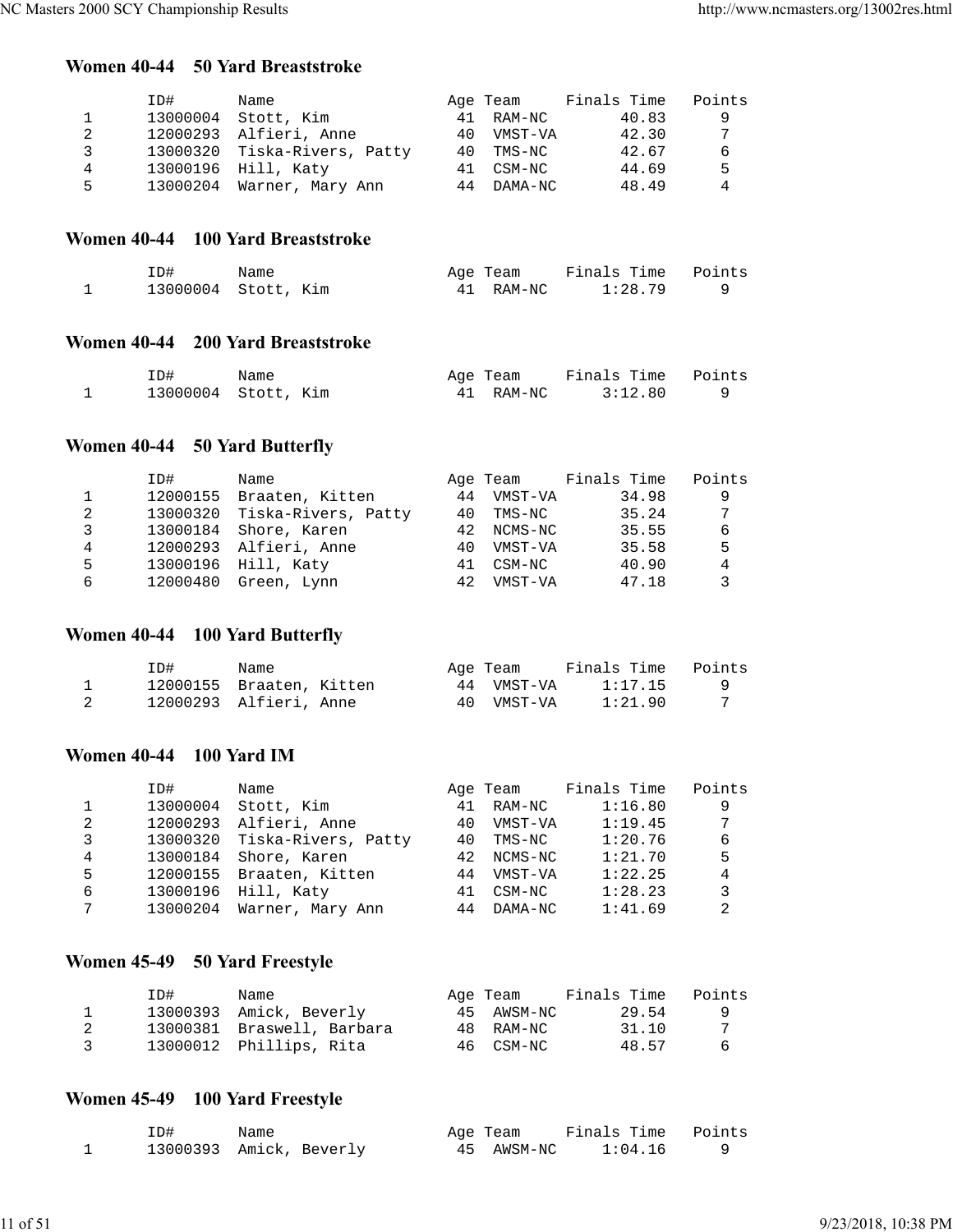|                | 13000381 Braswell, Barbara | 48 RAM-NC  | 1:09.65 | -7  |
|----------------|----------------------------|------------|---------|-----|
| $\overline{3}$ | 13000448 Malcolm, Jennie   | 45 RAM-NC  | 1:17.14 | - 6 |
| 4              | 12000395 Brown, Jann       | 45 VMST-VA | 1:27.39 | - 5 |

## **Women 45-49 200 Yard Freestyle**

| ID# | Name                     | Age Team   | Finals Time | Points |
|-----|--------------------------|------------|-------------|--------|
|     | 13000393 Amick, Beverly  | 45 AWSM-NC | 2:21.48     |        |
|     | 13000448 Malcolm, Jennie | 45 RAM-NC  | 2:51.62     |        |

## **Women 45-49 500 Yard Freestyle**

|    | TD# | Name                       | Age Team   | Finals Time | Points |
|----|-----|----------------------------|------------|-------------|--------|
|    |     | 13000393 Amick, Beverly    | 45 AWSM-NC | 6:22.66     | - 9    |
|    |     | 13000448 Malcolm, Jennie   | 45 RAM-NC  | 7:45.72     |        |
| ્ર |     | 13000033 Chesson, Margaret | 45 NCAM-NC | 8:49.39     | - 6    |

#### **Women 45-49 1650 Yard Freestyle**

| ID# | Name |                            | Age Team   | Finals Time Points |  |
|-----|------|----------------------------|------------|--------------------|--|
|     |      | 13000033 Chesson, Margaret | 45 NCAM-NC | 29:23.38           |  |

#### **Women 45-49 50 Yard Backstroke**

|               | ID# | Name                    | Age Team   | Finals Time | Points |
|---------------|-----|-------------------------|------------|-------------|--------|
|               |     | 13000349 Regers, Jennie | 48 PEAK-NC | 40.74       |        |
|               |     | 12000395 Brown, Jann    | 45 VMST-VA | 48.77       |        |
| $\mathcal{R}$ |     | 13000012 Phillips, Rita | 46 CSM-NC  | 55.80       | 6      |

#### **Women 45-49 100 Yard Backstroke**

|       | ID# | Name                       | Age Team   | Finals Time | Points |
|-------|-----|----------------------------|------------|-------------|--------|
|       |     | 13000393 Amick, Beverly    | 45 AWSM-NC | 1:17.28     | - 9    |
| 2     |     | 13000381 Braswell, Barbara | 48 RAM-NC  | 1:25.47     | -7     |
| 3     |     | 13000349 Regers, Jennie    | 48 PEAK-NC | 1:34.03     | 6      |
| $---$ |     | 13000448 Malcolm, Jennie   | 45 RAM-NC  | DO          |        |

#### **Women 45-49 50 Yard Breaststroke**

|   | TD#. | Name                       |    | Age Team   | Finals Time | Points |
|---|------|----------------------------|----|------------|-------------|--------|
|   |      | 13000033 Chesson, Margaret |    | 45 NCAM-NC | 48.39       | - 9    |
|   |      | 13000448 Malcolm, Jennie   |    | 45 RAM-NC  | 48.49       |        |
| 3 |      | 12000395 Brown, Jann       | 45 | VMST-VA    | 50.68       | -6     |

#### **Women 45-49 100 Yard Breaststroke**

| ID#                        | Name |  | Age Team   | Finals Time Points |  |
|----------------------------|------|--|------------|--------------------|--|
| 13000033 Chesson, Margaret |      |  | 45 NCAM-NC | 1:59.49            |  |

### **Women 45-49 200 Yard Breaststroke**

| ID# | Name |                            | Age Team   | Finals Time Points |  |
|-----|------|----------------------------|------------|--------------------|--|
|     |      | 13000033 Chesson, Margaret | 45 NCAM-NC | 3:51.97            |  |

## **Women 45-49 50 Yard Butterfly**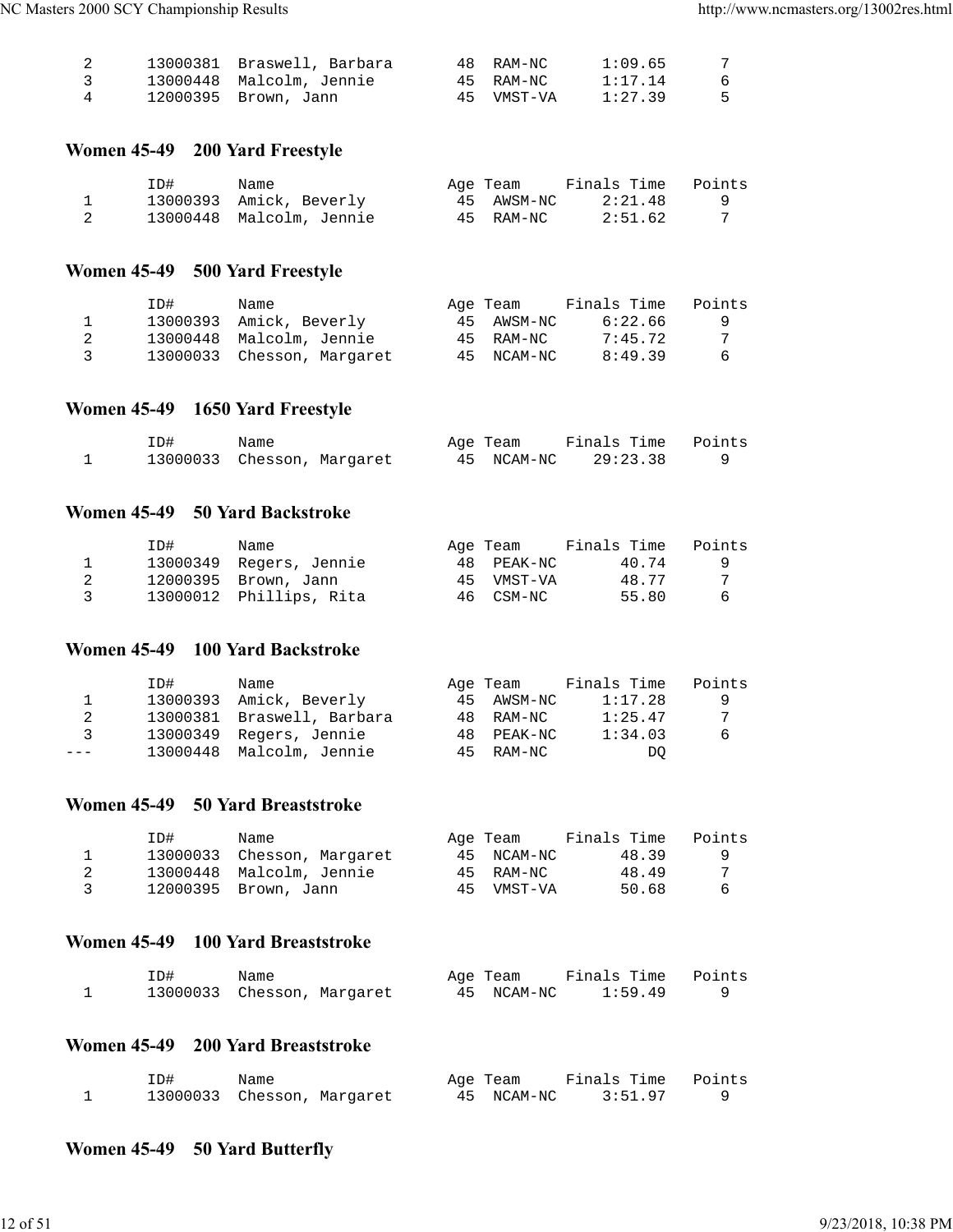|                | ID# | Name                       | Age Team   | Finals Time | Points |
|----------------|-----|----------------------------|------------|-------------|--------|
|                |     | 13000393 Amick, Beverly    | 45 AWSM-NC | 32.33       |        |
|                |     | 13000381 Braswell, Barbara | 48 RAM-NC  | 38.53       |        |
| $\overline{3}$ |     | 13000349 Regers, Jennie    | 48 PEAK-NC | 41.18       | -6     |

## **Women 45-49 100 Yard Butterfly**

| ID# | Name                    | Age Team   | Finals Time Points |  |
|-----|-------------------------|------------|--------------------|--|
|     | 13000393 Amick, Beverly | 45 AWSM-NC | 1:11.89            |  |

#### **Women 45-49 100 Yard IM**

|              | ID# | Name                       |    | Age Team   | Finals Time | Points |
|--------------|-----|----------------------------|----|------------|-------------|--------|
| $\mathbf{1}$ |     | 13000393 Amick, Beverly    |    | 45 AWSM-NC | 1:15.18     | -9     |
|              |     | 13000381 Braswell, Barbara |    | 48 RAM-NC  | 1:25.94     | 7      |
| <b>3</b>     |     | 13000349 Regers, Jennie    |    | 48 PEAK-NC | 1:31.33     | -6     |
| 4            |     | 12000395 Brown, Jann       | 45 | VMST-VA    | 1:40.90     | 5      |

#### **Women 45-49 200 Yard IM**

| ID# | Name                    | Age Team   | Finals Time | Points |
|-----|-------------------------|------------|-------------|--------|
|     | 13000393 Amick, Beverly | 45 AWSM-NC | 2:41.59     |        |
|     | 13000349 Regers, Jennie | 48 PEAK-NC | 3:20.61     |        |

## **Women 50-54 50 Yard Freestyle**

| ID# | Name                       | Age Team   | Finals Time Points |  |
|-----|----------------------------|------------|--------------------|--|
|     | 13000163 Mitchell, Jeannie | 53 PEAK-NC | 33.57              |  |

## **Women 50-54 200 Yard Freestyle**

| ID# | Name                   | Age Team   | Finals Time Points |  |
|-----|------------------------|------------|--------------------|--|
|     | 12000023 Miller, Nancy | 50 VMST-VA | 2:28.10            |  |

## **Women 50-54 1000 Yard Freestyle**

| ID# | Name                   | Age Team   | Finals Time Points |  |
|-----|------------------------|------------|--------------------|--|
|     | 12000023 Miller, Nancy | 50 VMST-VA | 13:32.89           |  |

## **Women 50-54 50 Yard Backstroke**

| ID# | Name                       | Age Team   | Finals Time Points |  |
|-----|----------------------------|------------|--------------------|--|
|     | 13000163 Mitchell, Jeannie | 53 PEAK-NC | 36.74              |  |

#### **Women 50-54 100 Yard Backstroke**

| ID# | Name                       |  | Age Team   | Finals Time Points |  |
|-----|----------------------------|--|------------|--------------------|--|
|     | 13000163 Mitchell, Jeannie |  | 53 PEAK-NC | 1:19.09            |  |

## **Women 50-54 200 Yard Backstroke**

| ID# | Name                       | Age Team   | Finals Time Points |  |
|-----|----------------------------|------------|--------------------|--|
|     | 13000163 Mitchell, Jeannie | 53 PEAK-NC | 3:01.20            |  |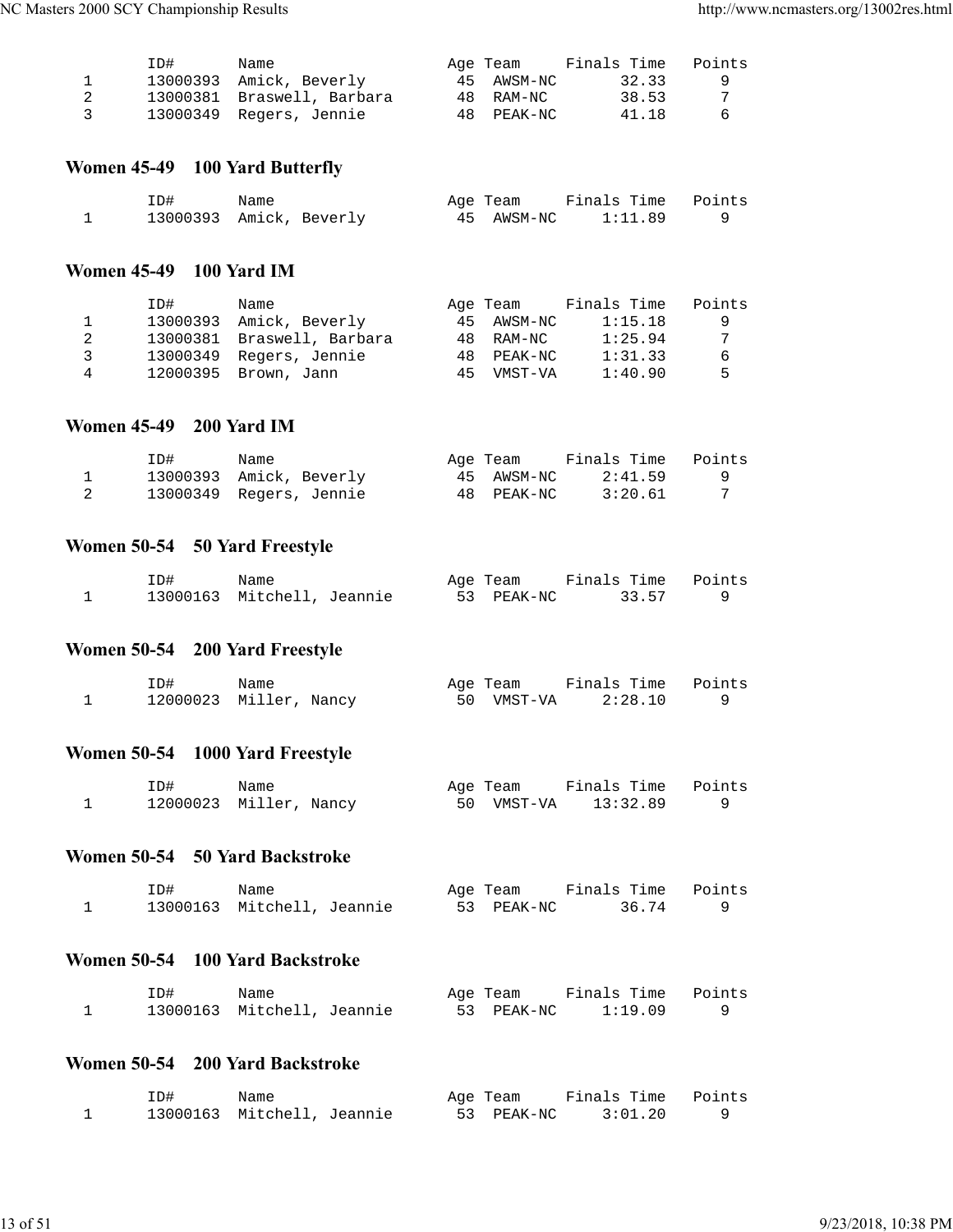#### **Women 50-54 50 Yard Breaststroke**

| ID#<br>12000023 Miller, Nancy | Name |  | Age Team<br>50 VMST-VA | Finals Time Points<br>40.02 |  |
|-------------------------------|------|--|------------------------|-----------------------------|--|
|                               |      |  |                        |                             |  |

### **Women 50-54 100 Yard Breaststroke**

| ID# | Name                   | Age Team   | Finals Time Points |  |
|-----|------------------------|------------|--------------------|--|
|     | 12000023 Miller, Nancy | 50 VMST-VA | 1:29.37            |  |

#### **Women 50-54 200 Yard Breaststroke**

| ID# | Name                   | Age Team   | Finals Time Points |  |
|-----|------------------------|------------|--------------------|--|
|     | 12000023 Miller, Nancy | 50 VMST-VA | 3:15.37            |  |

#### **Women 50-54 100 Yard IM**

| ID# | Name                       | Age Team   | Finals Time Points |  |
|-----|----------------------------|------------|--------------------|--|
|     | 13000163 Mitchell, Jeannie | 53 PEAK-NC | 1:23.24            |  |

## **Women 55-59 50 Yard Freestyle**

| ID# | Name                     | Age Team   | Finals Time | Points |
|-----|--------------------------|------------|-------------|--------|
|     | 13000063 Blackwell, Ceil | 59 RAM-NC  | 34.56       |        |
|     | 13000022 Brooks, S.A.M.  | 56 NCAM-NC | 47.63       |        |

## **Women 55-59 100 Yard Freestyle**

| ID# | Name                    | Age Team   | Finals Time Points |  |
|-----|-------------------------|------------|--------------------|--|
|     | 13000022 Brooks, S.A.M. | 56 NCAM-NC | 1:49.81            |  |

## **Women 55-59 500 Yard Freestyle**

| ID# | Name                   | Age Team   | Finals Time Points |  |
|-----|------------------------|------------|--------------------|--|
|     | 09000057 Breza, Pamela | 55 MARY-MD | 7:39.85            |  |

## **Women 55-59 1000 Yard Freestyle**

| ID#                    | Name |  | Age Team | Finals Time Points  |  |
|------------------------|------|--|----------|---------------------|--|
| 09000057 Breza, Pamela |      |  |          | 55 MARY-MD 15:57.34 |  |

#### **Women 55-59 50 Yard Backstroke**

| ID# | Name                     |  | Age Team  | Finals Time Points |  |
|-----|--------------------------|--|-----------|--------------------|--|
|     | 13000063 Blackwell, Ceil |  | 59 RAM-NC | 40.73              |  |

#### **Women 55-59 100 Yard Backstroke**

|         | ID# | Name                     | Age Team   | Finals Time | Points |
|---------|-----|--------------------------|------------|-------------|--------|
|         |     | 13000063 Blackwell, Ceil | 59 RAM-NC  | 1:28.34     |        |
| $- - -$ |     | 13000022 Brooks, S.A.M.  | 56 NCAM-NC | DO          |        |

#### **Women 55-59 200 Yard Backstroke**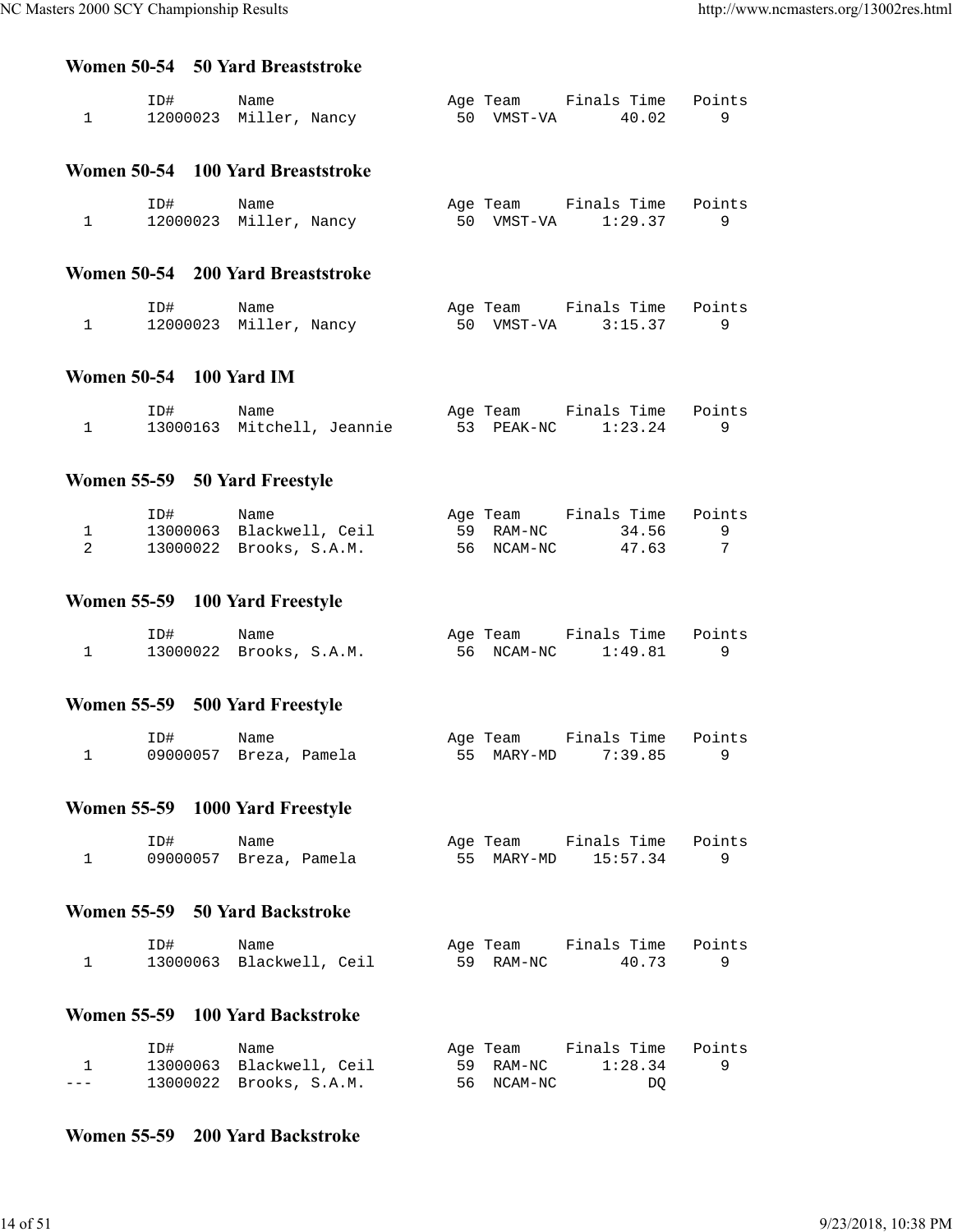| ID# | Name                     | Age Team  | Finals Time Points |  |
|-----|--------------------------|-----------|--------------------|--|
|     | 13000063 Blackwell, Ceil | 59 RAM-NC | 3:11.11            |  |

#### **Women 55-59 50 Yard Breaststroke**

| ID# | Name                    | Age Team   | Finals Time | Points |
|-----|-------------------------|------------|-------------|--------|
|     | 09000057 Breza, Pamela  | 55 MARY-MD | 41.64       |        |
|     | 13000022 Brooks, S.A.M. | 56 NCAM-NC | 59.98       |        |

#### **Women 55-59 100 Yard Breaststroke**

| ID#                     | Name |  | Age Team   | Finals Time Points |  |
|-------------------------|------|--|------------|--------------------|--|
| 13000022 Brooks, S.A.M. |      |  | 56 NCAM-NC | 2:09.74            |  |

#### **Women 55-59 200 Yard Breaststroke**

|         | ID#                    | Name |  | Age Team   | Finals Time Points |  |
|---------|------------------------|------|--|------------|--------------------|--|
| $- - -$ | 09000057 Breza, Pamela |      |  | 55 MARY-MD | DΟ                 |  |

#### **Women 55-59 100 Yard IM**

| ID# | Name                     | Age Team   | Finals Time | Points |
|-----|--------------------------|------------|-------------|--------|
|     | 09000057 Breza, Pamela   | 55 MARY-MD | 1:24.36     |        |
|     | 13000063 Blackwell, Ceil | 59 RAM-NC  | 1:27.80     |        |

## **Women 60-64 50 Yard Freestyle**

|               | ID# | Name                     | Age Team  | Finals Time | Points |
|---------------|-----|--------------------------|-----------|-------------|--------|
|               |     | 13000095 Newell, Sally   | 62 RAM-NC | 33.69       | - Q    |
|               |     | 13000273 McIntosh, Anita | 63 CSM-NC | 38.29       |        |
| $\mathcal{R}$ |     |                          | 63 CSM-NC | 44.44       | -6     |

## **Women 60-64 100 Yard Freestyle**

| ID# | Name                     | Age Team  | Finals Time | Points   |
|-----|--------------------------|-----------|-------------|----------|
|     | 13000095 Newell, Sally   | 62 RAM-NC | 1:18.10     | <u>g</u> |
|     | 13000273 McIntosh, Anita | 63 CSM-NC | 1:29.00     |          |

## **Women 60-64 500 Yard Freestyle**

| ID# | Name                   | Age Team  | Finals Time Points |  |
|-----|------------------------|-----------|--------------------|--|
|     | 13000327 Stroupe, Dawn | 61 RAM-NC | 8:53.06            |  |

## **Women 60-64 1000 Yard Freestyle**

| ID#                    | Name |  | Age Team  | Finals Time Points |  |
|------------------------|------|--|-----------|--------------------|--|
| 13000327 Stroupe, Dawn |      |  | 61 RAM-NC | 18:15.61           |  |

### **Women 60-64 50 Yard Backstroke**

|                         | ID# | Name                     | Age Team  | Finals Time | Points |
|-------------------------|-----|--------------------------|-----------|-------------|--------|
|                         |     | 13000095 Newell, Sally   | 62 RAM-NC | 41.21       |        |
|                         |     | 13000229 Vass, Mary      | 63 CSM-NC | 50.72       | -7     |
| $\overline{\mathbf{3}}$ |     | 13000273 McIntosh, Anita | 63 CSM-NC | 52.86       | -6     |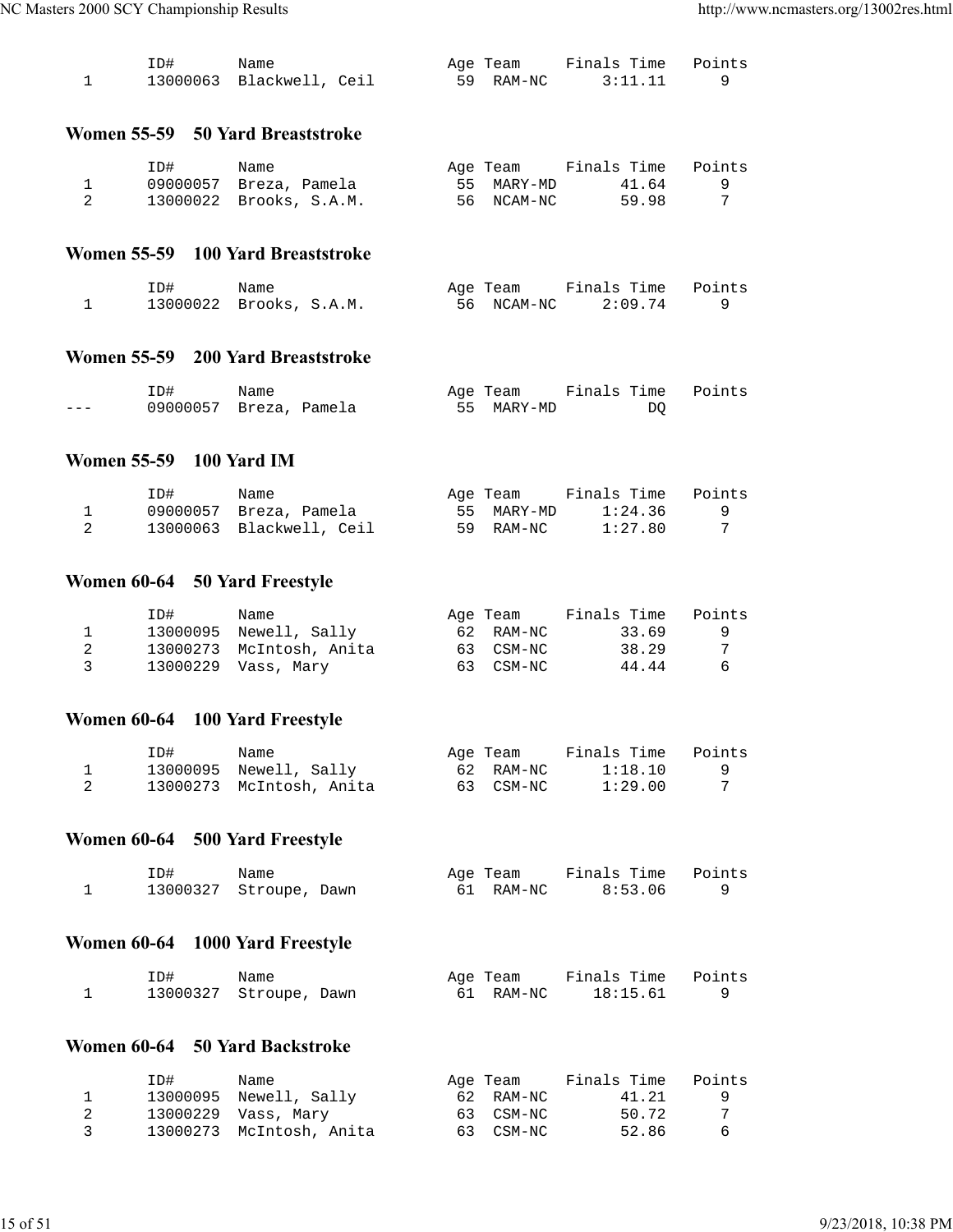#### **Women 60-64 50 Yard Breaststroke**

|   | ID#      | Name                     | Age Team  | Finals Time | Points |
|---|----------|--------------------------|-----------|-------------|--------|
|   | 13000095 | Newell, Sally            | 62 RAM-NC | 42.03       | 9      |
|   |          | 13000327 Stroupe, Dawn   | 61 RAM-NC | 46.74       |        |
| २ |          | 13000273 McIntosh, Anita | 63 CSM-NC | 53.53       | 6      |
| 4 | 13000229 | Vass, Marv               | 63 CSM-NC | 54.53       | 5      |

#### **Women 60-64 100 Yard Breaststroke**

|   | ID# | Name                   | Age Team  | Finals Time | Points |
|---|-----|------------------------|-----------|-------------|--------|
|   |     | 13000095 Newell, Sally | 62 RAM-NC | 1:34.36     |        |
|   |     | 13000327 Stroupe, Dawn | 61 RAM-NC | 1:39.36     | 7      |
| 3 |     | 13000229 Vass, Mary    | 63 CSM-NC | 2:04.11     | 6      |

#### **Women 60-64 200 Yard Breaststroke**

| ID# | Name                   | Age Team  | Finals Time Points |  |
|-----|------------------------|-----------|--------------------|--|
|     | 13000327 Stroupe, Dawn | 61 RAM-NC | 3:40.56            |  |

#### **Women 60-64 100 Yard IM**

| ID# | Name                   | Age Team  | Finals Time | Points |
|-----|------------------------|-----------|-------------|--------|
|     | 13000095 Newell, Sally | 62 RAM-NC | 1:28.74     |        |
|     | 13000327 Stroupe, Dawn | 61 RAM-NC | 1:40.61     |        |

## **Women 60-64 200 Yard IM**

| ID# | Name                   | Age Team  | Finals Time | Points |
|-----|------------------------|-----------|-------------|--------|
|     | 13000095 Newell, Sally | 62 RAM-NC | 3:19.94     | C G    |
|     | 13000327 Stroupe, Dawn | 61 RAM-NC | 3:36.39     |        |

## **Women 65-69 50 Yard Freestyle**

|    | ID#      | Name                                       |     | Age Team  | Finals Time | Points |
|----|----------|--------------------------------------------|-----|-----------|-------------|--------|
|    | 10000223 | Bruner, Jayne                              |     | 65 DCM-VA | 31.29       | 9      |
| 2  |          | 13000043 Robbins-Bonitz, Suzanne 66 WYM-NC |     |           | 40.64       | 7      |
| 3  |          | 13000361  Penny                            | 65. | CSM-NC    | 42.03       | 6      |
| 4  | 12000248 | Suit, Vera                                 | 67  | VMST-VA   | 46.75       | 5      |
| 5. | 12000470 | Wright, Mary                               | 65. | VMST-VA   | 2:09.37     | 4      |

## **Women 65-69 100 Yard Freestyle**

|   | ID#      | Name                              |     | Age Team | Finals Time | Points         |
|---|----------|-----------------------------------|-----|----------|-------------|----------------|
|   | 13000043 | Robbins-Bonitz, Suzanne 66 WYM-NC |     |          | 1:30.22     | -9             |
|   |          | 13000361 ,, Penny                 | 65. | CSM-NC   | 1:39.49     | 7              |
| 3 |          | 12000248 Suit, Vera               | 67  | VMST-VA  | 1:55.02     | 6              |
| 4 |          | 12000342 Schaefer, Betty          | 68. | VMST-VA  | 2:23.79     | 5              |
| 5 |          | 12000470 Wright, Mary             | 65. | VMST-VA  | 4:31.75     | $\overline{4}$ |

## **Women 65-69 200 Yard Freestyle**

| ID# | Name                | Age Team   | Finals Time Points |  |
|-----|---------------------|------------|--------------------|--|
|     | 12000248 Suit, Vera | 67 VMST-VA | 4:08.71            |  |

## **Women 65-69 500 Yard Freestyle**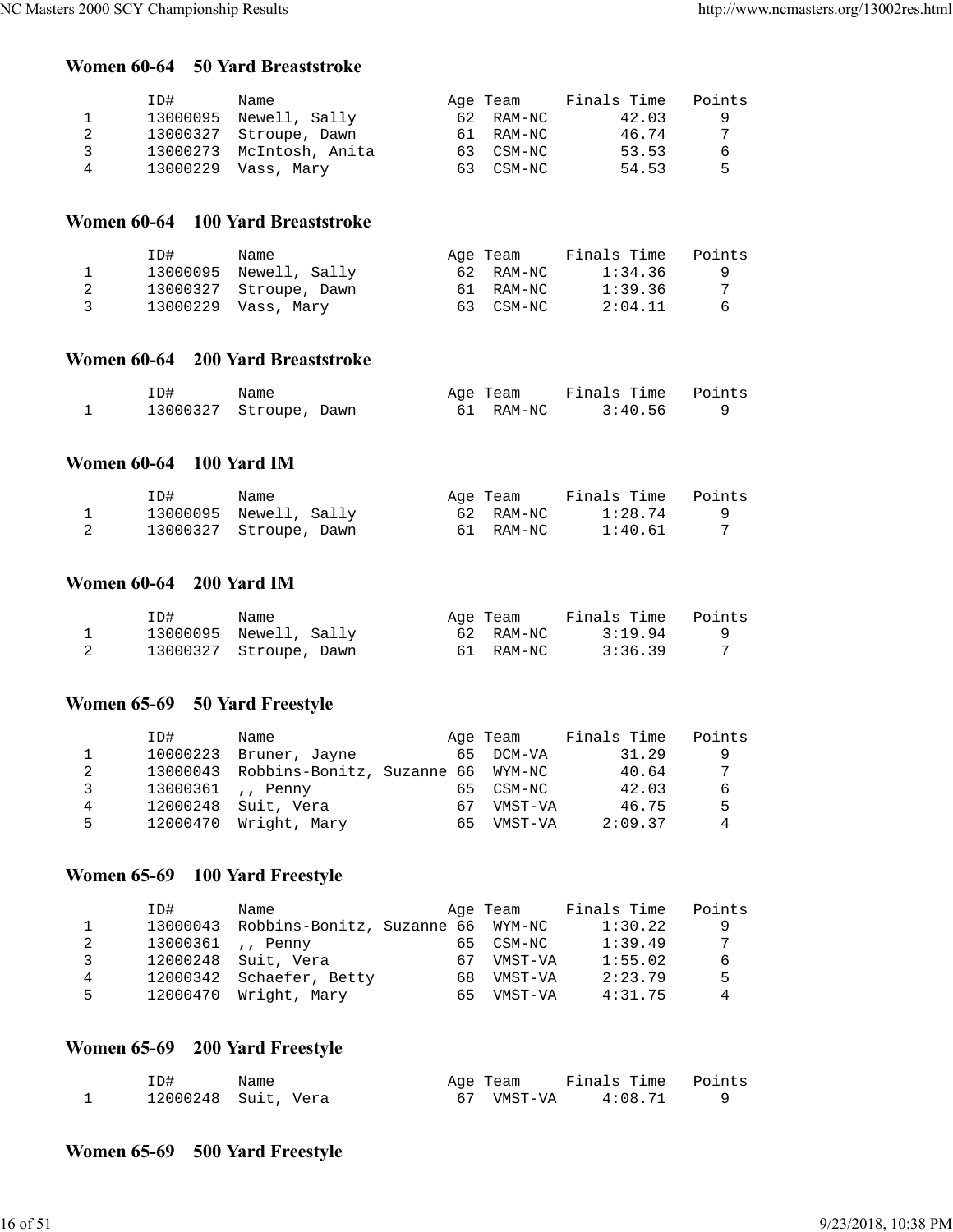| ID# | Name                                       | Age Team | Finals Time Points |  |
|-----|--------------------------------------------|----------|--------------------|--|
|     | 13000043 Robbins-Bonitz, Suzanne 66 WYM-NC |          | 9:10.74            |  |

#### **Women 65-69 50 Yard Backstroke**

|   | ID#      | Name                              |     | Age Team | Finals Time | Points |
|---|----------|-----------------------------------|-----|----------|-------------|--------|
|   | 10000223 | Bruner, Jayne                     | 65  | DCM-VA   | 39.06       | 9      |
| 2 | 13000043 | Robbins-Bonitz, Suzanne 66 WYM-NC |     |          | 43.57       | 7      |
|   | 13000361 | ,, Penny                          | 65. | CSM-NC   | 49.88       | 6      |
| 4 |          | 12000342 Schaefer, Betty          | 68  | VMST-VA  | 59.36       | 5      |
| 5 | 12000248 | Suit, Vera                        | 67  | VMST-VA  | 1:00.47     | 4      |
| 6 | 12000470 | Wright, Mary                      | 65  | VMST-VA  | 1:54.54     | 3      |
|   |          |                                   |     |          |             |        |

#### **Women 65-69 100 Yard Backstroke**

|                | ID# | Name                                       | Age Team   | Finals Time | Points   |
|----------------|-----|--------------------------------------------|------------|-------------|----------|
|                |     | 13000043 Robbins-Bonitz, Suzanne 66 WYM-NC |            | 1:37.01     | <b>q</b> |
| 2              |     | 13000361  Penny                            | 65 CSM-NC  | 1:52.64     | 7        |
| $\overline{3}$ |     | 12000470 Wright, Mary                      | 65 VMST-VA | 4:01.97     | -6       |

**Women 65-69 200 Yard Backstroke**

| ID# | Name                                       | Age Team  | Finals Time Points |  |
|-----|--------------------------------------------|-----------|--------------------|--|
|     | 13000043 Robbins-Bonitz, Suzanne 66 WYM-NC |           | 3:38.47            |  |
|     | 13000361 ,, Penny                          | 65 CSM-NC | 4:07.69            |  |

#### **Women 65-69 50 Yard Breaststroke**

|   | ID#      | Name                              |     | Age Team  | Finals Time | Points |
|---|----------|-----------------------------------|-----|-----------|-------------|--------|
|   | 10000223 | Bruner, Jayne                     |     | 65 DCM-VA | 40.58       | 9      |
| 2 | 13000043 | Robbins-Bonitz, Suzanne 66 WYM-NC |     |           | 53.46       | 7      |
| 3 |          | 13000361  Penny                   | 65  | CSM-NC    | 1:02.13     | 6      |
| 4 |          | 12000342 Schaefer, Betty          | 68. | VMST-VA   | 1:07.77     | .5     |
| 5 | 12000470 | Wright, Mary                      | 65. | VMST-VA   | 2:27.09     | 4      |

#### **Women 65-69 100 Yard Breaststroke**

|                         | TD#. | Name                                       | Age Team  | Finals Time | Points |
|-------------------------|------|--------------------------------------------|-----------|-------------|--------|
|                         |      | 10000223 Bruner, Jayne                     | 65 DCM-VA | 1:29.28     | - 9    |
| 2                       |      | 13000043 Robbins-Bonitz, Suzanne 66 WYM-NC |           | 2:01.36     |        |
| $\overline{\mathbf{3}}$ |      | 13000361  Penny                            | 65 CSM-NC | 2:15.21     | - 6    |

#### **Women 65-69 200 Yard Breaststroke**

| ID# | Name                   | Age Team  | Finals Time Points |  |
|-----|------------------------|-----------|--------------------|--|
|     | 10000223 Bruner, Jayne | 65 DCM-VA | 3:22.31            |  |

## **Women 65-69 50 Yard Butterfly**

| ID# | Name                |    | Age Team  | Finals Time | Points |
|-----|---------------------|----|-----------|-------------|--------|
|     | 13000361 ,, Penny   |    | 65 CSM-NC | 54.77       |        |
|     | 12000248 Suit, Vera | 67 | VMST-VA   | 1:03.47     |        |

#### **Women 65-69 100 Yard IM**

| ID# | Name                   | Age Team  | Finals Time Points |  |
|-----|------------------------|-----------|--------------------|--|
|     | 10000223 Bruner, Jayne | 65 DCM-VA | 1:22.45            |  |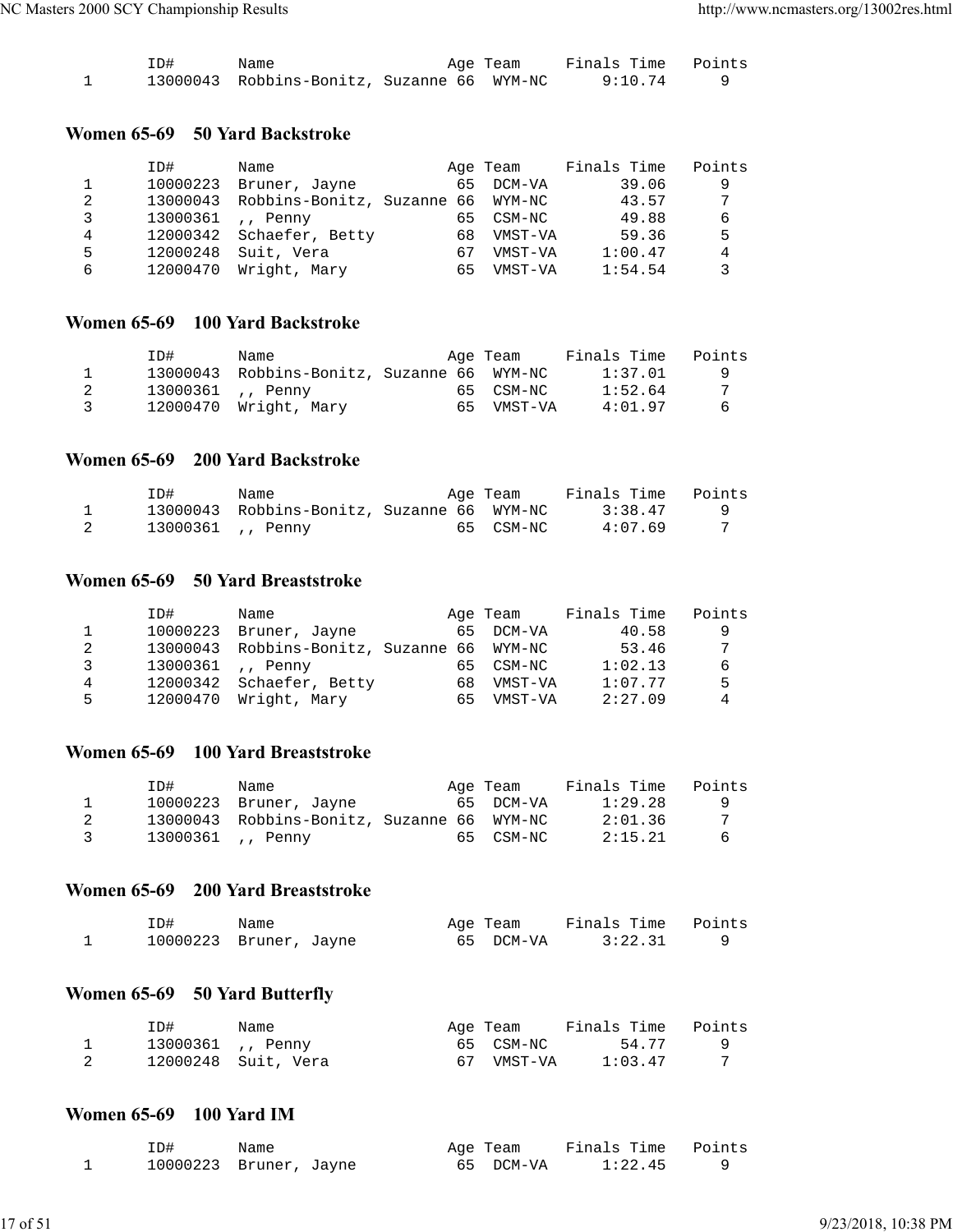|   | 13000361 ,, Penny |                          | 65 CSM-NC  | 1:52.44 | -7  |
|---|-------------------|--------------------------|------------|---------|-----|
|   |                   | 12000248 Suit, Vera      | 67 VMST-VA | 2:10.07 | - 6 |
| 4 |                   | 12000342 Schaefer, Betty | 68 VMST-VA | 2:37.96 | - 5 |

#### **Women 65-69 200 Yard IM**

| ID# | Name            | Age Team  | Finals Time Points |  |
|-----|-----------------|-----------|--------------------|--|
|     | 13000361, Penny | 65 CSM-NC | 4:10.43            |  |

## **Women 70-74 50 Yard Freestyle**

|   | ID# | Name                      |    | Age Team  | Finals Time | Points |
|---|-----|---------------------------|----|-----------|-------------|--------|
|   |     | 14000879 Carr, Florence   |    | 74 SPM-FL | 37.34       | q      |
|   |     | 12000197 Meredith, Jeanne | 71 | VMST-VA   | 43.34       | 7      |
| ર |     | 13000423 Billings, Betty  |    | 74 CSM-NC | 48.07       | 6      |
| 4 |     | 13000061 Trivette, Daisy  | 73 | CSM-NC    | 58.83       | Б.     |

## **Women 70-74 100 Yard Freestyle**

|   | ID# | Name                      |    | Age Team  | Finals Time | Points |
|---|-----|---------------------------|----|-----------|-------------|--------|
|   |     | 14000879 Carr, Florence   | 74 | SPM-FL    | 1:24.90     | -9     |
|   |     | 12000197 Meredith, Jeanne | 71 | VMST-VA   | 1:43.96     | 7      |
| ર |     | 13000423 Billings, Betty  |    | 74 CSM-NC | 1:49.61     | -6     |
| 4 |     | 13000061 Trivette, Daisy  |    | 73 CSM-NC | 2:04.33     | -5     |

## **Women 70-74 200 Yard Freestyle**

|         | ID# | Name                      | Age Team   | Finals Time | Points |
|---------|-----|---------------------------|------------|-------------|--------|
|         |     | 14000879 Carr, Florence   | 74 SPM-FL  | 3:12.14     | - 9    |
| 2       |     | 13000423 Billings, Betty  | 74 CSM-NC  | 4:05.53     |        |
| $- - -$ |     | 12000197 Meredith, Jeanne | 71 VMST-VA | DO.         |        |

## **Women 70-74 500 Yard Freestyle**

| ID# | Name                    | Age Team  | Finals Time Points |  |
|-----|-------------------------|-----------|--------------------|--|
|     | 14000879 Carr, Florence | 74 SPM-FL | 9:00.26            |  |

## **Women 70-74 50 Yard Backstroke**

| ID# | Name                     | Age Team  | Finals Time | Points |
|-----|--------------------------|-----------|-------------|--------|
|     | 14000879 Carr, Florence  | 74 SPM-FL | 48.25       |        |
|     | 13000423 Billings, Betty | 74 CSM-NC | 1:01.06     |        |

### **Women 70-74 100 Yard Backstroke**

| ID# | Name                     | Age Team  | Finals Time Points |  |
|-----|--------------------------|-----------|--------------------|--|
|     | 13000423 Billings, Betty | 74 CSM-NC | 2:22.37            |  |

## **Women 70-74 200 Yard Backstroke**

| ID# | Name                    | Age Team  | Finals Time Points |  |
|-----|-------------------------|-----------|--------------------|--|
|     | 14000879 Carr, Florence | 74 SPM-FL | 4:28.42            |  |

#### **Women 70-74 50 Yard Breaststroke**

| ID#<br>Name | Age Team | Finals Time Points |  |
|-------------|----------|--------------------|--|
|-------------|----------|--------------------|--|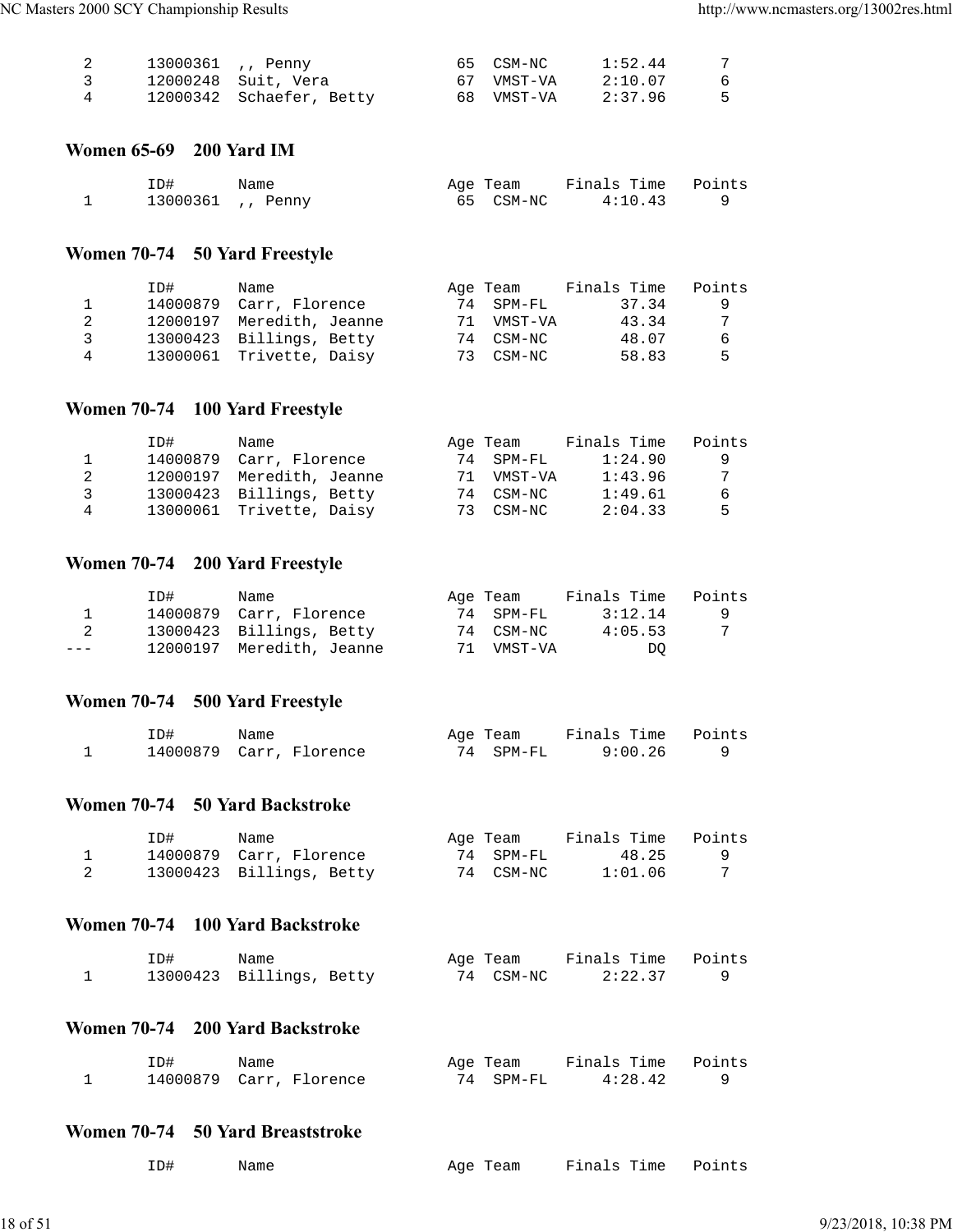|  | 14000879 Carr, Florence  | 74 SPM-FL | 53.59   |  |
|--|--------------------------|-----------|---------|--|
|  | 13000061 Trivette, Daisy | 73 CSM-NC | 1:04.21 |  |

#### **Women 70-74 100 Yard Breaststroke**

| ID# | Name                     |  | Age Team  | Finals Time Points |         |  |
|-----|--------------------------|--|-----------|--------------------|---------|--|
|     | 13000061 Trivette, Daisy |  | 73 CSM-NC |                    | 2:26.03 |  |

## **Women 70-74 50 Yard Butterfly**

| ID# | Name                    | Age Team  | Finals Time Points |  |
|-----|-------------------------|-----------|--------------------|--|
|     | 14000879 Carr, Florence | 74 SPM-FL | 54.16              |  |

#### **Women 70-74 100 Yard IM**

| ID# | Name                     | Age Team  | Finals Time Points |  |
|-----|--------------------------|-----------|--------------------|--|
|     | 14000879 Carr, Florence  | 74 SPM-FL | 1:45.66            |  |
|     | 13000423 Billings, Betty | 74 CSM-NC | 2:24.66            |  |

#### **Women 70-74 200 Yard IM**

| ID# | Name                    | Age Team  | Finals Time Points |  |
|-----|-------------------------|-----------|--------------------|--|
|     | 14000879 Carr, Florence | 74 SPM-FL | 4:02.58            |  |

## **Women 80-84 50 Yard Freestyle**

| ID# | Name            | Age Team | Finals Time Points |         |  |
|-----|-----------------|----------|--------------------|---------|--|
|     | Sugden, Roberta |          | 82 VMST-VA         | 1:09.09 |  |

#### **Women 80-84 50 Yard Breaststroke**

| ID# | Name            | Age Team Finals Time Points |  |
|-----|-----------------|-----------------------------|--|
|     | Sugden, Roberta | 82 VMST-VA 1:46.52          |  |

#### **Women 80-84 100 Yard Breaststroke**

| ID# | Name            | Age Team Finals Time Points |  |
|-----|-----------------|-----------------------------|--|
|     | Sugden, Roberta | 82 VMST-VA 4:01.48          |  |

### **Women 80-84 100 Yard IM**

| ID# | Name            | Age Team | Finals Time Points |         |  |
|-----|-----------------|----------|--------------------|---------|--|
|     | Sugden, Roberta |          | 82 VMST-VA         | 3:09.22 |  |

## **Men**

## **Men 19-24 50 Yard Freestyle**

|   | ID#      | Name                      |                  | Age Team   | Finals Time | Points |
|---|----------|---------------------------|------------------|------------|-------------|--------|
|   |          | 13000565 Callard, William | 23               | WYM-NC     | 24.20       | 9      |
| 2 | OEVTOVVT | Murphy, Jimmy             |                  | 24 DAMA-NC | 25.29       | 7      |
| 3 |          | 13000018 Britt, Charles   | 19               | RAM-NC     | 25.39       | 6      |
| 4 |          | 13000462 Glazener, Jason  | 2.2 <sub>1</sub> | WYM-NC     | 25.54       | 5      |
| 5 |          | 13000581 Romito, Steve    | 19               | CSM-NC     | 26.19       | 4      |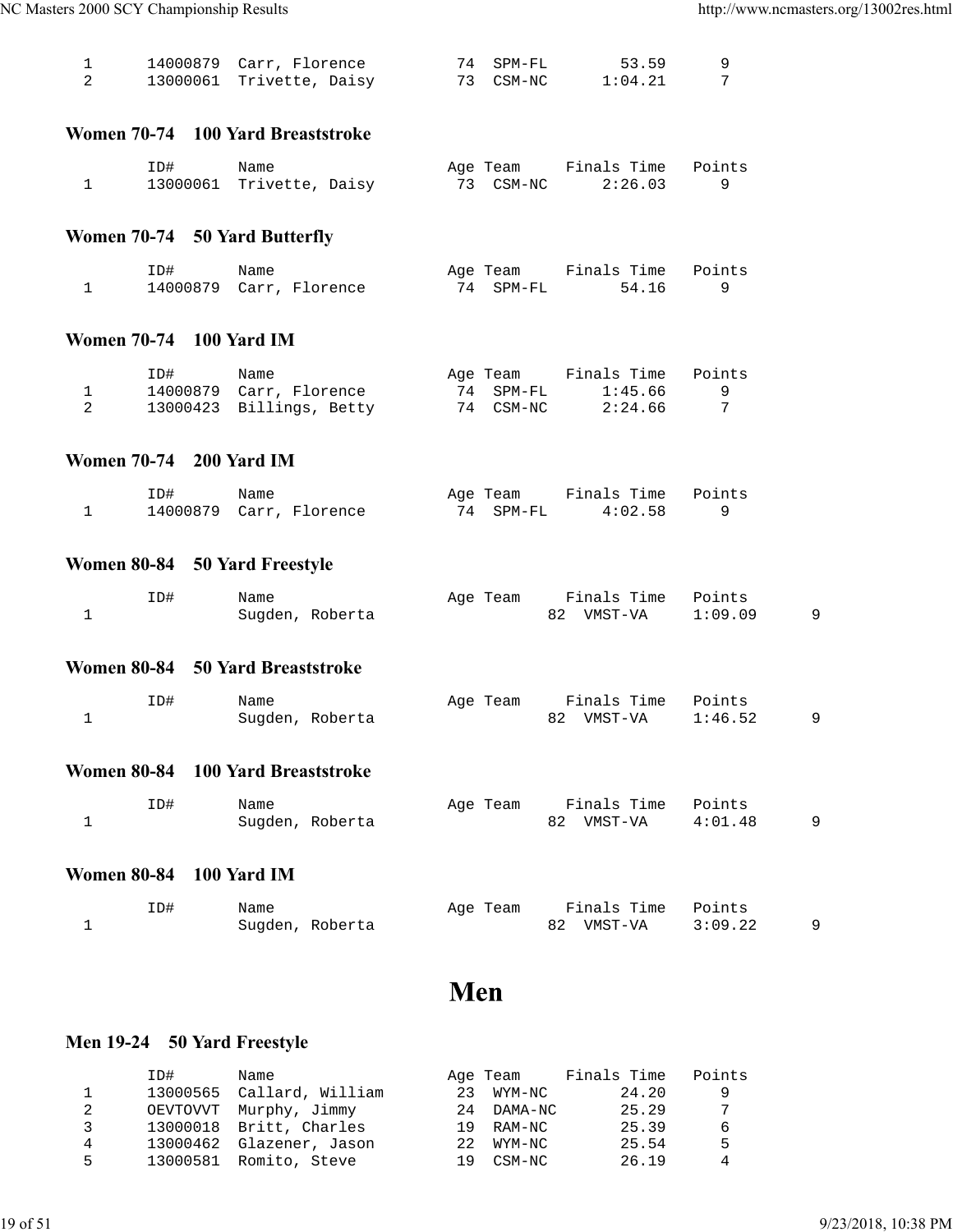|  |  | 13000556 Wilkes, Sim |  | 21 TMS-NC | 34.46 |  |
|--|--|----------------------|--|-----------|-------|--|
|--|--|----------------------|--|-----------|-------|--|

## **Men 19-24 100 Yard Freestyle**

|    | ID# | Name                      |    | Age Team  | Finals Time | Points |
|----|-----|---------------------------|----|-----------|-------------|--------|
|    |     | 13000565 Callard, William | 23 | WYM-NC    | 54.12       | 9      |
| 2  |     | 13000427 Watson, Edison   |    | 23 RAM-NC | 56.76       | 7      |
| 3  |     | 13000462 Glazener, Jason  |    | 22 WYM-NC | 57.72       | 6      |
| 4  |     | 13000018 Britt, Charles   | 19 | RAM-NC    | 57.76       | 5      |
| 5. |     | 13000556 Wilkes, Sim      | 21 | TMS-NC    | 1:22.60     | 4      |

## **Men 19-24 200 Yard Freestyle**

|                | ID# | Name                     | Age Team  | Finals Time | Points |
|----------------|-----|--------------------------|-----------|-------------|--------|
|                |     | 13000427 Watson, Edison  | 23 RAM-NC | 2:08.89     | - 9    |
|                |     | 13000462 Glazener, Jason | 22 WYM-NC | 2:14.79     | -7     |
| $\overline{3}$ |     | 13000556 Wilkes, Sim     | 21 TMS-NC | 3:05.05     | -6     |

## **Men 19-24 500 Yard Freestyle**

|                | ID# | Name                      | Age Team  | Finals Time | Points   |
|----------------|-----|---------------------------|-----------|-------------|----------|
|                |     | 13000571 Stringer, Sean   | 24 RAM-NC | 5:18.85     | <b>q</b> |
|                |     | 13000565 Callard, William | 23 WYM-NC | 5:42.34     | 7        |
| $\overline{3}$ |     | 13000462 Glazener, Jason  | 22 WYM-NC | 6:18.35     | 6        |

#### **Men 19-24 1000 Yard Freestyle**

| ID# | Name                      | Age Team  | Finals Time | Points |
|-----|---------------------------|-----------|-------------|--------|
|     | 13000565 Callard, William | 23 WYM-NC | 11:54.37    |        |
|     | 13000427 Watson, Edison   | 23 RAM-NC | 12:25.33    |        |

#### **Men 19-24 50 Yard Backstroke**

| ID# | Name                    | Age Team |           | Finals Time Points |  |
|-----|-------------------------|----------|-----------|--------------------|--|
|     | 13000571 Stringer, Sean |          | 24 RAM-NC | 25.87              |  |

#### **Men 19-24 100 Yard Backstroke**

|                | ID# | Name                    | Age Team  | Finals Time | Points |
|----------------|-----|-------------------------|-----------|-------------|--------|
|                |     | 13000571 Stringer, Sean | 24 RAM-NC | 58.38       | - 9    |
| 2              |     | 13000427 Watson, Edison | 23 RAM-NC | 1:09.25     | -7     |
| $\overline{3}$ |     | 13000018 Britt, Charles | 19 RAM-NC | 1:14.89     | -6     |

### **Men 19-24 200 Yard Backstroke**

| ID# | Name                    | Age Team  | Finals Time Points |  |
|-----|-------------------------|-----------|--------------------|--|
|     | 13000571 Stringer, Sean | 24 RAM-NC | 2:03.70            |  |

## **Men 19-24 50 Yard Breaststroke**

| ID#                  | Name |  | Age Team  | Finals Time Points |  |
|----------------------|------|--|-----------|--------------------|--|
| 13000556 Wilkes, Sim |      |  | 21 TMS-NC | 37.18              |  |

#### **Men 19-24 100 Yard Breaststroke**

| ID#<br>Name |  | Age Team Finals Time Points |  |
|-------------|--|-----------------------------|--|
|-------------|--|-----------------------------|--|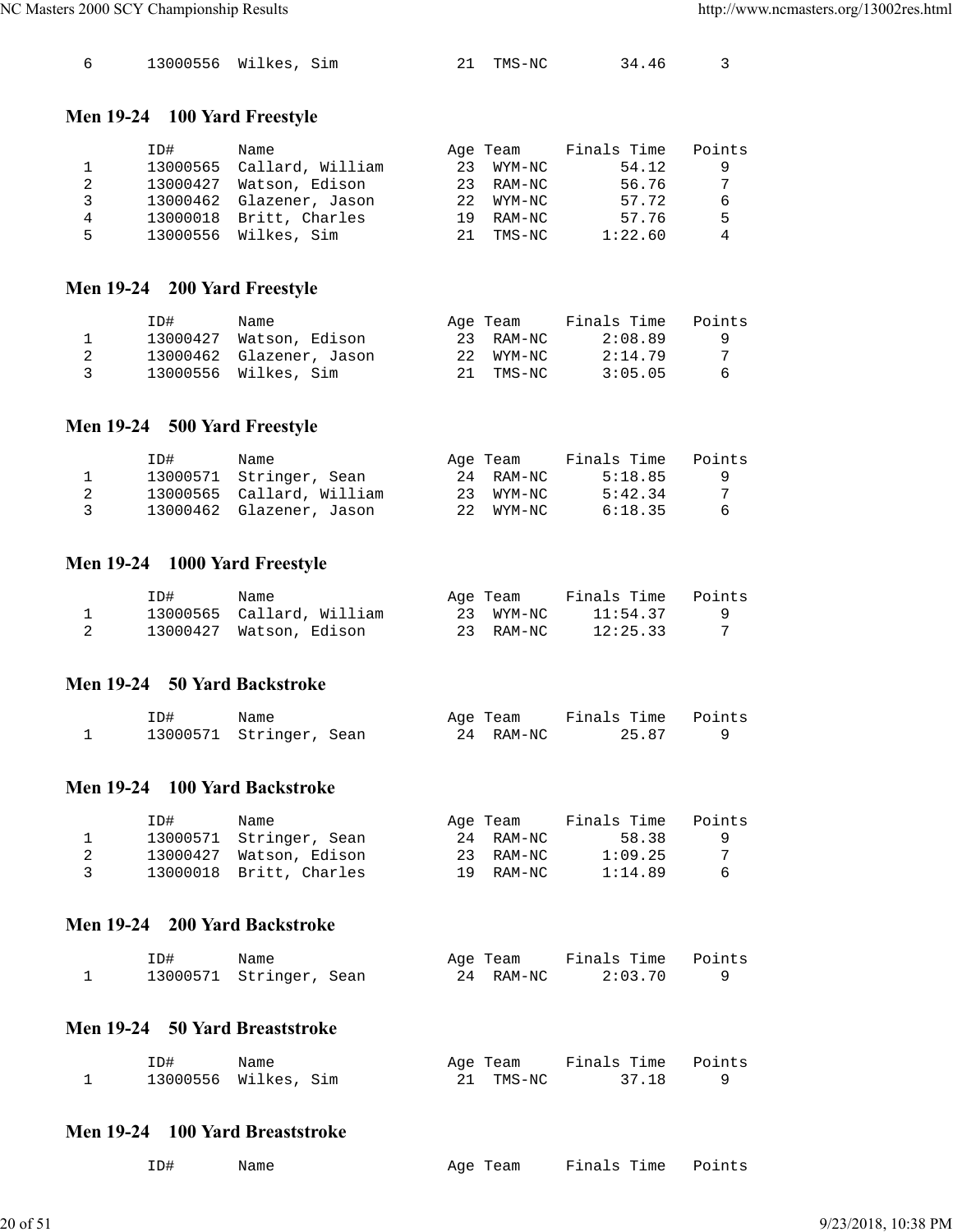|  | 13000018 Britt, Charles | 19 RAM-NC | 1:19.65 |  |
|--|-------------------------|-----------|---------|--|
|  | 13000556 Wilkes, Sim    | 21 TMS-NC | 1:23.35 |  |

#### **Men 19-24 200 Yard Breaststroke**

| ID#                  | Name |  | Age Team  | Finals Time Points |         |  |
|----------------------|------|--|-----------|--------------------|---------|--|
| 13000556 Wilkes, Sim |      |  | 21 TMS-NC |                    | 3:06.11 |  |

## **Men 19-24 50 Yard Butterfly**

| ID# | Name                   | Age Team | Finals Time Points |  |
|-----|------------------------|----------|--------------------|--|
|     | OEVTOEVT Murphy, Jimmy | 24 UNA   | 28.26              |  |

## **Men 19-24 100 Yard Butterfly**

| ID#                     | Name |  | Age Team  | Finals Time Points |  |
|-------------------------|------|--|-----------|--------------------|--|
| 13000427 Watson, Edison |      |  | 23 RAM-NC | 1:06.32            |  |

#### **Men 19-24 100 Yard IM**

|   | ID#      | Name                     |     | Age Team | Finals Time | Points |
|---|----------|--------------------------|-----|----------|-------------|--------|
|   | 13000571 | Stringer, Sean           | 2.4 | RAM-NC   | 57.80       | 9      |
| 2 | OEVTOEVT | Murphy, Jimmy            | 2.4 | UNA      | 1:03.97     | 7      |
| 3 | 13000565 | Callard, William         | 23  | WYM-NC   | 1:04.80     | 6      |
| 4 |          | 13000018 Britt, Charles  | 19  | RAM-NC   | 1:07.57     | 5      |
| 5 | 13000581 | Romito, Steve            | 19  | CSM-NC   | 1:09.04     | 4      |
| 6 |          | 13000462 Glazener, Jason | 22  | WYM-NC   | 1:11.18     | 3      |

#### **Men 19-24 200 Yard IM**

|               | ID# | Name                     | Age Team  | Finals Time | Points |
|---------------|-----|--------------------------|-----------|-------------|--------|
|               |     | OEVTOEVT Murphy, Jimmy   | 24 UNA    | 2:26.31     |        |
|               |     | 13000018 Britt, Charles  | 19 RAM-NC | 2:36.21     |        |
| $\mathcal{R}$ |     | 13000462 Glazener, Jason | 22 WYM-NC | 2:40.49     | 6      |

## **Men 25-29 50 Yard Freestyle**

|   | ID#      | Name                     |    | Age Team | Finals Time | Points |
|---|----------|--------------------------|----|----------|-------------|--------|
|   | 13000222 | Stutts, David            | 27 | XMEN-NC  | 22.86       | 9      |
| 2 | OEVTOEVT | Cline, Michael           | 27 | UNA      | 23.16       | 7      |
| 3 |          | 12000329 Domenic, Scotty | 29 | VMST-VA  | 25.64       | 6      |
| 4 |          | 13000429 Wilk, Thomas    | 27 | RAM-NC   | 26.50       | 5      |
| 5 | 13000491 | Hurt, John               | 29 | NCAM-NC  | 27.81       | 4      |
| 6 | 13000340 | Parrish, Chris           | 29 | CSM-NC   | 30.07       |        |

## **Men 25-29 100 Yard Freestyle**

|                | ID# | Name                     | Age Team   | Finals Time | Points   |
|----------------|-----|--------------------------|------------|-------------|----------|
|                |     | 14000402 Farrell, Andrew | 29 ORLM-FL | 49.43       | <b>q</b> |
|                |     | $13000429$ Wilk, Thomas  | 27 RAM-NC  | 1:00.05     | -7       |
| $\overline{3}$ |     | 13000491 Hurt, John      | 29 NCAM-NC | 1:00.37     | - 6      |

## **Men 25-29 200 Yard Freestyle**

| ID#                      | Name |  | Age Team   | Finals Time | Points |
|--------------------------|------|--|------------|-------------|--------|
| 14000402 Farrell, Andrew |      |  | 29 ORLM-FL | 1:49.91     |        |
| 13000037 Honnold, Zane   |      |  | 28 XMEN-NC | 1:57.34     |        |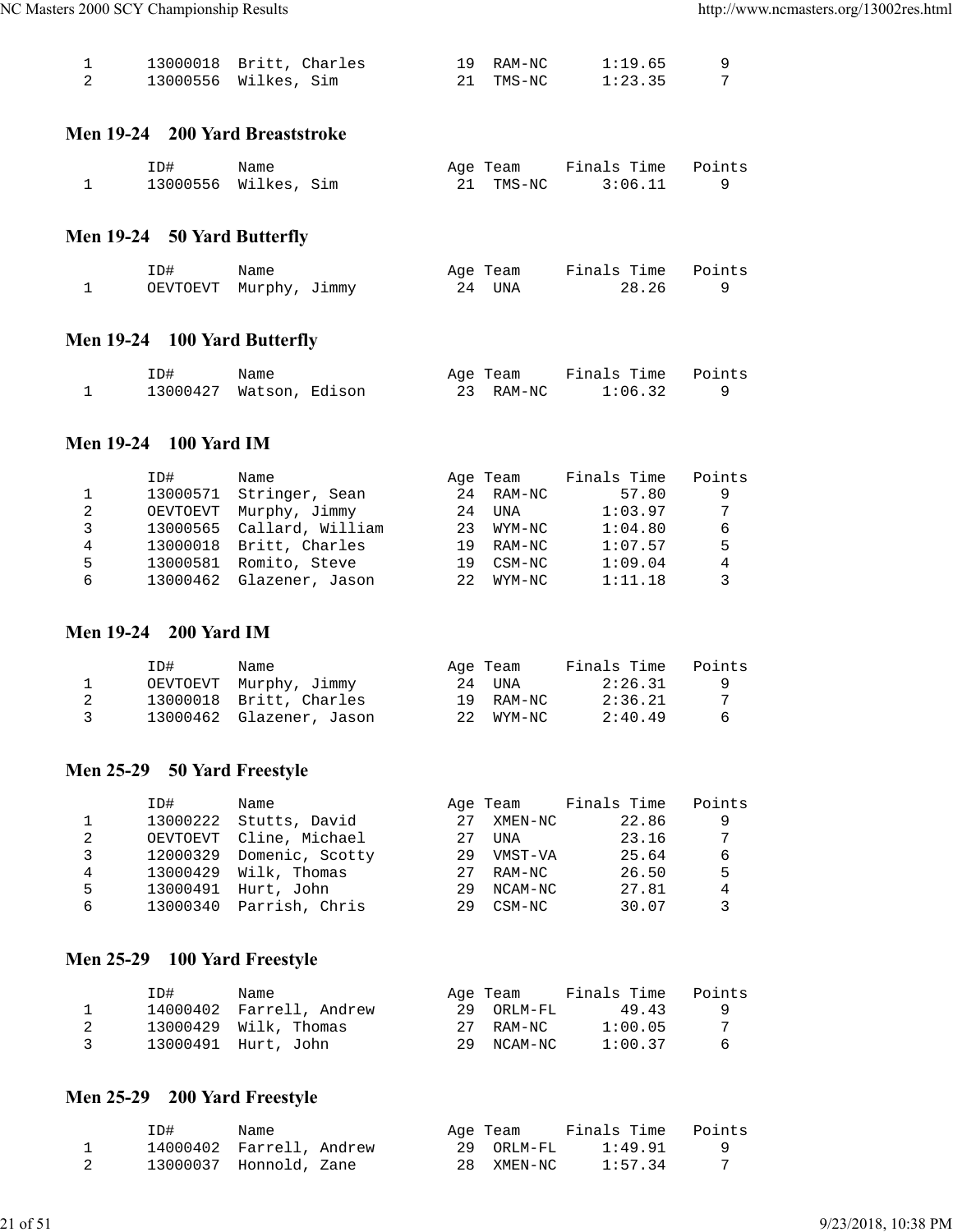|  | OEVTOEVT Cline, Michael | 27 UNA    | 1:59.39 |  |
|--|-------------------------|-----------|---------|--|
|  | 13000340 Parrish, Chris | 29 CSM-NC | 2:29.96 |  |

## **Men 25-29 500 Yard Freestyle**

| ID# | Name                       | Age Team   | Finals Time | Points |
|-----|----------------------------|------------|-------------|--------|
|     | 14000402 Farrell, Andrew   | 29 ORLM-FL | 5:05.16     |        |
|     | 13000218 Ditscheiner, Ivan | 29 XMEN-NC | 5:16.51     |        |

## **Men 25-29 1000 Yard Freestyle**

| ID# | Name                     |  | Age Team  | Finals Time Points |  |
|-----|--------------------------|--|-----------|--------------------|--|
|     | 13000241 Johnston, Grant |  | 27 RAM-NC | 11:04.90           |  |

#### **Men 25-29 1650 Yard Freestyle**

| ID#                      | Name |  | Age Team   | Finals Time | Points |
|--------------------------|------|--|------------|-------------|--------|
| 14000402 Farrell, Andrew |      |  | 29 ORLM-FL | 17:49.04    | - 9    |
| 13000149 Samberg, Warren |      |  | 27 RAM-NC  | 25:23.73    |        |

#### **Men 25-29 50 Yard Backstroke**

|                | ID# | Name                    | Age Team   | Finals Time | Points |
|----------------|-----|-------------------------|------------|-------------|--------|
|                |     | OEVTOWVT Cline, Michael | 27 una     | 26.77       |        |
|                |     | 13000386 Doan, Brian    | 29 DAMA-NC | 28.86       |        |
| $\overline{3}$ |     | 13000491 Hurt, John     | 29 NCAM-NC | 33.96       | -6     |

#### **Men 25-29 100 Yard Backstroke**

|                | ID# | Name                     | Age Team   | Finals Time | Points   |
|----------------|-----|--------------------------|------------|-------------|----------|
|                |     | 14000402 Farrell, Andrew | 29 ORLM-FL | 56.64       | <b>Q</b> |
|                |     | OEVTOEVT Cline, Michael  | 27 una     | 56.97       |          |
| $\overline{3}$ |     | 13000241 Johnston, Grant | 27 RAM-NC  | 58.65       | - 6      |

#### **Men 25-29 200 Yard Backstroke**

| ID# | Name                     | Age Team   | Finals Time | Points |
|-----|--------------------------|------------|-------------|--------|
|     | 14000402 Farrell, Andrew | 29 ORLM-FL | 2:05.24     |        |
|     | 13000241 Johnston, Grant | 27 RAM-NC  | 2:07.91     |        |

#### **Men 25-29 50 Yard Breaststroke**

|   | ID#      | Name            |        | Age Team | Finals Time | Points |
|---|----------|-----------------|--------|----------|-------------|--------|
|   | 13000386 | Doan, Brian     | 29     | DAMA-NC  | 27.42       | 9      |
| 2 | 13000504 | Green, Marcus   | $25 -$ | CSM-NC   | 28.98       | 7      |
|   | 13000222 | Stutts, David   | 27     | XMEN-NC  | 30.37       | 6      |
| 4 | 13000037 | Honnold, Zane   | 28     | XMEN-NC  | 30.97       | 5      |
| 5 | 13000429 | Wilk, Thomas    | 27     | RAM-NC   | 34.42       | 4      |
| 6 | 12000329 | Domenic, Scotty | 29     | VMST-VA  | 34.72       |        |

## **Men 25-29 100 Yard Breaststroke**

|   | TD# | Name                    |    | Age Team   | Finals Time | Points |
|---|-----|-------------------------|----|------------|-------------|--------|
|   |     | 13000386 Doan, Brian    | 29 | DAMA-NC    | 59.30       | -9     |
|   |     | 13000504 Green, Marcus  |    | 25 CSM-NC  | 1:05.23     |        |
| ર |     | 13000037 Honnold, Zane  |    | 28 XMEN-NC | 1:10.61     | 6      |
| 4 |     | $13000429$ Wilk, Thomas | 27 | RAM-NC     | 1:16.05     | 5      |
|   |     |                         |    |            |             |        |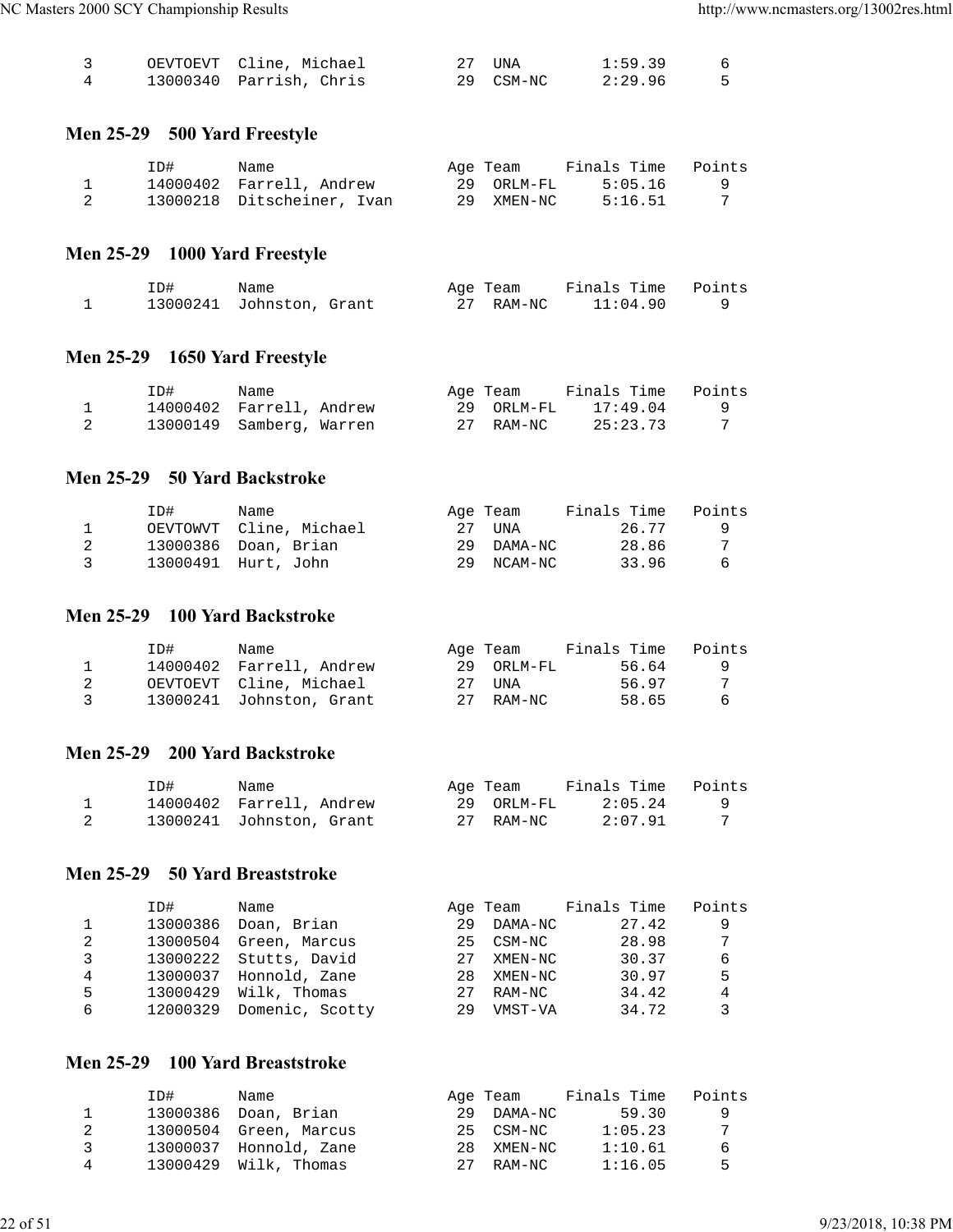| 12000329 Domenic, Scotty |  | 29 VMST-VA | 1:21.33 |  |
|--------------------------|--|------------|---------|--|
| 13000340 Parrish, Chris  |  | 29 CSM-NC  | 1:23.14 |  |

#### **Men 25-29 200 Yard Breaststroke**

| ID# | Name                 | Age Team | Finals Time Points |  |
|-----|----------------------|----------|--------------------|--|
|     | 13000386 Doan, Brian |          | 29 DAMA-NC 2:17.06 |  |

## **Men 25-29 50 Yard Butterfly**

|   | ID#      | Name              |    | Age Team | Finals Time | Points |
|---|----------|-------------------|----|----------|-------------|--------|
|   | 13000218 | Ditscheiner, Ivan | 29 | XMEN-NC  | 23.95       | 9      |
| 2 | 14000402 | Farrell, Andrew   | 29 | ORLM-FL  | 24.85       | 7      |
| 3 | 13000241 | Johnston, Grant   | 27 | RAM-NC   | 25.50       | 6      |
| 4 | 13000386 | Doan, Brian       | 29 | DAMA-NC  | 25.90       | 5      |
| 5 | 13000504 | Green, Marcus     | 25 | CSM-NC   | 26.89       | 4      |
| 6 | 12000329 | Domenic, Scotty   | 29 | VMST-VA  | 29.04       | 3      |
| 7 | 13000491 | Hurt, John        | 29 | NCAM-NC  | 29.35       | 2      |
|   |          |                   |    |          |             |        |

## **Men 25-29 100 Yard Butterfly**

| ID# | Name                     | Age Team   | Finals Time | Points |
|-----|--------------------------|------------|-------------|--------|
|     | 13000241 Johnston, Grant | 27 RAM-NC  | 55.40       |        |
|     | 13000222 Stutts, David   | 27 XMEN-NC | 56.44       |        |

#### **Men 25-29 100 Yard IM**

|              | ID#      | Name              |    | Age Team | Finals Time | Points |
|--------------|----------|-------------------|----|----------|-------------|--------|
| $\mathbf{1}$ | 13000218 | Ditscheiner, Ivan | 29 | XMEN-NC  | 55.46       | 9      |
| 2            | 13000241 | Johnston, Grant   | 27 | RAM-NC   | 58.64       | 7      |
| 3            | 13000386 | Doan, Brian       | 29 | DAMA-NC  | 58.67       | 6      |
| 4            | 13000222 | Stutts, David     | 27 | XMEN-NC  | 58.78       | 5      |
| 5            | OEVTOEVT | Cline, Michael    | 27 | UNA      | 58.87       | 4      |
| 6            | 13000037 | Honnold, Zane     | 28 | XMEN-NC  | 1:00.68     | 3      |
| 7            | 13000491 | Hurt, John        | 29 | NCAM-NC  | 1:10.90     | 2      |
| 8            | 12000329 | Domenic, Scotty   | 29 | VMST-VA  | 1:11.11     |        |

#### **Men 25-29 200 Yard IM**

|    | TD#      | Name                     |     | Age Team | Finals Time | Points |
|----|----------|--------------------------|-----|----------|-------------|--------|
|    | 13000218 | Ditscheiner, Ivan        | 29  | XMEN-NC  | 2:00.28     | 9      |
| 2  |          | 13000241 Johnston, Grant | 2.7 | RAM-NC   | 2:06.09     | -7     |
| 3  |          | 14000402 Farrell, Andrew | 29  | ORLM-FL  | 2:09.42     | 6      |
| 4  |          | 13000386 Doan, Brian     | 29  | DAMA-NC  | 2:13.07     | 5      |
| 5. |          | 13000340 Parrish, Chris  | 29  | CSM-NC   | 2:54.25     | 4      |
|    |          |                          |     |          |             |        |

#### **Men 25-29 400 Yard IM**

|               | ID# | Name                       |    | Age Team   | Finals Time | Points   |
|---------------|-----|----------------------------|----|------------|-------------|----------|
|               |     | 13000218 Ditscheiner, Ivan | 29 | XMEN-NC    | 4:25.60     | <b>Q</b> |
|               |     | 13000241 Johnston, Grant   |    | 27 RAM-NC  | 4:32.83     | -7       |
| $\mathcal{R}$ |     | 14000402 Farrell, Andrew   |    | 29 ORLM-FL | 4:39.73     | -6       |

## **Men 30-34 50 Yard Freestyle**

| ID# | Name                    | Age Team   | Finals Time | Points |
|-----|-------------------------|------------|-------------|--------|
|     | 13000528 Brady, Michael | 31 XMEN-NC | 24.41       |        |
|     | 13000577 Peterson, Bob  | 30 CSM-NC  | 24.97       |        |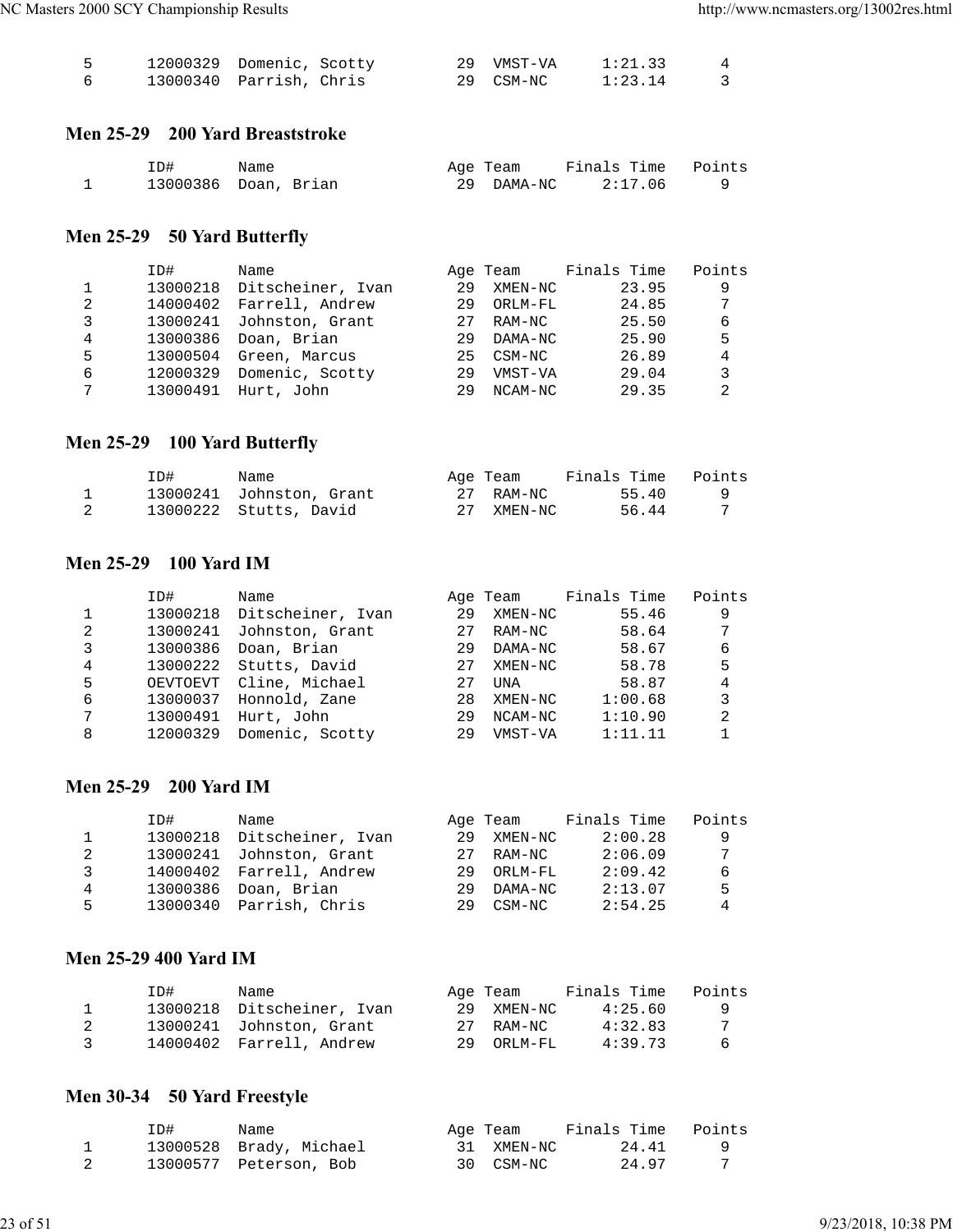|    | 13000266 Boshoff, Alton     |    | 31 XMEN-NC | 24.99 | 6              |
|----|-----------------------------|----|------------|-------|----------------|
| 4  | 13000069 Kucharski, Michael |    | 32 CSM-NC  | 25.74 | -5             |
| 5  | 13000552 Ouinn, Paul        |    | 34 SCMM-NC | 25.90 | $\overline{4}$ |
| 6  | 13000155 Shamlin, David     |    | 34 RAM-NC  | 26.32 | 3              |
| 7  | 13000183 Pohnert, Steven    |    | 30 NCMS-NC | 26.35 | 2              |
| 8  | 13000057 Flowe, Layne       |    | 31 CSM-NC  | 27.75 | $\mathbf{1}$   |
| 9  | 13000585 Blanton, Brian     | 31 | DAMA-NC    | 28.16 |                |
| 10 | 13000198 Birnie, Steve      | 30 | CSM-NC     | 30.19 |                |
|    |                             |    |            |       |                |

## **Men 30-34 100 Yard Freestyle**

|   | ID#      | Name                        |    | Age Team   | Finals Time | Points |
|---|----------|-----------------------------|----|------------|-------------|--------|
|   | 13000528 | Brady, Michael              | 31 | XMEN-NC    | 53.89       | 9      |
| 2 |          | 13000266 Boshoff, Alton     |    | 31 XMEN-NC | 55.20       | 7      |
| 3 |          | 13000069 Kucharski, Michael |    | 32 CSM-NC  | 57.45       | 6      |
| 4 |          | 13000155 Shamlin, David     |    | 34 RAM-NC  | 58.78       | 5      |
| 5 |          | 13000057 Flowe, Layne       |    | 31 CSM-NC  | 1:05.55     | 4      |

## **Men 30-34 200 Yard Freestyle**

|   | ID#      | Name                    |    | Age Team   | Finals Time | Points |
|---|----------|-------------------------|----|------------|-------------|--------|
|   | 13000416 | Sloyan, John            | 32 | RAM-NC     | 1:53.26     | 9      |
| 2 | 13000528 | Brady, Michael          |    | 31 XMEN-NC | 1:59.22     | 7      |
| 3 |          | 13000266 Boshoff, Alton | 31 | XMEN-NC    | 2:06.32     | 6      |
| 4 |          | 13000552 Ouinn, Paul    |    | 34 SCMM-NC | 2:10.28     | 5      |
| 5 |          | 13000155 Shamlin, David |    | 34 RAM-NC  | 2:11.11     | 4      |
| 6 |          | 13000585 Blanton, Brian | 31 | DAMA-NC    | 2:14.53     | 3      |

## **Men 30-34 500 Yard Freestyle**

| ID#      | Name |                                                                                                                        |        | Finals Time              | Points                           |
|----------|------|------------------------------------------------------------------------------------------------------------------------|--------|--------------------------|----------------------------------|
| 13000528 |      | 31                                                                                                                     |        | 5:36.74                  | 9                                |
|          |      | 31                                                                                                                     |        | 6:00.86                  | 7                                |
|          |      |                                                                                                                        |        | 6:00.91                  | 6                                |
|          |      |                                                                                                                        |        | 6:27.85                  | 5                                |
|          |      | 3 N                                                                                                                    | CSM-NC | 8:11.91                  | 4                                |
|          |      | Brady, Michael<br>13000266 Boshoff, Alton<br>13000552 Ouinn, Paul<br>13000155 Shamlin, David<br>13000198 Birnie, Steve |        | Age Team<br>RAM-NC<br>34 | XMEN-NC<br>XMEN-NC<br>34 SCMM-NC |

#### **Men 30-34 1000 Yard Freestyle**

|                         | ID# | Name                     | Age Team   | Finals Time | Points |
|-------------------------|-----|--------------------------|------------|-------------|--------|
|                         |     | 13000183 Pohnert, Steven | 30 NCMS-NC | 11:09.47    | -9     |
| -2                      |     | 13000528 Brady, Michael  | 31 XMEN-NC | 11:47.37    |        |
| $\overline{\mathbf{3}}$ |     | 13000188 Louie, William  | 33 NCAM-NC | 11:57.01    | - 6    |

## **Men 30-34 1650 Yard Freestyle**

| ID# | Name                    | Age Team   | Finals Time Points |  |
|-----|-------------------------|------------|--------------------|--|
|     | 13000266 Boshoff, Alton | 31 XMEN-NC | 21:05.91           |  |

## **Men 30-34 50 Yard Backstroke**

|   | TD#. | Name                        | Age Team  | Finals Time | Points |
|---|------|-----------------------------|-----------|-------------|--------|
|   |      | 13000069 Kucharski, Michael | 32 CSM-NC | 30.82       |        |
|   |      | 13000057 Flowe, Layne       | 31 CSM-NC | 39.26       | 7      |
| 3 |      | 13000198 Birnie, Steve      | 30 CSM-NC | 44.27       | -6     |

### **Men 30-34 200 Yard Backstroke**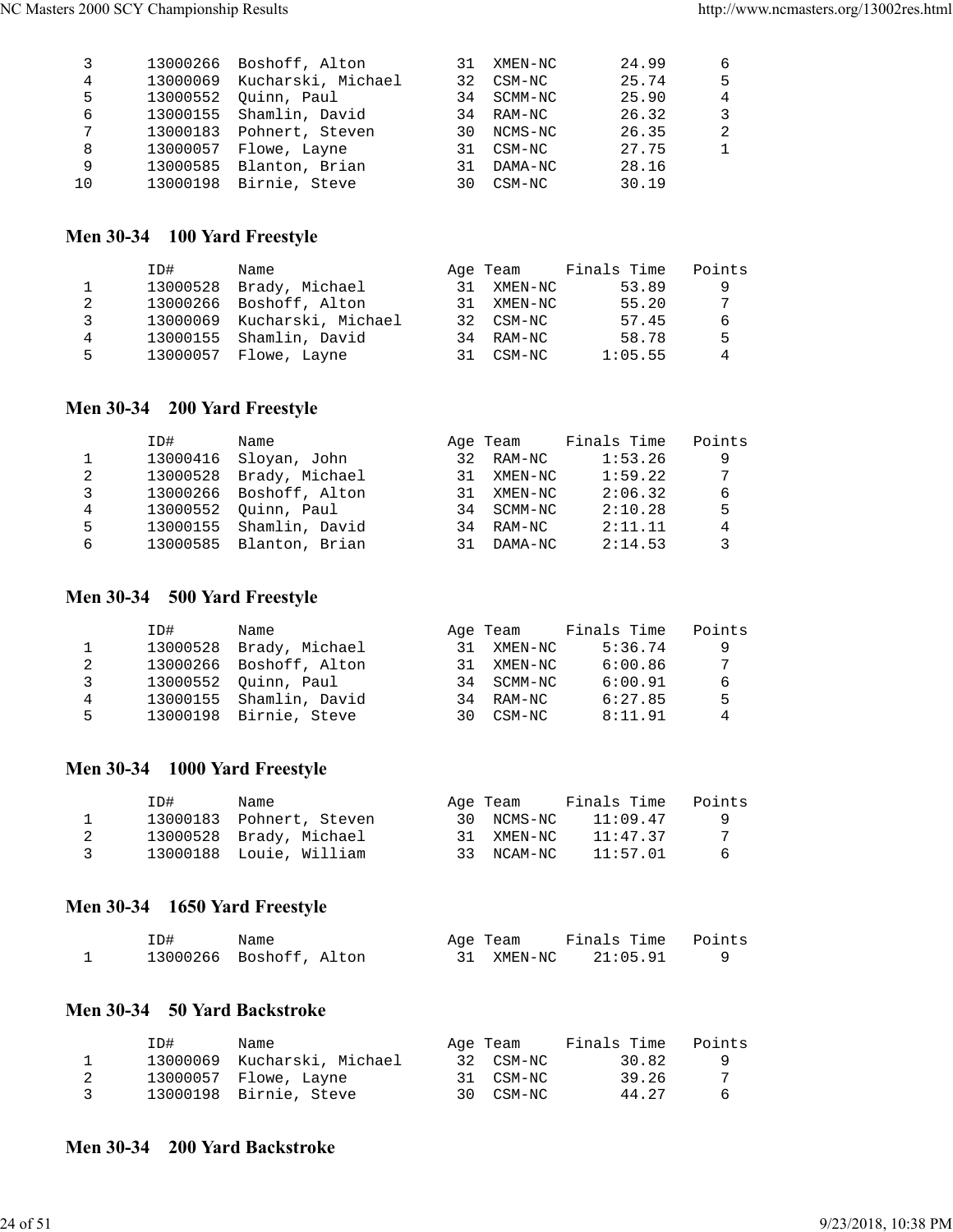| ID# | Name                    | Age Team   | Finals Time Points |  |
|-----|-------------------------|------------|--------------------|--|
|     | 13000528 Brady, Michael | 31 XMEN-NC | 2:29.39            |  |

#### **Men 30-34 50 Yard Breaststroke**

|   | ID#      | Name                        |    | Age Team   | Finals Time | Points |
|---|----------|-----------------------------|----|------------|-------------|--------|
|   | 13000552 | Ouinn, Paul                 |    | 34 SCMM-NC | 32.48       | 9      |
| 2 | 13000528 | Brady, Michael              |    | 31 XMEN-NC | 32.72       | 7      |
| 3 |          | 13000069 Kucharski, Michael |    | 32 CSM-NC  | 33.13       | 6      |
| 4 | 13000057 | Flowe, Layne                | 31 | CSM-NC     | 36.19       | 5      |
| 5 |          | 13000198 Birnie, Steve      | 30 | CSM-NC     | 41.15       | 4      |

#### **Men 30-34 100 Yard Breaststroke**

|                         | ID# | Name                        | Age Team   | Finals Time | Points   |
|-------------------------|-----|-----------------------------|------------|-------------|----------|
|                         |     | 13000552 Ouinn, Paul        | 34 SCMM-NC | 1:11.85     | <b>Q</b> |
|                         |     | 13000069 Kucharski, Michael | 32 CSM-NC  | 1:15.70     | 7        |
| $\overline{\mathbf{3}}$ |     | 13000057 Flowe, Layne       | 31 CSM-NC  | 1:19.46     | - 6      |

#### **Men 30-34 200 Yard Breaststroke**

|         | ID# | Name                  | Age Team  | Finals Time Points |  |
|---------|-----|-----------------------|-----------|--------------------|--|
| $- - -$ |     | 13000057 Flowe, Layne | 31 CSM-NC | DO.                |  |

## **Men 30-34 50 Yard Butterfly**

|   | ID# | Name                        |    | Age Team   | Finals Time | Points |
|---|-----|-----------------------------|----|------------|-------------|--------|
|   |     | 13000069 Kucharski, Michael |    | 32 CSM-NC  | 27.09       | -9     |
| 2 |     | 13000552 Ouinn, Paul        |    | 34 SCMM-NC | 27.39       | 7      |
| २ |     | 13000528 Brady, Michael     | 31 | XMEN-NC    | 27.83       | 6      |
| 4 |     | 13000057 Flowe, Layne       |    | 31 CSM-NC  | 38.95       | .5     |

## **Men 30-34 100 Yard Butterfly**

|   | ID# | Name                     | Age Team   | Finals Time | Points |
|---|-----|--------------------------|------------|-------------|--------|
|   |     | 13000416 Sloyan, John    | 32 RAM-NC  | 55.43       | q      |
|   |     | 13000183 Pohnert, Steven | 30 NCMS-NC | 1:03.05     | 7      |
| ર |     | 13000577 Peterson, Bob   | 30 CSM-NC  | 1:03.78     | 6      |
| 4 |     | 13000155 Shamlin, David  | 34 RAM-NC  | 1:08.27     | 5      |

## **Men 30-34 200 Yard Butterfly**

| ID# | Name                  | Age Team  | Finals Time Points |  |
|-----|-----------------------|-----------|--------------------|--|
|     | 13000416 Sloyan, John | 32 RAM-NC | 2:00.24            |  |

## **Men 30-34 100 Yard IM**

|   | ID#      | Name               |     | Age Team | Finals Time | Points |
|---|----------|--------------------|-----|----------|-------------|--------|
|   | 13000552 | Ouinn, Paul        | 34  | SCMM-NC  | 1:04.63     | 9      |
| 2 | 13000528 | Brady, Michael     | 31  | XMEN-NC  | 1:04.65     | 7      |
| 3 | 13000069 | Kucharski, Michael | 32  | CSM-NC   | 1:05.32     | 6      |
| 4 | 13000577 | Peterson, Bob      | 30. | CSM-NC   | 1:06.86     | 5      |
| 5 | 13000155 | Shamlin, David     | 34  | RAM-NC   | 1:08.00     | 4      |
| 6 | 13000057 | Flowe, Layne       | 31  | CSM-NC   | 1:15.30     | 3      |
| 7 | 13000198 | Birnie, Steve      | 30. | CSM-NC   | 1:24.42     | 2      |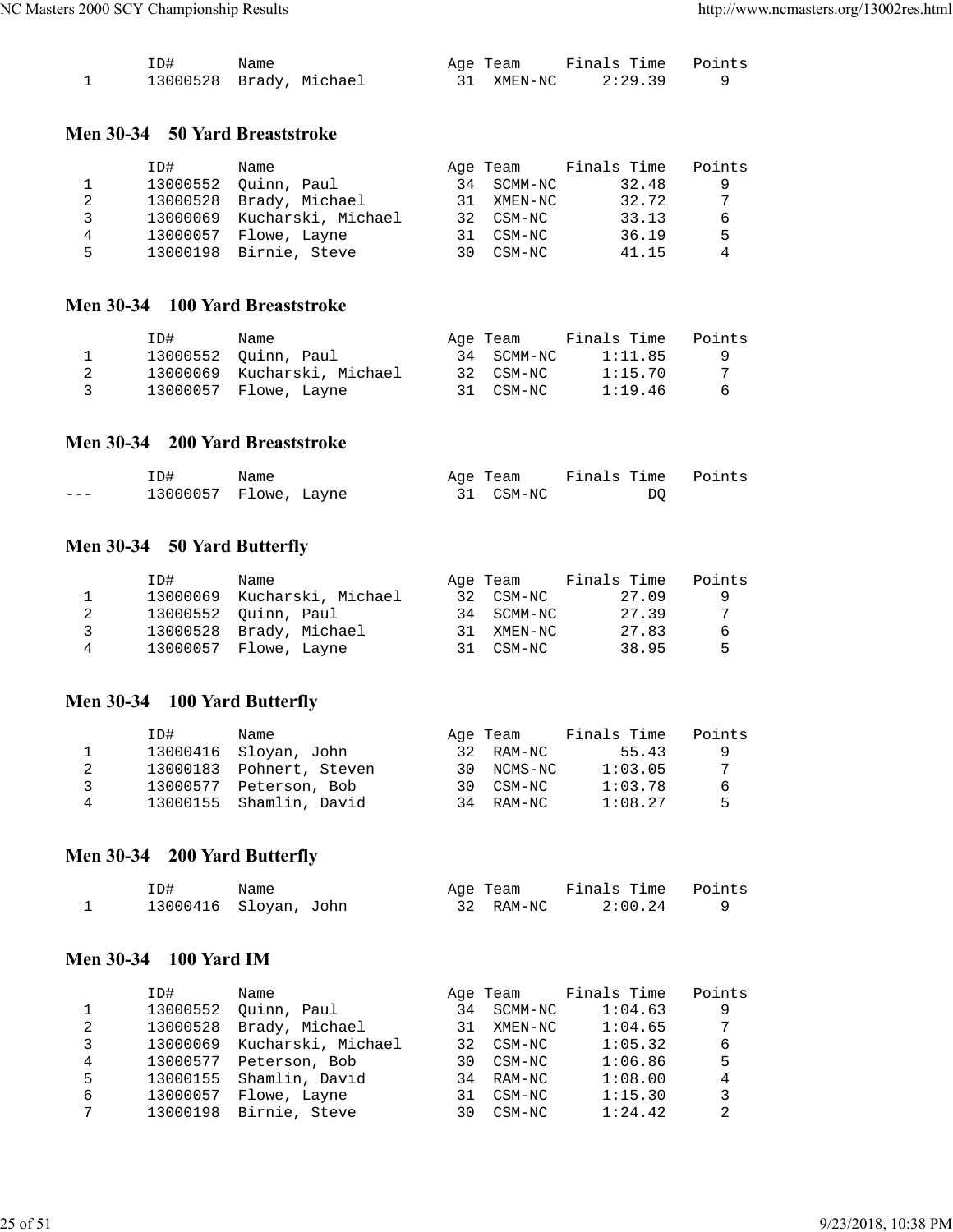#### **Men 30-34 200 Yard IM**

|   | ID#      | Name                        | Age Team   | Finals Time | Points |
|---|----------|-----------------------------|------------|-------------|--------|
|   | 13000528 | Brady, Michael              | 31 XMEN-NC | 2:20.27     | -9     |
| 2 |          | 13000069 Kucharski, Michael | 32 CSM-NC  | 2:28.23     | 7      |
| २ |          | 13000155 Shamlin, David     | 34 RAM-NC  | 2:39.76     | -6     |
| 4 |          | 13000057 Flowe, Layne       | 31 CSM-NC  | 2:48.96     | -5     |

#### **Men 30-34 400 Yard IM**

| ID# | Name                    |  | Age Team  | Finals Time Points |  |
|-----|-------------------------|--|-----------|--------------------|--|
|     | 13000155 Shamlin, David |  | 34 RAM-NC | 5:55.84            |  |

## **Men 35-39 50 Yard Freestyle**

|   | ID#      | Name               |    | Age Team  | Finals Time | Points |
|---|----------|--------------------|----|-----------|-------------|--------|
| 1 | 13000100 | Moon, Keith        | 36 | NCAM-NC   | 23.41       | 9      |
| 2 | 13000374 | Knight, Allen      | 36 | NCAM-NC   | 23.85       | 7      |
| 3 | 13000123 | McCutchan, Michael |    | 35 CSM-NC | 24.50       | 6      |
| 4 | 13000046 | Fary, Robert       |    | 35 CSM-NC | 25.60       | 5      |
| 5 | 13000505 | Bolton, Gary       | 39 | RAM-NC    | 25.65       | 4      |
| 6 | 13000557 | Celii, Michael     | 36 | RAM-NC    | 26.25       | 3      |
| 7 | 13000099 | Holshouser, Jay    | 38 | RAM-NC    | 39.61       | 2      |

# **Men 35-39 100 Yard Freestyle**

|   | ID#      | Name             |    | Age Team   | Finals Time | Points |
|---|----------|------------------|----|------------|-------------|--------|
|   | 12000394 | Stevenson, Chris | 35 | VMST-VA    | 49.32       | 9      |
| 2 | 13000100 | Moon, Keith      |    | 36 NCAM-NC | 52.24       | 7      |
| 3 | 13000449 | Duffy, Shawn     |    | 36 RAM-NC  | 52.62       | 6      |
| 4 | 13000374 | Knight, Allen    |    | 36 NCAM-NC | 54.40       | 5      |
| 5 | 13000505 | Bolton, Gary     | 39 | RAM-NC     | 57.13       | 4      |
| 6 | 13000046 | Fary, Robert     |    | 35 CSM-NC  | 58.04       | 3      |
| 7 | 13000557 | Celii, Michael   | 36 | RAM-NC     | 58.19       | 2      |

## **Men 35-39 200 Yard Freestyle**

|              | ID# | Name                        | Age Team   | Finals Time | Points |
|--------------|-----|-----------------------------|------------|-------------|--------|
| $\mathbf{1}$ |     | 12000394 Stevenson, Chris   | 35 VMST-VA | 1:47.91     | - 9    |
| 2            |     | 13000449 Duffy, Shawn       | 36 RAM-NC  | 1:58.78     | 7      |
| $\mathbf{R}$ |     | 13000123 McCutchan, Michael | 35 CSM-NC  | 2:01.08     | -6     |
| 4            |     | 13000557 Celii, Michael     | 36 RAM-NC  | 2:11.85     | 5      |

## **Men 35-39 500 Yard Freestyle**

|   | ID# | Name                      | Age Team   | Finals Time | Points |
|---|-----|---------------------------|------------|-------------|--------|
|   |     | 12000394 Stevenson, Chris | 35 VMST-VA | 4:50.41     | - 9    |
|   |     | OEVTOEVT Deaner, Hugh     | 39 UNA     | 5:21.91     |        |
| 3 |     | 13000449 Duffy, Shawn     | 36 RAM-NC  | 5:34.66     | -6     |

## **Men 35-39 1000 Yard Freestyle**

|    | ID# | Name                        | Age Team  | Finals Time | Points |
|----|-----|-----------------------------|-----------|-------------|--------|
| 1. |     | 13000449 Duffy, Shawn       | 36 RAM-NC | 11:33.03    | - Q    |
| 2  |     | 13000123 McCutchan, Michael | 35 CSM-NC | 12:17.95    | 7      |
| ર  |     | 13000438 Bolton, Robert     | 36 RAM-NC | 13:06.97    | -6     |
| 4  |     | 13000099 Holshouser, Jay    | 38 RAM-NC | 15:11.27    | Б.     |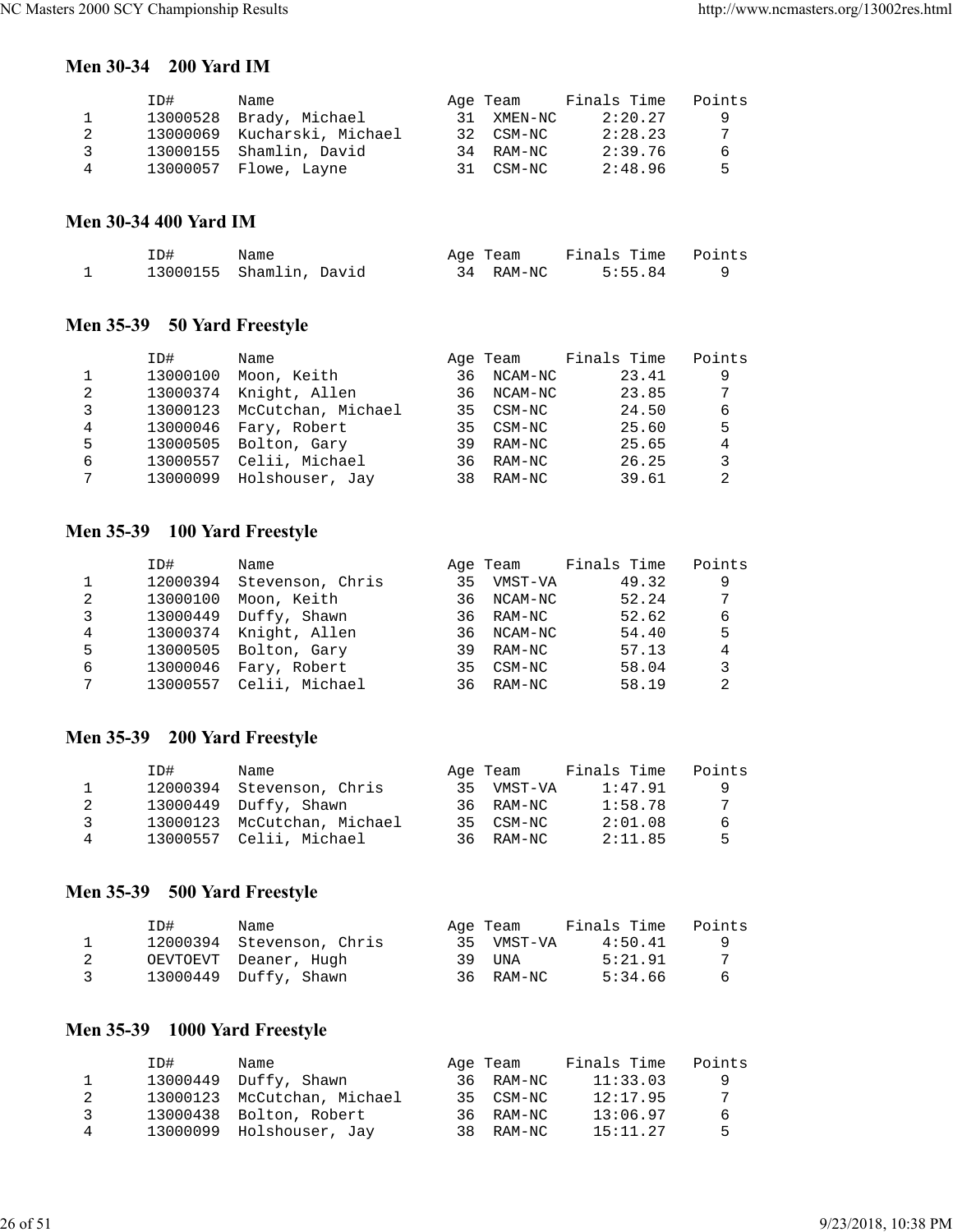## **Men 35-39 1650 Yard Freestyle**

|                | ID# | Name                  | Age Team  | Finals Time | Points |
|----------------|-----|-----------------------|-----------|-------------|--------|
|                |     | OEVTOEVT Deaner, Hugh | 39 UNA    | 18:59.55    | - 9    |
|                |     | 13000505 Bolton, Gary | 39 RAM-NC | 21:30.39    |        |
| $\overline{3}$ |     | 13000506 Reece, Jeff  | 39 RAM-NC | 22:08.92    | -6     |

#### **Men 35-39 50 Yard Backstroke**

|   | TD# | Name                      |     | Age Team   | Finals Time | Points |
|---|-----|---------------------------|-----|------------|-------------|--------|
|   |     | 12000394 Stevenson, Chris | 35  | VMST-VA    | 24.64       | 9      |
|   |     | 13000093 Zoltners, Greg   |     | 35 NCAM-NC | 29.74       | 7      |
| ર |     | 13000046 Fary, Robert     |     | 35 CSM-NC  | 30.96       | 6      |
| 4 |     | 13000099 Holshouser, Jay  | 38. | RAM-NC     | 40.24       | Б.     |

#### **Men 35-39 100 Yard Backstroke**

|    | ID# | Name                      | Age Team   | Finals Time | Points |
|----|-----|---------------------------|------------|-------------|--------|
|    |     | 12000394 Stevenson, Chris | 35 VMST-VA | 52.93       | - 9    |
|    |     | 13000093 Zoltners, Greg   | 35 NCAM-NC | 1:05.12     |        |
| ્ર |     | 13000438 Bolton, Robert   | 36 RAM-NC  | 1:10.87     | -6     |

#### **Men 35-39 200 Yard Backstroke**

|    | ID# | Name                      | Age Team   | Finals Time | Points |
|----|-----|---------------------------|------------|-------------|--------|
|    |     | 12000394 Stevenson, Chris | 35 VMST-VA | 1:55.48     |        |
|    |     | 10000513 Britt, Clay      | 39 ANCM-MD | 1:57.61     |        |
| ્ર |     | 13000093 Zoltners, Greg   | 35 NCAM-NC | 2:21.43     | 6      |

#### **Men 35-39 50 Yard Breaststroke**

|   | ID#      | Name                     |    | Age Team   | Finals Time | Points |
|---|----------|--------------------------|----|------------|-------------|--------|
|   | 13000449 | Duffy, Shawn             | 36 | RAM-NC     | 30.00       | q      |
| 2 |          | 13000093 Zoltners, Greg  |    | 35 NCAM-NC | 30.59       | 7      |
| 3 |          | 13000557 Celii, Michael  |    | 36 RAM-NC  | 31.60       | 6      |
| 4 |          | 13000046 Fary, Robert    |    | 35 CSM-NC  | 34.17       | 5      |
| 5 |          | 13000099 Holshouser, Jay |    | 38 RAM-NC  | 35.06       | 4      |

### **Men 35-39 100 Yard Breaststroke**

|   | ID#      | Name                     | Age Team   | Finals Time | Points |
|---|----------|--------------------------|------------|-------------|--------|
|   | 13000093 | Zoltners, Greg           | 35 NCAM-NC | 1:08.31     | 9      |
| 2 |          | 13000557 Celii, Michael  | 36 RAM-NC  | 1:08.51     | 7      |
| 3 | 13000100 | Moon, Keith              | 36 NCAM-NC | 1:09.09     | 6      |
| 4 |          | 13000046 Fary, Robert    | 35 CSM-NC  | 1:16.66     | .5     |
| 5 |          | 13000099 Holshouser, Jay | 38 RAM-NC  | 1:19.97     | 4      |
|   |          |                          |            |             |        |

## **Men 35-39 200 Yard Breaststroke**

| ID# | Name                    | Age Team   | Finals Time | Points |
|-----|-------------------------|------------|-------------|--------|
|     | 13000093 Zoltners, Greg | 35 NCAM-NC | 2:31.95     |        |
|     | 13000557 Celii, Michael | 36 RAM-NC  | 2:37.55     |        |

## **Men 35-39 50 Yard Butterfly**

| ID# | Name                 | Age Team   | Finals Time Points |  |
|-----|----------------------|------------|--------------------|--|
|     | 13000100 Moon, Keith | 36 NCAM-NC | 26.14              |  |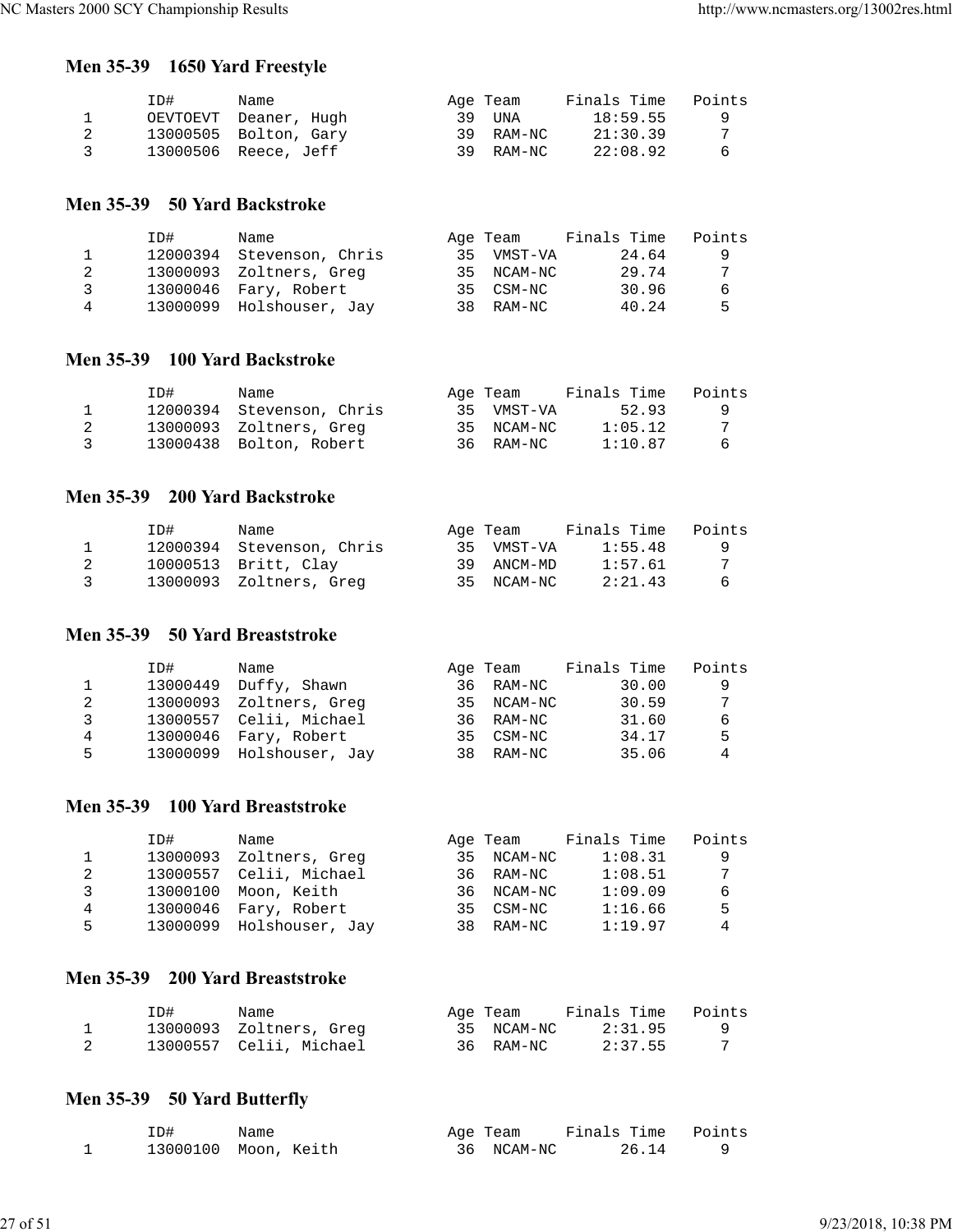|    | 13000449 Duffy, Shawn    | 36 RAM-NC  | 26.21 | -7 |
|----|--------------------------|------------|-------|----|
| 3  | 13000374 Knight, Allen   | 36 NCAM-NC | 27.08 | -6 |
| 4  | 13000093 Zoltners, Greg  | 35 NCAM-NC | 28.59 | -5 |
| -5 | 13000505 Bolton, Gary    | 39 RAM-NC  | 28.66 | 4  |
| 6  | 13000236 Hinckley, Scott | 39 RAM-NC  | 29.66 | -3 |

## **Men 35-39 100 Yard Butterfly**

|   | ID# | Name                      |    | Age Team  | Finals Time | Points |
|---|-----|---------------------------|----|-----------|-------------|--------|
|   |     | 12000394 Stevenson, Chris | २५ | VMST-VA   | 52.80       | 9      |
|   |     | 10000513 Britt, Clay      | 39 | ANCM-MD   | 53.58       | 7      |
| २ |     | 13000449 Duffy, Shawn     |    | 36 RAM-NC | 58.49       | 6      |
| 4 |     | OEVTOEVT Deaner, Hugh     | 39 | UNA       | 1:02.85     | 5      |

## **Men 35-39 200 Yard Butterfly**

| ID# | Name                      |  | Age Team   | Finals Time Points |  |
|-----|---------------------------|--|------------|--------------------|--|
|     | 12000394 Stevenson, Chris |  | 35 VMST-VA | 1:58.92            |  |

## **Men 35-39 100 Yard IM**

|   | ID#      | Name            |    | Age Team | Finals Time | Points |
|---|----------|-----------------|----|----------|-------------|--------|
| 1 | 13000449 | Duffy, Shawn    | 36 | RAM-NC   | 59.82       | 9      |
| 2 | 13000100 | Moon, Keith     | 36 | NCAM-NC  | 1:00.50     | 7      |
| 3 | 13000093 | Zoltners, Greg  | 35 | NCAM-NC  | 1:02.91     | 6      |
| 4 | 13000046 | Fary, Robert    | 35 | CSM-NC   | 1:06.00     | 5      |
| 5 | 13000374 | Knight, Allen   | 36 | NCAM-NC  | 1:06.31     | 4      |
| 6 | 13000505 | Bolton, Gary    | 39 | RAM-NC   | 1:08.71     | 3      |
| 7 | 13000438 | Bolton, Robert  | 36 | RAM-NC   | 1:09.18     | 2      |
| 8 | 13000099 | Holshouser, Jay | 38 | RAM-NC   | 1:17.34     |        |

#### **Men 35-39 200 Yard IM**

|   | ID#      | Name               |     | Age Team   | Finals Time | Points |
|---|----------|--------------------|-----|------------|-------------|--------|
|   | 13000449 | Duffy, Shawn       | 36  | RAM-NC     | 2:12.06     | 9      |
| 2 | 13000100 | Moon, Keith        | 36. | NCAM-NC    | 2:13.92     | 7      |
| 3 | 13000093 | Zoltners, Greg     | 35  | NCAM-NC    | 2:17.10     | 6      |
| 4 | OEVTOEVT | Deaner, Hugh       | 39  | <b>UNA</b> | 2:19.53     | 5      |
| 5 | 13000123 | McCutchan, Michael | 35  | CSM-NC     | 2:20.70     | 4      |
| 6 | 13000505 | Bolton, Gary       | 39  | RAM-NC     | 2:30.90     | 3      |
| 7 | 13000099 | Holshouser, Jay    | 38  | RAM-NC     | 2:54.34     | 2      |

#### **Men 35-39 400 Yard IM**

|                | ID# | Name                     | Age Team   | Finals Time | Points   |
|----------------|-----|--------------------------|------------|-------------|----------|
|                |     | 13000449 Duffy, Shawn    | 36 RAM-NC  | 4:55.41     | <u>g</u> |
|                |     | 13000093 Zoltners, Greg  | 35 NCAM-NC | 5:17.70     |          |
| $\overline{3}$ |     | 13000236 Hinckley, Scott | 39 RAM-NC  | 6:03.33     | - 6      |

## **Men 40-44 50 Yard Freestyle**

|   | ID#      | Name               |     | Age Team | Finals Time | Points |
|---|----------|--------------------|-----|----------|-------------|--------|
|   | 13000398 | McGinnis, Timothy  | 42  | RAM-NC   | 22.54       | 9      |
| 2 | 13000121 | Klein, Jonathan    | 42  | NCAM-NC  | 24.05       | 7      |
| 3 | 13000389 | Washburn, Jonathan | 42  | WYM-NC   | 24.52       | 6      |
| 4 | 13000197 | Kennedy, Gene      | 4 O | CSM-NC   | 25.18       | 5      |
| 5 | 13000478 | Quigley, Robert    | 4 Q | NCMS-NC  | 25.41       | 4      |
| 6 | 13000434 | Simpson, David     | 40  | RAM-NC   | 25.99       | 3      |
| 7 | 13000286 | Johnson, Ken       | 42  | $CSM-NC$ | 26.75       |        |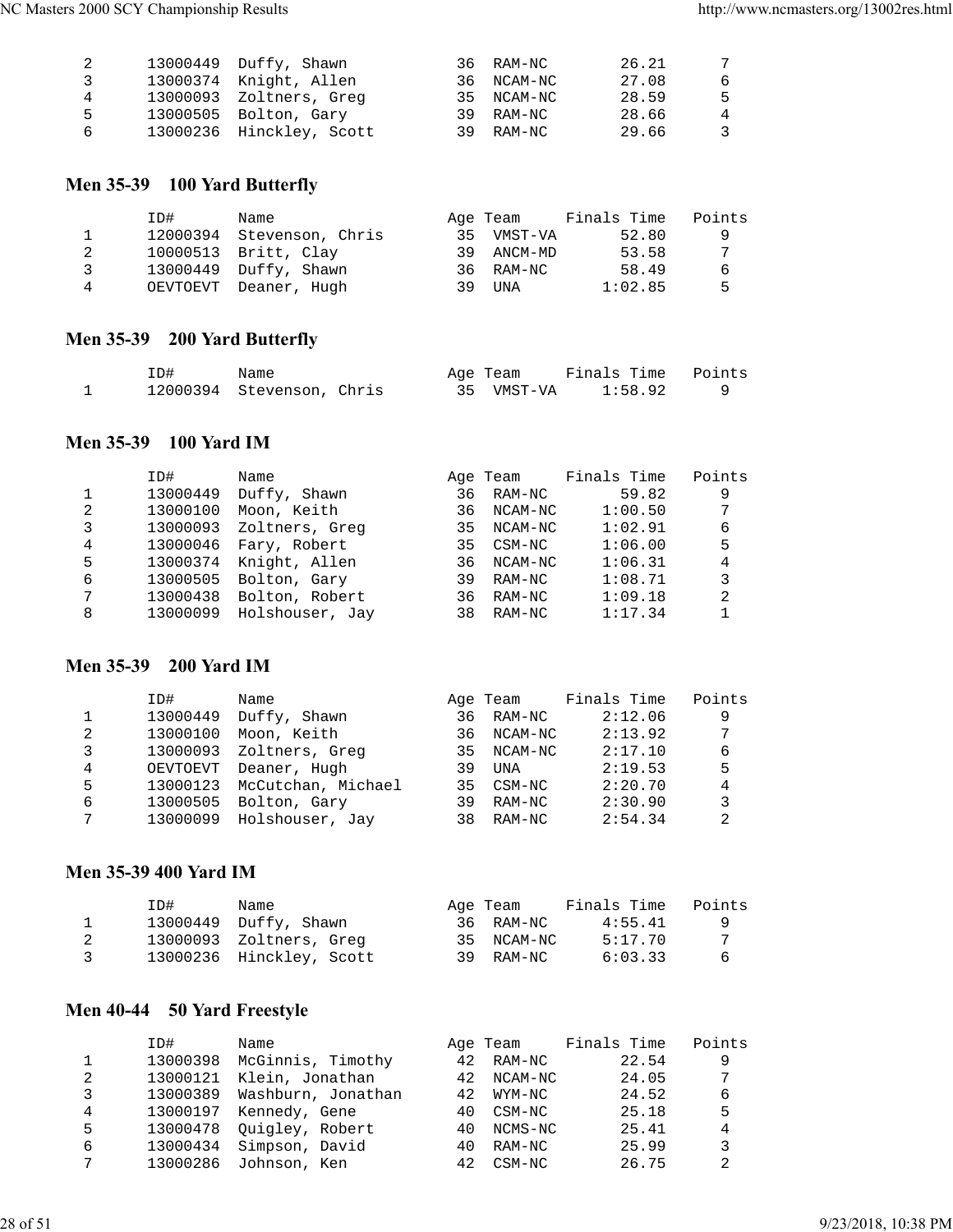|          | 13000558 Hoke, Randal | 41 RAM-NC  | 28.97 |  |
|----------|-----------------------|------------|-------|--|
| <b>Q</b> | 13000353 Murphy, Lee  | 44 NCAM-NC | 29.67 |  |
| 10       | 13000118 Wieland, Lee | 41 CSM-NC  | 30.36 |  |

## **Men 40-44 100 Yard Freestyle**

|   | ID#      | Name               |    | Age Team | Finals Time | Points |
|---|----------|--------------------|----|----------|-------------|--------|
|   | 13000398 | McGinnis, Timothy  | 42 | RAM-NC   | 51.18       | 9      |
| 2 | 13000003 | Godfrey, Alan      | 43 | RAM-NC   | 52.26       | 7      |
| 3 | 13000121 | Klein, Jonathan    | 42 | NCAM-NC  | 52.87       | 6      |
| 4 | 13000389 | Washburn, Jonathan | 42 | WYM-NC   | 53.32       | 5      |
| 5 | 13000023 | Facchine, Kevin    | 44 | RAM-NC   | 54.62       | 4      |
| 6 | 13000197 | Kennedy, Gene      | 40 | CSM-NC   | 54.91       | 3      |
| 7 | 13000286 | Johnson, Ken       | 42 | CSM-NC   | 58.74       | 2      |
| 8 | 13000353 | Murphy, Lee        | 44 | NCAM-NC  | 1:06.57     |        |

## **Men 40-44 200 Yard Freestyle**

| ID#      | Name               |    |        | Finals Time | Points             |
|----------|--------------------|----|--------|-------------|--------------------|
| 13000003 | Godfrey, Alan      | 43 | RAM-NC | 1:56.16     | 9                  |
| 13000389 | Washburn, Jonathan | 42 | WYM-NC | 1:56.38     | 7                  |
| 13000398 | McGinnis, Timothy  | 42 | RAM-NC | 1:59.07     | 6                  |
| 13000023 | Facchine, Kevin    | 44 | RAM-NC | 1:59.96     | 5                  |
| 13000121 | Klein, Jonathan    | 42 |        | 2:01.47     | 4                  |
| 13000197 | Kennedy, Gene      | 40 | CSM-NC | 2:07.08     | 3                  |
| 13000286 | Johnson, Ken       | 42 | CSM-NC | 2:14.88     | 2                  |
| 13000118 | Wieland, Lee       | 41 | CSM-NC | 2:33.14     |                    |
| 13000353 | Murphy, Lee        | 44 |        | 2:36.33     |                    |
|          |                    |    |        | Age Team    | NCAM-NC<br>NCAM-NC |

## **Men 40-44 500 Yard Freestyle**

|   | ID# | Name                       | Age Team  | Finals Time | Points |
|---|-----|----------------------------|-----------|-------------|--------|
|   |     | 13000003 Godfrey, Alan     | 43 RAM-NC | 5:33.93     | -9     |
|   |     | 13000023 Facchine, Kevin   | 44 RAM-NC | 5:42.32     | -7     |
| ર |     | 13000398 McGinnis, Timothy | 42 RAM-NC | 5:56.46     | 6      |
| 4 |     | 13000286 Johnson, Ken      | 42 CSM-NC | 6:34.07     | Б.     |

## **Men 40-44 1000 Yard Freestyle**

| ID# | Name                     | Aqe Team  | Finals Time | Points |
|-----|--------------------------|-----------|-------------|--------|
|     | 13000231 Lehman, Fritz   | 41 RAM-NC | 11:37.56    |        |
|     | 13000023 Facchine, Kevin | 44 RAM-NC | 11:42.50    |        |

## **Men 40-44 1650 Yard Freestyle**

|               | ID#      | Name                   |     | Age Team  | Finals Time | Points |
|---------------|----------|------------------------|-----|-----------|-------------|--------|
|               | 13000389 | Washburn, Jonathan     | 42. | WYM-NC    | 18:57.41    | q      |
|               | 13000568 | Shaver, Dan            | 41  | NCMS-NC   | 21:16.41    | 7      |
| $\mathcal{R}$ |          | 13000111 O'Brien, Paul |     | 40 CSM-NC | 22:05.88    | 6      |
| 4             |          | 13000118 Wieland, Lee  | 41  | CSM-NC    | 24:59.68    | 5      |

## **Men 40-44 50 Yard Backstroke**

|   | ID#      | Name                       |     | Age Team   | Finals Time | Points |
|---|----------|----------------------------|-----|------------|-------------|--------|
|   | 13000231 | Lehman, Fritz              | 41  | RAM-NC     | 24.96       | 9      |
| 2 |          | 13000121 Klein, Jonathan   |     | 42 NCAM-NC | 27.43       | 7      |
| 3 |          | 13000478 Ouigley, Robert   | 4 O | NCMS-NC    | 29.15       | 6      |
| 4 | 13000568 | Shaver, Dan                | 41  | NCMS-NC    | 29.44       | .5     |
| 5 |          | 13000398 McGinnis, Timothy | 42  | RAM-NC     | 30.47       | 4      |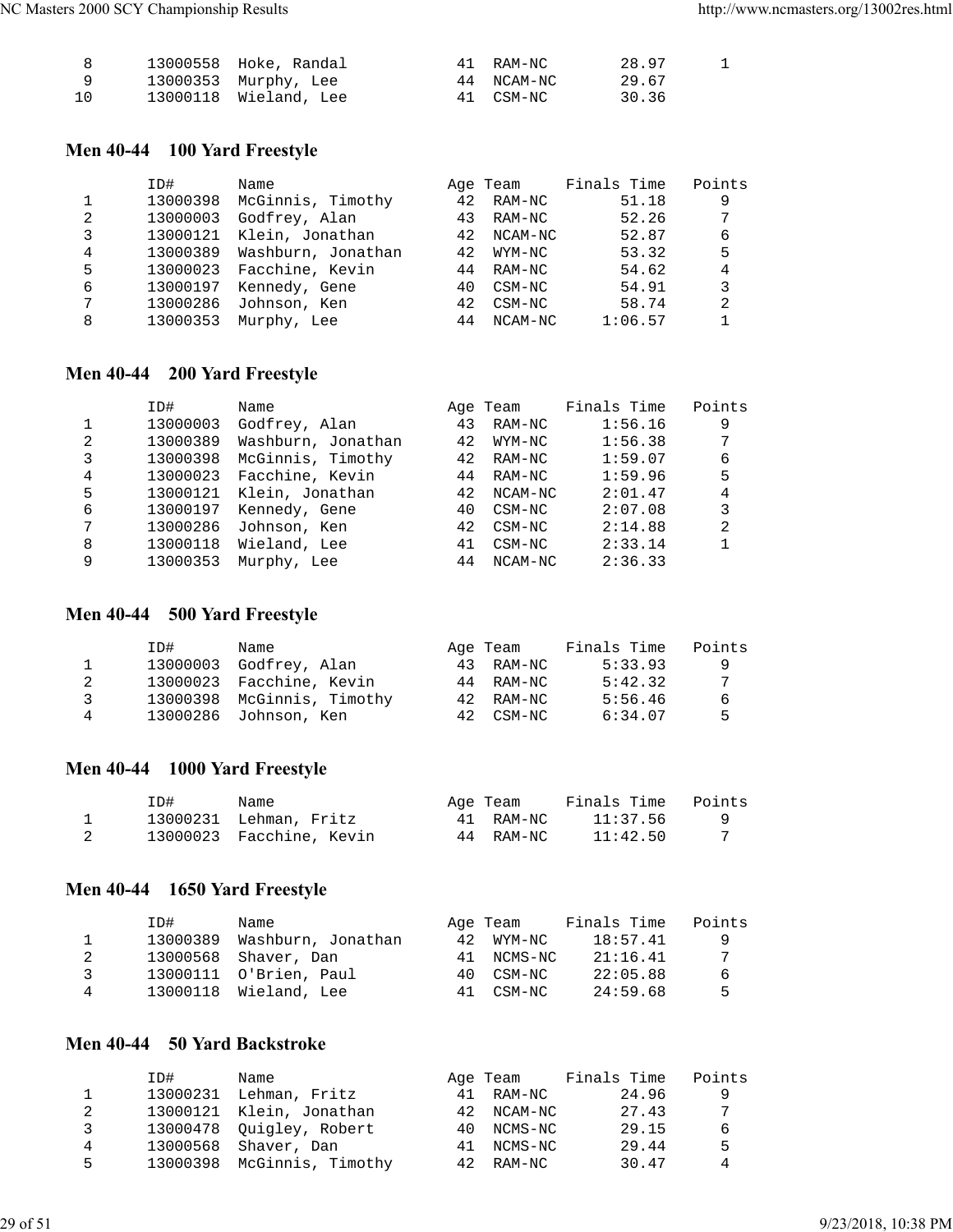| 6   | 13000434 Simpson, David | 40 RAM-NC  | 31.13 | -3 |
|-----|-------------------------|------------|-------|----|
| 7   | 13000558 Hoke, Randal   | 41 RAM-NC  | 35.46 | -2 |
| - 8 | 13000286 Johnson, Ken   | 42 CSM-NC  | 37.53 | 1  |
| - Q | 13000353 Murphy, Lee    | 44 NCAM-NC | 37.71 |    |

#### **Men 40-44 100 Yard Backstroke**

|   | ID#      | Name               |    | Age Team | Finals Time | Points |
|---|----------|--------------------|----|----------|-------------|--------|
| 1 | 13000231 | Lehman, Fritz      | 41 | RAM-NC   | 53.98       | 9      |
| 2 | 13000121 | Klein, Jonathan    | 42 | NCAM-NC  | 58.66       | 7      |
| 3 | 13000003 | Godfrey, Alan      | 43 | RAM-NC   | 1:00.42     | 6      |
| 4 | 13000389 | Washburn, Jonathan | 42 | WYM-NC   | 1:01.16     | 5      |
| 5 | 13000478 | Ouigley, Robert    | 40 | NCMS-NC  | 1:03.07     | 4      |
| 6 | 13000398 | McGinnis, Timothy  | 42 | RAM-NC   | 1:06.07     | 3      |
| 7 | 13000353 | Murphy, Lee        | 44 | NCAM-NC  | 1:19.54     | 2      |

## **Men 40-44 200 Yard Backstroke**

|    | ID#      | Name                     |    | Age Team   | Finals Time | Points |
|----|----------|--------------------------|----|------------|-------------|--------|
|    |          | 13000231 Lehman, Fritz   | 41 | RAM-NC     | 1:58.32     | 9      |
| 2  |          | 13000003 Godfrey, Alan   | 43 | RAM-NC     | 2:09.21     | 7      |
| 3  |          | 13000121 Klein, Jonathan |    | 42 NCAM-NC | 2:09.88     | 6      |
| 4  |          | 13000478 Ouigley, Robert | 40 | NCMS-NC    | 2:18.59     | .5     |
| 5. | 13000353 | Murphy, Lee              | 44 | NCAM-NC    | 2:53.72     | 4      |

### **Men 40-44 50 Yard Breaststroke**

|    | ID#      | Name                     |     | Age Team  | Finals Time | Points |
|----|----------|--------------------------|-----|-----------|-------------|--------|
|    | 13000389 | Washburn, Jonathan       | 42  | WYM-NC    | 32.11       | 9      |
| 2  |          | 13000124 Lee, Doug       |     | 44 CSM-NC | 32.25       | 7      |
| 3  |          | OEVTOEVT Waldbauer, Eric | 4 O | UNA       | 33.22       | 6      |
| 4  |          | 13000023 Facchine, Kevin | 44  | RAM-NC    | 34.66       | 5      |
| 5. |          | 13000286 Johnson, Ken    | 42  | CSM-NC    | 35.92       | 4      |

#### **Men 40-44 100 Yard Breaststroke**

| ID# | Name                     | Age Team  | Finals Time | Points |
|-----|--------------------------|-----------|-------------|--------|
|     | OEVTOEVT Waldbauer, Eric | 40 UNA    | 1:12.71     |        |
|     | 13000286 Johnson, Ken    | 42 CSM-NC | 1:19.43     |        |

## **Men 40-44 200 Yard Breaststroke**

| ID# | Name                     | Age Team  | Finals Time | Points |
|-----|--------------------------|-----------|-------------|--------|
|     | 13000124 Lee, Doug       | 44 CSM-NC | 2:34.00     |        |
|     | OEVTOEVT Waldbauer, Eric | 40 UNA    | 2:38.40     |        |

## **Men 40-44 50 Yard Butterfly**

|    | ID#      | Name              |    | Age Team | Finals Time | Points       |
|----|----------|-------------------|----|----------|-------------|--------------|
|    | 13000231 | Lehman, Fritz     | 41 | RAM-NC   | 24.94       | 9            |
| 2  | 13000121 | Klein, Jonathan   | 42 | NCAM-NC  | 25.79       | 7            |
| 3  | 13000568 | Shaver, Dan       | 41 | NCMS-NC  | 27.23       | 6            |
| 4  | 13000023 | Facchine, Kevin   | 44 | RAM-NC   | 27.25       | 5            |
| 5  | 13000124 | Lee, Doug         | 44 | $CSM-NC$ | 27.84       | 4            |
| 6  | 13000398 | McGinnis, Timothy | 42 | RAM-NC   | 28.38       | 3            |
| 7  | 13000478 | Quigley, Robert   | 40 | NCMS-NC  | 28.43       | 2            |
| 8  | 13000197 | Kennedy, Gene     | 40 | $CSM-NC$ | 29.95       | $\mathbf{1}$ |
| 9  | 13000286 | Johnson, Ken      | 42 | CSM-NC   | 32.01       |              |
| 10 | 13000353 | Murphy, Lee       | 44 | NCAM-NC  | 39.08       |              |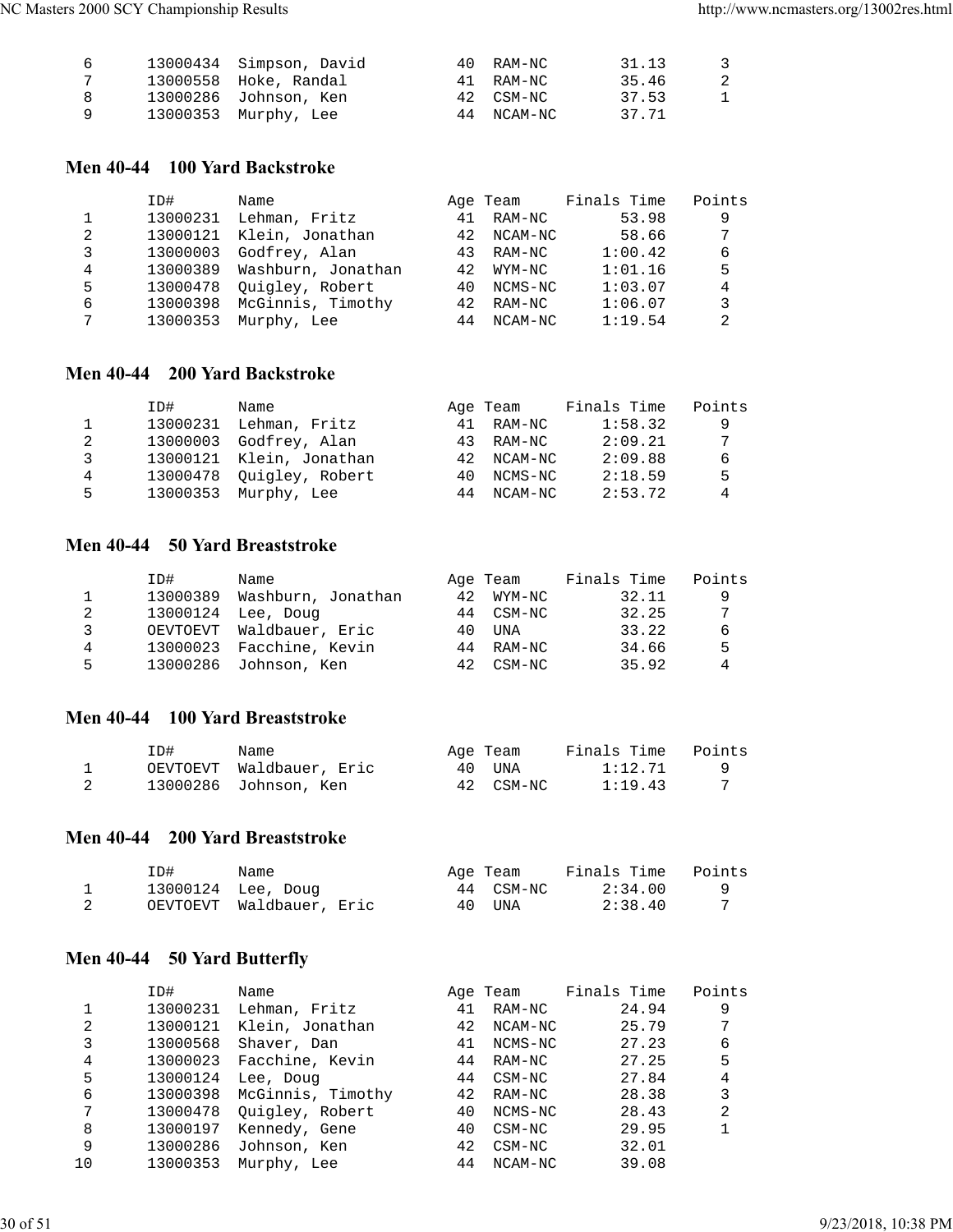## **Men 40-44 100 Yard Butterfly**

| ID# | Name                     | Age Team   | Finals Time | Points |
|-----|--------------------------|------------|-------------|--------|
|     | 13000568 Shaver, Dan     | 41 NCMS-NC | 1:01.26     |        |
|     | 13000023 Facchine, Kevin | 44 RAM-NC  | 1:02.22     |        |

## **Men 40-44 200 Yard Butterfly**

| ID# | Name                        |  | Age Team  | Finals Time Points |         |  |
|-----|-----------------------------|--|-----------|--------------------|---------|--|
|     | 13000389 Washburn, Jonathan |  | 42 WYM-NC |                    | 2:56.28 |  |

#### **Men 40-44 100 Yard IM**

|   | ID#      | Name               |    | Age Team | Finals Time | Points |
|---|----------|--------------------|----|----------|-------------|--------|
| 1 | 13000389 | Washburn, Jonathan | 42 | WYM-NC   | 1:00.94     | 9      |
| 2 | 13000003 | Godfrey, Alan      | 43 | RAM-NC   | 1:01.00     | 7      |
| 3 | 13000478 | Quigley, Robert    | 40 | NCMS-NC  | 1:03.17     | 6      |
| 4 | 13000023 | Facchine, Kevin    | 44 | RAM-NC   | 1:03.47     | 5      |
| 5 | 13000124 | Lee, Doug          | 44 | CSM-NC   | 1:04.81     | 4      |
| 6 | 13000568 | Shaver, Dan        | 41 | NCMS-NC  | 1:04.94     | 3      |
| 7 | 13000197 | Kennedy, Gene      | 40 | CSM-NC   | 1:07.02     | 2      |
| 8 | 13000286 | Johnson, Ken       | 42 | $CSM-NC$ | 1:11.99     |        |

#### **Men 40-44 200 Yard IM**

|   | ID#      | Name                     |     | Age Team | Finals Time | Points |
|---|----------|--------------------------|-----|----------|-------------|--------|
|   | 13000389 | Washburn, Jonathan       | 42  | WYM-NC   | 2:12.75     | 9      |
| 2 | 13000003 | Godfrey, Alan            | 43. | RAM-NC   | 2:15.59     | 7      |
| 3 |          | 13000478 Ouigley, Robert | 4 O | NCMS-NC  | 2:18.85     | 6      |
| 4 |          | 13000023 Facchine, Kevin | 44  | RAM-NC   | 2:20.15     | 5      |
| 5 | 13000197 | Kennedy, Gene            | 4 O | CSM-NC   | 2:26.23     | 4      |
| 6 |          | 13000286 Johnson, Ken    | 42. | CSM-NC   | 2:43.56     | 3      |

#### **Men 40-44 400 Yard IM**

|               | ID# | Name                        | Age Team  | Finals Time | Points   |
|---------------|-----|-----------------------------|-----------|-------------|----------|
|               |     | 13000389 Washburn, Jonathan | 42 WYM-NC | 4:49.92     | <b>q</b> |
|               |     | 13000003 Godfrey, Alan      | 43 RAM-NC | 4:55.62     | -7       |
| $\mathcal{R}$ |     | 13000023 Facchine, Kevin    | 44 RAM-NC | 5:14.00     | -6       |

## **Men 45-49 50 Yard Freestyle**

|   | ID#      | Name                            |    |            | Age Team Finals Time | Points |
|---|----------|---------------------------------|----|------------|----------------------|--------|
|   | 13000034 | Chesson, Earl                   | 47 | NCAM-NC    | 25.94                | 9      |
| 2 |          | 12000022 Miller, Jim            | 49 | VMST-VA    | 26.57                | 7      |
| 3 |          | 13000268 Glotzer, Rob           |    | 49 RAM-NC  | 26.58                | 6      |
| 4 |          | 13000419 Van der Horst, Charles |    | 48 NCAM-NC | 26.76                | 5      |
| 5 |          | 13000574 Lindahl, Larry         |    | 46 SCMM-NC | 28.62                | 4      |
| 6 |          | 13000454 Barnhouse, Mike        |    | 45 RAM-NC  | 41.78                | 3      |

## **Men 45-49 100 Yard Freestyle**

|   | ID# | Name                            |    | Age Team   | Finals Time | Points |
|---|-----|---------------------------------|----|------------|-------------|--------|
|   |     | 13000034 Chesson, Earl          |    | 47 NCAM-NC | 57.21       | q      |
|   |     | 13000419 Van der Horst, Charles |    | 48 NCAM-NC | 57.60       | 7      |
| ર |     | 12000022 Miller, Jim            | 49 | VMST-VA    | 1:00.53     | 6      |
| 4 |     | 13000574 Lindahl, Larry         |    | 46 SCMM-NC | 1:04.73     | Б.     |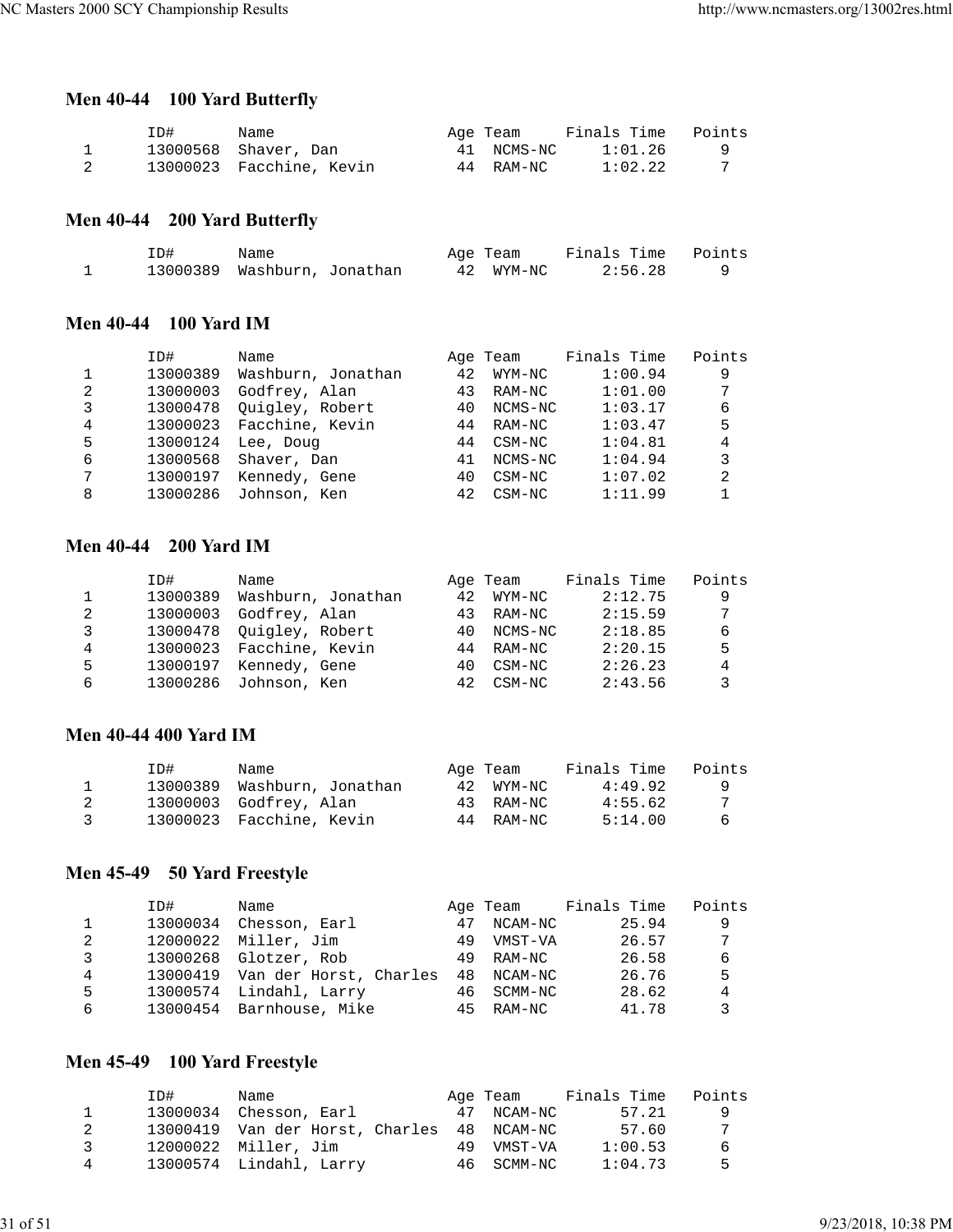## **Men 45-49 200 Yard Freestyle**

|   | TD#      | Name                    |    | Age Team   | Finals Time | Points |
|---|----------|-------------------------|----|------------|-------------|--------|
|   | 13000419 | Van der Horst, Charles  |    | 48 NCAM-NC | 2:10.55     | -9     |
|   |          | 13000034 Chesson, Earl  | 47 | NCAM-NC    | 2:17.70     | 7      |
| २ |          | 12000022 Miller, Jim    | 49 | VMST-VA    | 2:25.02     | -6     |
| 4 |          | 13000574 Lindahl, Larry |    | 46 SCMM-NC | 2:27.49     | 5      |

## **Men 45-49 500 Yard Freestyle**

|               | TD#. | Name                                       | Age Team   | Finals Time | Points   |
|---------------|------|--------------------------------------------|------------|-------------|----------|
|               |      | 13000419 Van der Horst, Charles 48 NCAM-NC |            | 5:59.02     | <b>Q</b> |
|               |      | 55000056 Clark, Barry                      | 46 GCAM-SC | 6:23.40     |          |
| $\mathcal{R}$ |      | 13000574 Lindahl, Larry                    | 46 SCMM-NC | 6:31.91     | -6       |

#### **Men 45-49 1650 Yard Freestyle**

| ID# | Name                  | Age Team   | Finals Time Points |  |
|-----|-----------------------|------------|--------------------|--|
|     | 55000056 Clark, Barry | 46 GCAM-SC | 21:40.86           |  |

#### **Men 45-49 50 Yard Backstroke**

| ID# | Name                                       | Age Team   | Finals Time Points |  |
|-----|--------------------------------------------|------------|--------------------|--|
|     | 12000022 Miller, Jim                       | 49 VMST-VA | 33.68              |  |
|     | 13000419 Van der Horst, Charles 48 NCAM-NC |            | 34.21              |  |

#### **Men 45-49 100 Yard Backstroke**

| ID# | Name                  | Age Team   | Finals Time | Points |
|-----|-----------------------|------------|-------------|--------|
|     | 12000022 Miller, Jim  | 49 VMST-VA | 1:10.35     |        |
|     | 55000056 Clark, Barry | 46 GCAM-SC | 1:21.12     |        |

#### **Men 45-49 200 Yard Backstroke**

| ID# | Name                  | Age Team   | Finals Time | Points |
|-----|-----------------------|------------|-------------|--------|
|     | 12000022 Miller, Jim  | 49 VMST-VA | 2:35.12     |        |
|     | 55000056 Clark, Barry | 46 GCAM-SC | 2:56.74     |        |

#### **Men 45-49 50 Yard Breaststroke**

|               | ID# | Name                                       | Age Team   | Finals Time | Points   |
|---------------|-----|--------------------------------------------|------------|-------------|----------|
|               |     | 13000268 Glotzer, Rob                      | 49 RAM-NC  | 35.00       |          |
|               |     | 55000056 Clark, Barry                      | 46 GCAM-SC | 36.59       |          |
| $\mathcal{R}$ |     | 13000419 Van der Horst, Charles 48 NCAM-NC |            | 36.93       | <b>6</b> |

#### **Men 45-49 100 Yard Breaststroke**

| ID# | Name                  | Age Team   | Finals Time Points |  |
|-----|-----------------------|------------|--------------------|--|
|     | 55000056 Clark, Barry | 46 GCAM-SC | 1:24.35            |  |

#### **Men 45-49 200 Yard Breaststroke**

| ID# | Name                  | Age Team   | Finals Time Points |  |
|-----|-----------------------|------------|--------------------|--|
|     | 55000056 Clark, Barry | 46 GCAM-SC | 3:05.13            |  |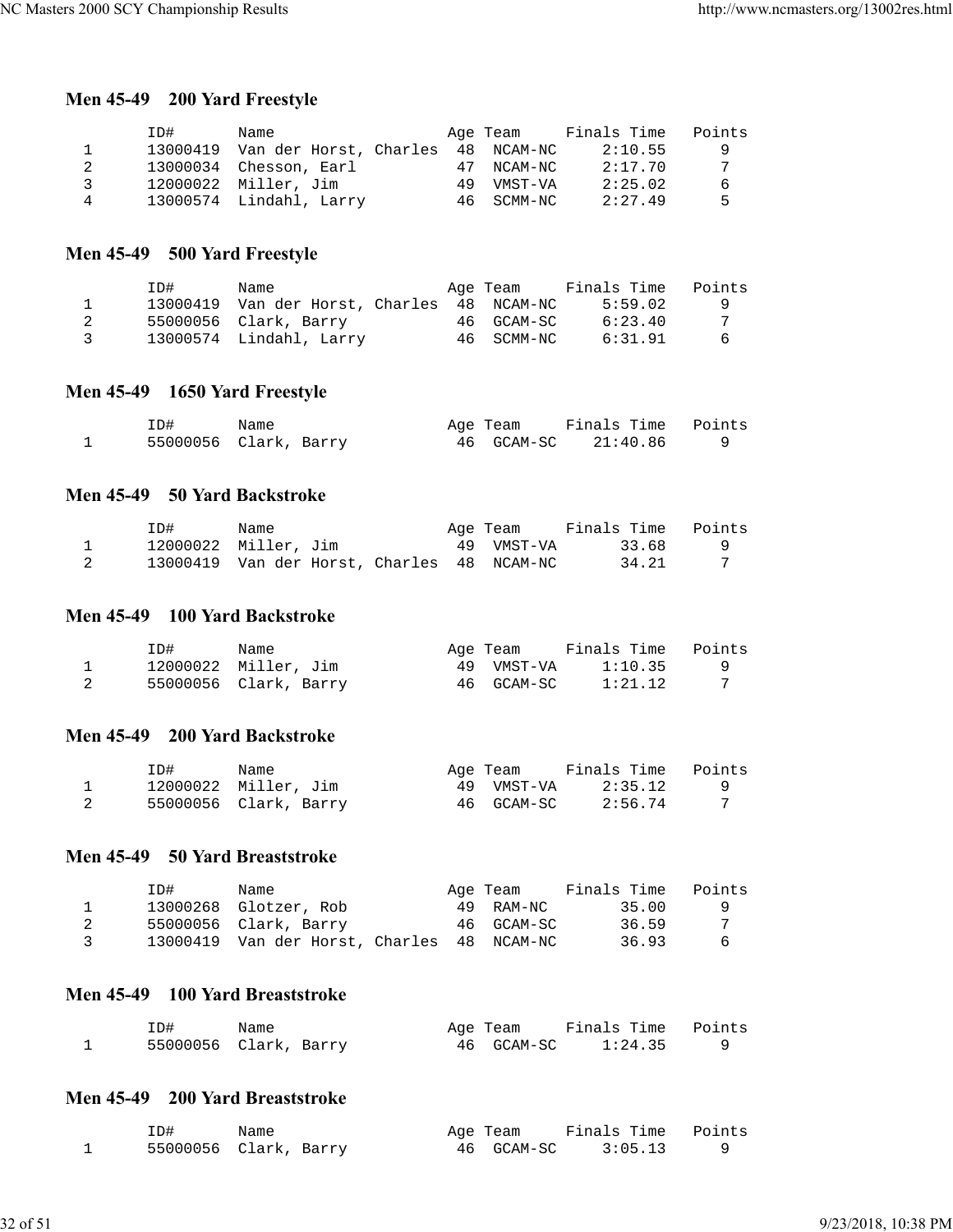## **Men 45-49 50 Yard Butterfly**

|   | TD#      | Name                    | Age Team   | Finals Time | Points |
|---|----------|-------------------------|------------|-------------|--------|
|   | 13000419 | Van der Horst, Charles  | 48 NCAM-NC | 30.35       | -9     |
|   |          | 13000268 Glotzer, Rob   | 49 RAM-NC  | 30.58       | 7      |
| ર |          | 13000574 Lindahl, Larry | 46 SCMM-NC | 31.26       | 6      |
| 4 |          | 55000056 Clark, Barry   | 46 GCAM-SC | 36.42       | 5      |

## **Men 45-49 100 Yard Butterfly**

| ID# | Name                                       | Age Team  | Finals Time Points |  |
|-----|--------------------------------------------|-----------|--------------------|--|
|     | 13000268 Glotzer, Rob                      | 49 RAM-NC | 1:09.47            |  |
|     | 13000419 Van der Horst, Charles 48 NCAM-NC |           | 1:10.17            |  |

#### **Men 45-49 100 Yard IM**

|               | TD# | Name                                       | Age Team   | Finals Time | Points |
|---------------|-----|--------------------------------------------|------------|-------------|--------|
|               |     | 13000268 Glotzer, Rob                      | 49 RAM-NC  | 1:09.17     | - Q    |
| 2             |     | 13000419 Van der Horst, Charles 48 NCAM-NC |            | 1:10.21     | 7      |
| $\mathcal{R}$ |     | 12000022 Miller, Jim                       | 49 VMST-VA | 1:10.69     | -6     |

#### **Men 45-49 200 Yard IM**

| ID# | Name                                       | Age Team   | Finals Time Points |  |
|-----|--------------------------------------------|------------|--------------------|--|
|     | 13000419 Van der Horst, Charles 48 NCAM-NC |            | 2:35.84            |  |
|     | 55000056 Clark, Barry                      | 46 GCAM-SC | 2:52.56            |  |

#### **Men 45-49 400 Yard IM**

| ID# | Name                  | Age Team   | Finals Time | Points |
|-----|-----------------------|------------|-------------|--------|
|     | 55000056 Clark, Barry | 46 GCAM-SC | 6:06.88     |        |
|     | 13000268 Glotzer, Rob | 49 RAM-NC  | 6:09.20     |        |

## **Men 50-54 50 Yard Freestyle**

|   | ID#      | Name                   |     | Age Team | Finals Time | Points |
|---|----------|------------------------|-----|----------|-------------|--------|
|   | 13000391 | Glass, Ernie           | 50  | CSM-NC   | 25.41       | 9      |
| 2 |          | 13000042 Castle, David | 52. | SCMM-NC  | 25.59       | 7      |
| २ | 13000307 | Gonzalez, Jorge        | 51  | CSM-NC   | 26.86       | 6      |
| 4 | 55300058 | Bell, Gary             | 53  | GCAM-SC  | 31.60       | 5      |
| 5 |          | 13000339 Atkinson, Tom | 50  | TMS-NC   | 32.17       | 4      |

## **Men 50-54 100 Yard Freestyle**

|    | ID#      | Name             |    | Age Team | Finals Time | Points |
|----|----------|------------------|----|----------|-------------|--------|
| 1. | 55000999 | Wilder, Hugh     | 52 | PALM-SC  | 54.38       | 9      |
| 2  | 13000391 | Glass, Ernie     | 50 | CSM-NC   | 56.32       | 7      |
| 3  | 13000042 | Castle, David    | 52 | SCMM-NC  | 58.68       | 6      |
| 4  | 12000397 | Duignan, Mike    | 53 | VMST-VA  | 1:00.66     | 5      |
| 5  | 13000028 | Davis, James     | 54 | SCMM-NC  | 1:04.96     | 4      |
| 6  | 13000308 | Slaughter, James | 54 | RAM-NC   | 1:09.53     | 3      |
| 7  | 13000339 | Atkinson, Tom    | 50 | TMS-NC   | 1:10.70     | 2      |
| 8  | 55300058 | Bell, Gary       | 53 | GCAM-SC  | 1:16.33     |        |

## **Men 50-54 200 Yard Freestyle**

| ID# | Name |  |  | Age Team Finals Time Points |  |
|-----|------|--|--|-----------------------------|--|
|-----|------|--|--|-----------------------------|--|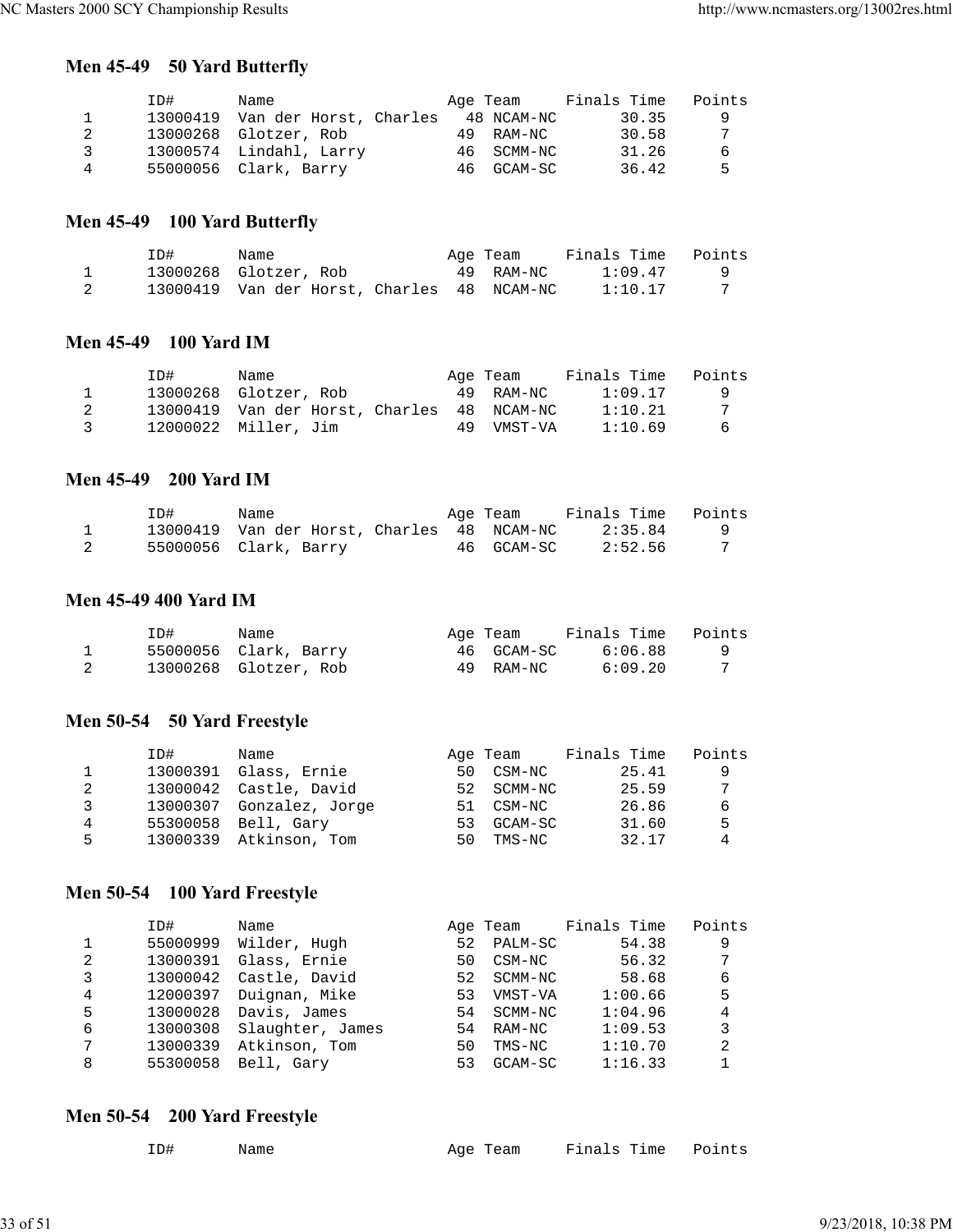|    | 13000391 Glass, Ernie     | 50 CSM-NC | 2:09.10 | - 9 |
|----|---------------------------|-----------|---------|-----|
| -2 | 13000307 Gonzalez, Jorge  | 51 CSM-NC | 2:11.05 | -7  |
| -3 | 13000308 Slaughter, James | 54 RAM-NC | 2:29.83 | -6  |
| 4  | 13000339 Atkinson, Tom    | 50 TMS-NC | 2:42.46 | -5  |

## **Men 50-54 500 Yard Freestyle**

|   | TD# | Name                      | Age Team   | Finals Time | Points |
|---|-----|---------------------------|------------|-------------|--------|
|   |     | 55000999 Wilder, Hugh     | 52 PALM-SC | 5:36.75     | -9     |
|   |     | 13000308 Slaughter, James | 54 RAM-NC  | 6:51.23     | 7      |
| २ |     | 13000028 Davis, James     | 54 SCMM-NC | 7:01.20     | -6     |
| 4 |     | 13000042 Castle, David    | 52 SCMM-NC | 7:07.54     | -5     |

## **Men 50-54 1000 Yard Freestyle**

| ID# | Name                      | Age Team   | Finals Time | Points |
|-----|---------------------------|------------|-------------|--------|
|     | 13000395 Lee, Terrence    | 50 NCAM-NC | 11:18.16    |        |
|     | 13000308 Slaughter, James | 54 RAM-NC  | 13:54.48    |        |

## **Men 50-54 1650 Yard Freestyle**

| ID# | Name                     | Age Team |           | Finals Time Points |  |
|-----|--------------------------|----------|-----------|--------------------|--|
|     | 13000307 Gonzalez, Jorge |          | 51 CSM-NC | 20:08.47           |  |

#### **Men 50-54 50 Yard Backstroke**

|   | ID#      | Name           |    | Age Team | Finals Time | Points          |
|---|----------|----------------|----|----------|-------------|-----------------|
|   | 55000999 | Wilder, Hugh   | 52 | PALM-SC  | 27.58       | 9               |
| 2 | 12000403 | Stringer, Rick | 50 | VMST-VA  | 28.96       | $7\overline{ }$ |
| 3 | 13000395 | Lee, Terrence  | 50 | NCAM-NC  | 29.89       | 6               |
| 4 | 13000391 | Glass, Ernie   | 50 | CSM-NC   | 30.85       | 5               |
| 5 | 12000397 | Duignan, Mike  | 53 | VMST-VA  | 32.73       | 4               |
| 6 | 13000042 | Castle, David  | 52 | SCMM-NC  | 34.58       | 3               |
| 7 | 13000128 | Baur, Terrence | 50 | WYM-NC   | 35.58       |                 |

#### **Men 50-54 100 Yard Backstroke**

|   | ID#      | Name                    |     | Age Team | Finals Time | Points |
|---|----------|-------------------------|-----|----------|-------------|--------|
|   | 55000999 | Wilder, Hugh            | 52  | PALM-SC  | 59.53       | 9      |
| 2 |          | 12000403 Stringer, Rick | 50  | VMST-VA  | 1:02.79     | 7      |
| २ | 13000395 | Lee, Terrence           | 50. | NCAM-NC  | 1:05.01     | 6      |
| 4 | 12000397 | Duignan, Mike           | 53  | VMST-VA  | 1:11.02     | -5     |
| 5 | 13000128 | Baur, Terrence          | 50  | WYM-NC   | 1:17.64     | 4      |

## **Men 50-54 200 Yard Backstroke**

|   | ID#      | Name           |    | Age Team   | Finals Time | Points |
|---|----------|----------------|----|------------|-------------|--------|
|   | 12000403 | Stringer, Rick | 50 | VMST-VA    | 2:13.27     | 9      |
| 2 | 55000999 | Wilder, Hugh   |    | 52 PALM-SC | 2:15.58     | 7      |
| 3 | 13000395 | Lee, Terrence  | 50 | NCAM-NC    | 2:27.32     | 6      |
| 4 | 12000397 | Duignan, Mike  | 53 | VMST-VA    | 2:39.84     | 5      |
| 5 | 55000115 | Andews, Chuck  | 53 | AM-SC      | 2:42.18     | 4      |
| 6 | 13000128 | Baur, Terrence | 50 | WYM-NC     | 2:57.22     | 3      |

### **Men 50-54 50 Yard Breaststroke**

| ID# | Name                   | Age Team   | Finals Time Points |  |
|-----|------------------------|------------|--------------------|--|
|     | 13000395 Lee, Terrence | 50 NCAM-NC | 31.20              |  |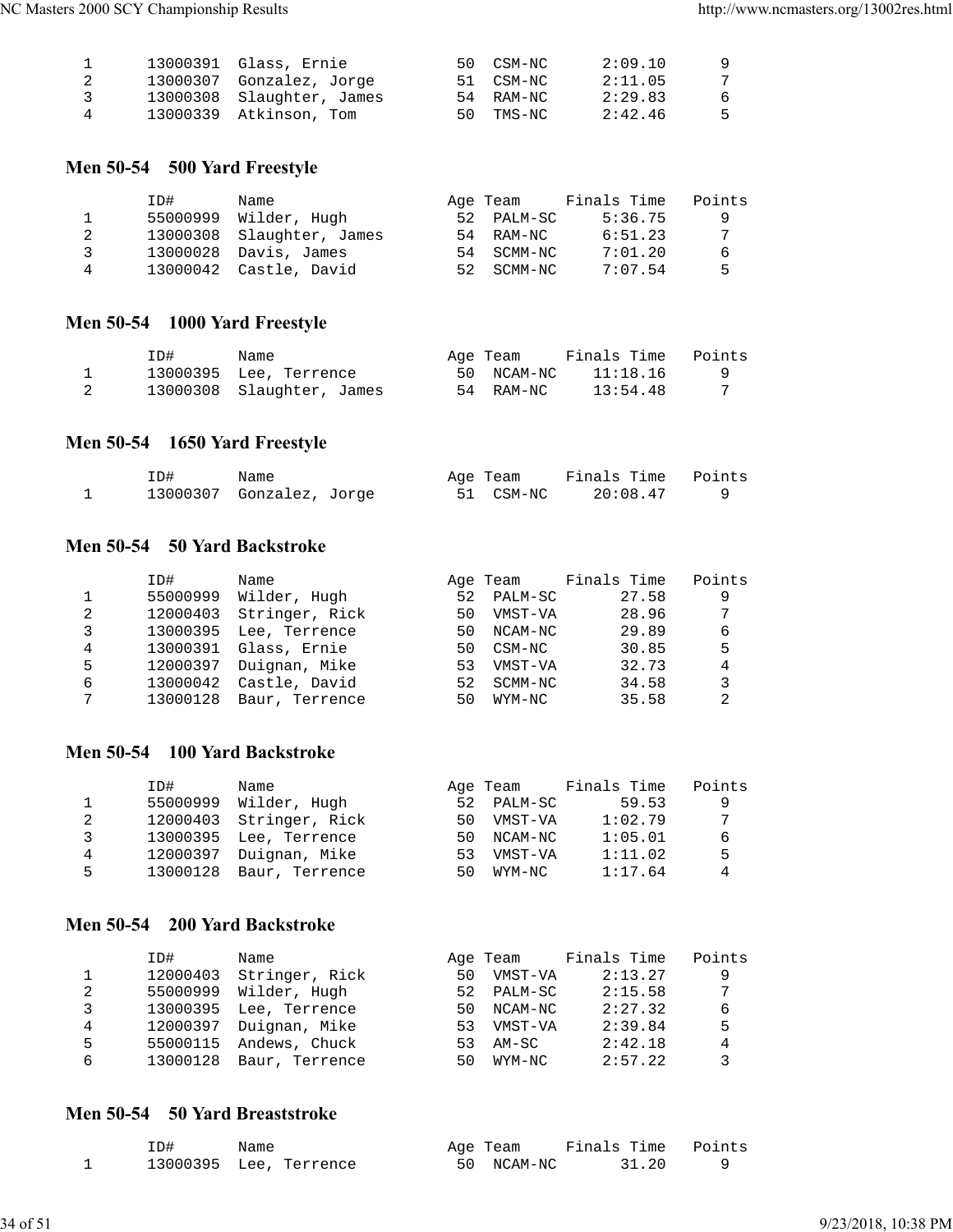| 2 | 55000084 Smith, Douglas   |     | 53 GCAM-SC | 34.68 | 7              |
|---|---------------------------|-----|------------|-------|----------------|
| 3 | 13000308 Slaughter, James |     | 54 RAM-NC  | 36.35 | 6              |
| 4 | 13000042 Castle, David    |     | 52 SCMM-NC | 36.55 | 5              |
| 5 | 13000128 Baur, Terrence   | 50. | WYM-NC     | 37.13 | $\overline{4}$ |
| 6 | 13000028 Davis, James     |     | 54 SCMM-NC | 39.95 | 3              |
| 7 | 13000339 Atkinson, Tom    | 50  | TMS-NC     | 40.91 | -2             |
| 8 | 55300058 Bell, Gary       | 53  | GCAM-SC    | 42.93 | 1              |
|   |                           |     |            |       |                |

#### **Men 50-54 100 Yard Breaststroke**

|              | ID#      | Name                      |        | Age Team  | Finals Time | Points |
|--------------|----------|---------------------------|--------|-----------|-------------|--------|
| $\mathbf{1}$ |          | 13000395 Lee, Terrence    | 50     | NCAM-NC   | 1:09.24     | - 9    |
|              | 13000128 | Baur, Terrence            | 50.    | WYM-NC    | 1:20.49     | 7      |
| ર            |          | 13000308 Slaughter, James |        | 54 RAM-NC | 1:23.79     | 6      |
| 4            | 55300058 | Bell, Garv                | $-5.3$ | GCAM-SC   | 1:42.96     | 5      |

#### **Men 50-54 200 Yard Breaststroke**

|              | TD# | Name                      |    | Age Team  | Finals Time | Points |
|--------------|-----|---------------------------|----|-----------|-------------|--------|
| $\mathbf{1}$ |     | 13000395 Lee, Terrence    | 50 | NCAM-NC   | 2:35.80     | -9     |
|              |     | 55000115 Andews, Chuck    |    | 53 AM-SC  | 2:53.27     | 7      |
| ર            |     | 13000128 Baur, Terrence   | 50 | WYM-NC    | 2:54.93     | -6     |
| 4            |     | 13000308 Slaughter, James |    | 54 RAM-NC | 3:06.03     | -5     |

## **Men 50-54 50 Yard Butterfly**

|   | ID#      | Name           |    | Age Team | Finals Time | Points |
|---|----------|----------------|----|----------|-------------|--------|
|   | 55000999 | Wilder, Hugh   | 52 | PALM-SC  | 26.83       | 9      |
| 2 | 13000395 | Lee, Terrence  | 50 | NCAM-NC  | 27.60       | 7      |
| 3 | 13000391 | Glass, Ernie   | 50 | CSM-NC   | 28.45       | 6      |
| 4 | 55000084 | Smith, Douglas | 53 | GCAM-SC  | 31.12       | 5      |
| 5 | 13000042 | Castle, David  | 52 | SCMM-NC  | 31.18       | 4      |
| 6 | 13000339 | Atkinson, Tom  | 50 | TMS-NC   | 33.89       | 3      |
| 7 | 55300058 | Bell, Gary     | 53 | GCAM-SC  | 42.83       | 2      |

## **Men 50-54 100 Yard Butterfly**

| ID# | Name                   |  | Age Team  | Finals Time Points |  |
|-----|------------------------|--|-----------|--------------------|--|
|     | 13000339 Atkinson, Tom |  | 50 TMS-NC | 1:22.20            |  |

## **Men 50-54 200 Yard Butterfly**

| ID# | Name                   | Age Team | Finals Time Points |  |
|-----|------------------------|----------|--------------------|--|
|     | 55000115 Andews, Chuck | 53 AM-SC | 2:47.71            |  |

#### **Men 50-54 100 Yard IM**

|   | ID#      | Name             |    | Age Team | Finals Time | Points          |
|---|----------|------------------|----|----------|-------------|-----------------|
|   | 12000403 | Stringer, Rick   | 50 | VMST-VA  | 1:02.16     | 9               |
| 2 | 13000395 | Lee, Terrence    | 50 | NCAM-NC  | 1:04.18     | $7\overline{ }$ |
| 3 | 13000391 | Glass, Ernie     | 50 | CSM-NC   | 1:06.71     | 6               |
| 4 | 55000084 | Smith, Douglas   | 53 | GCAM-SC  | 1:19.71     | 5               |
| 5 | 13000308 | Slaughter, James | 54 | RAM-NC   | 1:20.68     | 4               |
| 6 | 13000339 | Atkinson, Tom    | 50 | TMS-NC   | 1:20.91     | 3               |
| 7 | 55300058 | Bell, Gary       | 53 | GCAM-SC  | 1:38.24     | 2               |

#### **Men 50-54 200 Yard IM**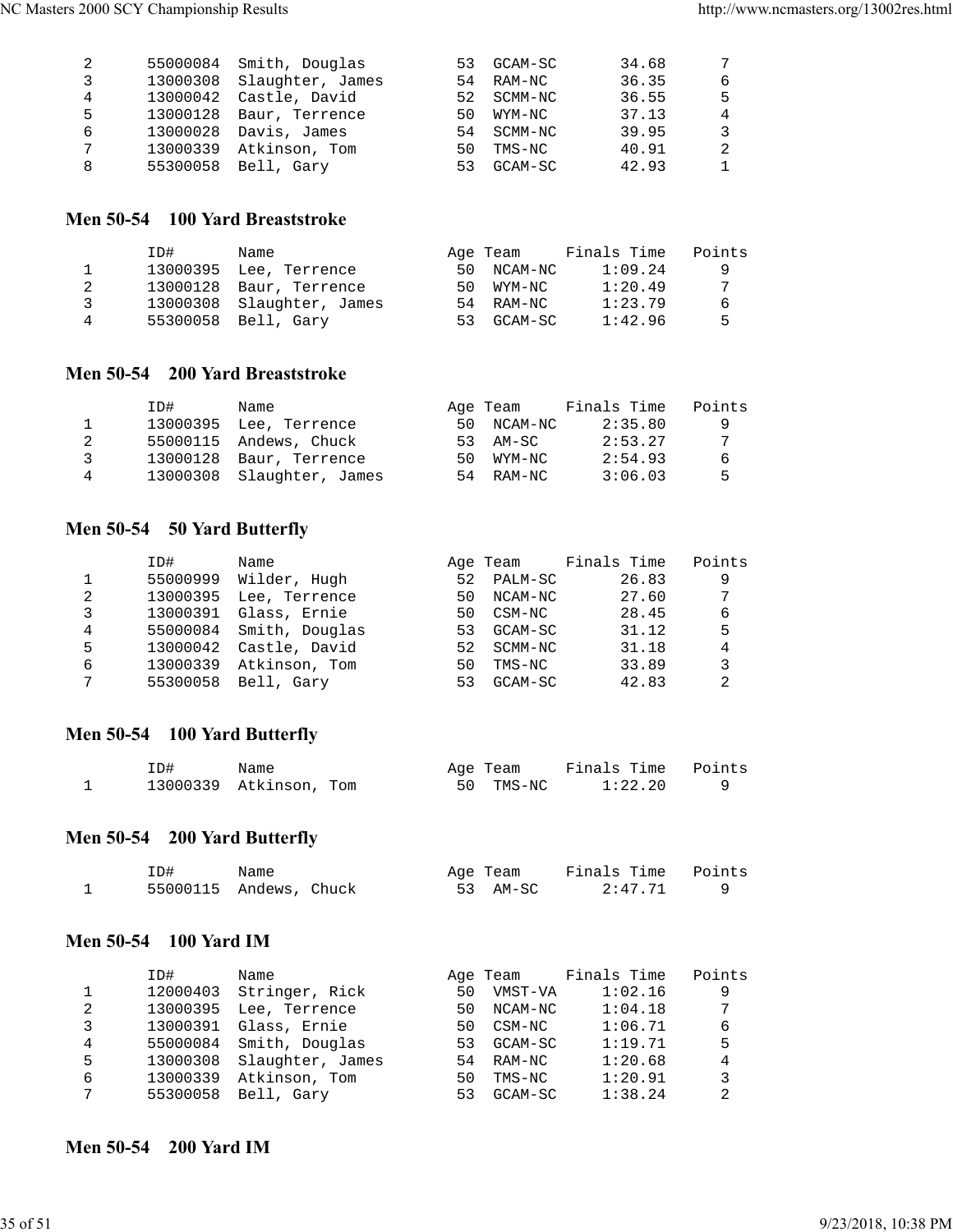|   | ID#      | Name                      |    | Age Team   | Finals Time | Points |
|---|----------|---------------------------|----|------------|-------------|--------|
|   | 12000403 | Stringer, Rick            | 50 | VMST-VA    | 2:17.82     | -9     |
| 2 |          | 13000395 Lee, Terrence    | 50 | NCAM-NC    | 2:19.62     | 7      |
| 3 |          | 55000999 Wilder, Hugh     |    | 52 PALM-SC | 2:20.30     | 6      |
| 4 |          | 55000115 Andews, Chuck    | 53 | AM-SC      | 2:34.48     | 5      |
| 5 |          | 13000308 Slaughter, James |    | 54 RAM-NC  | 3:06.02     | 4      |

#### **Men 50-54 400 Yard IM**

|    | ID# | Name                    | Age Team   | Finals Time | Points |
|----|-----|-------------------------|------------|-------------|--------|
|    |     | 12000403 Stringer, Rick | 50 VMST-VA | 4:58.00     | - 9    |
| -2 |     | 55000999 Wilder, Hugh   | 52 PALM-SC | 5:11.15     | -7     |
| 3  |     | 55000115 Andews, Chuck  | 53 AM-SC   | 5:31.23     | -6     |

## **Men 55-59 50 Yard Freestyle**

|   | ID#      | Name                        |     | Age Team  | Finals Time | Points |
|---|----------|-----------------------------|-----|-----------|-------------|--------|
|   | 13000347 | Deinlein, Chris             | 57  | TMS-NC    | 27.56       | 9      |
| 2 | 13000175 | White, Bernie               |     | 56 CSM-NC | 27.89       | 7      |
|   | 55000039 | Wycoff, Steve               |     | 55 AM-SC  | 32.93       | 6      |
| 4 | 13000010 | Enyart, Jim                 | 58. | WYM-NC    | 33.84       | 5      |
| 5 | 13000025 | Antonelli, George           | 58  | NCAM-NC   | 35.37       | 4      |
| 6 |          | 13000485 O'Donnell, Richard | 58  | CSM-NC    | 45.69       | 3      |
|   |          |                             |     |           |             |        |

## **Men 55-59 100 Yard Freestyle**

|               | ID# | Name                       | Age Team   | Finals Time | Points |
|---------------|-----|----------------------------|------------|-------------|--------|
|               |     | 13000189 Murphy, Dan       | 58 NCAM-NC | 1:12.26     | q      |
|               |     | 13000010 Enyart, Jim       | 58 WYM-NC  | 1:15.37     |        |
| $\mathcal{R}$ |     | 13000025 Antonelli, George | 58 NCAM-NC | 1:42.64     | 6      |

#### **Men 55-59 200 Yard Freestyle**

|   | ID#      | Name                       | Age Team   | Finals Time | Points |
|---|----------|----------------------------|------------|-------------|--------|
|   |          | 12000225 Brundage, Warner  | 56 VMST-VA | 2:16.29     | q      |
|   |          | 13000175 White, Bernie     | 56 CSM-NC  | 2:35.60     | 7      |
| ર | 13000010 | Enyart, Jim                | 58 WYM-NC  | 2:54.14     | 6      |
| 4 |          | 13000025 Antonelli, George | 58 NCAM-NC | 3:51.91     | Б.     |

## **Men 55-59 500 Yard Freestyle**

|   | ID# | Name                      | Age Team   | Finals Time | Points |
|---|-----|---------------------------|------------|-------------|--------|
|   |     | 12000225 Brundage, Warner | 56 VMST-VA | 6:20.38     | - Q    |
|   |     | 13000189 Murphy, Dan      | 58 NCAM-NC | 6:57.79     |        |
| 3 |     | 13000010 Enyart, Jim      | 58 WYM-NC  | 7:50.91     | -6     |

## **Men 55-59 1000 Yard Freestyle**

| ID# | Name                    | Age Team  | Finals Time Points |  |
|-----|-------------------------|-----------|--------------------|--|
|     | 13000164 McGrain, Peter | 55 RAM-NC | 13:00.83           |  |
|     | 13000010 Enyart, Jim    | 58 WYM-NC | 15:58.81           |  |

## **Men 55-59 1650 Yard Freestyle**

| ID# | Name                   | Age Team  | Finals Time Points |  |
|-----|------------------------|-----------|--------------------|--|
|     | 13000136 Fowler, Larry | 57 RAM-NC | 24:05.27           |  |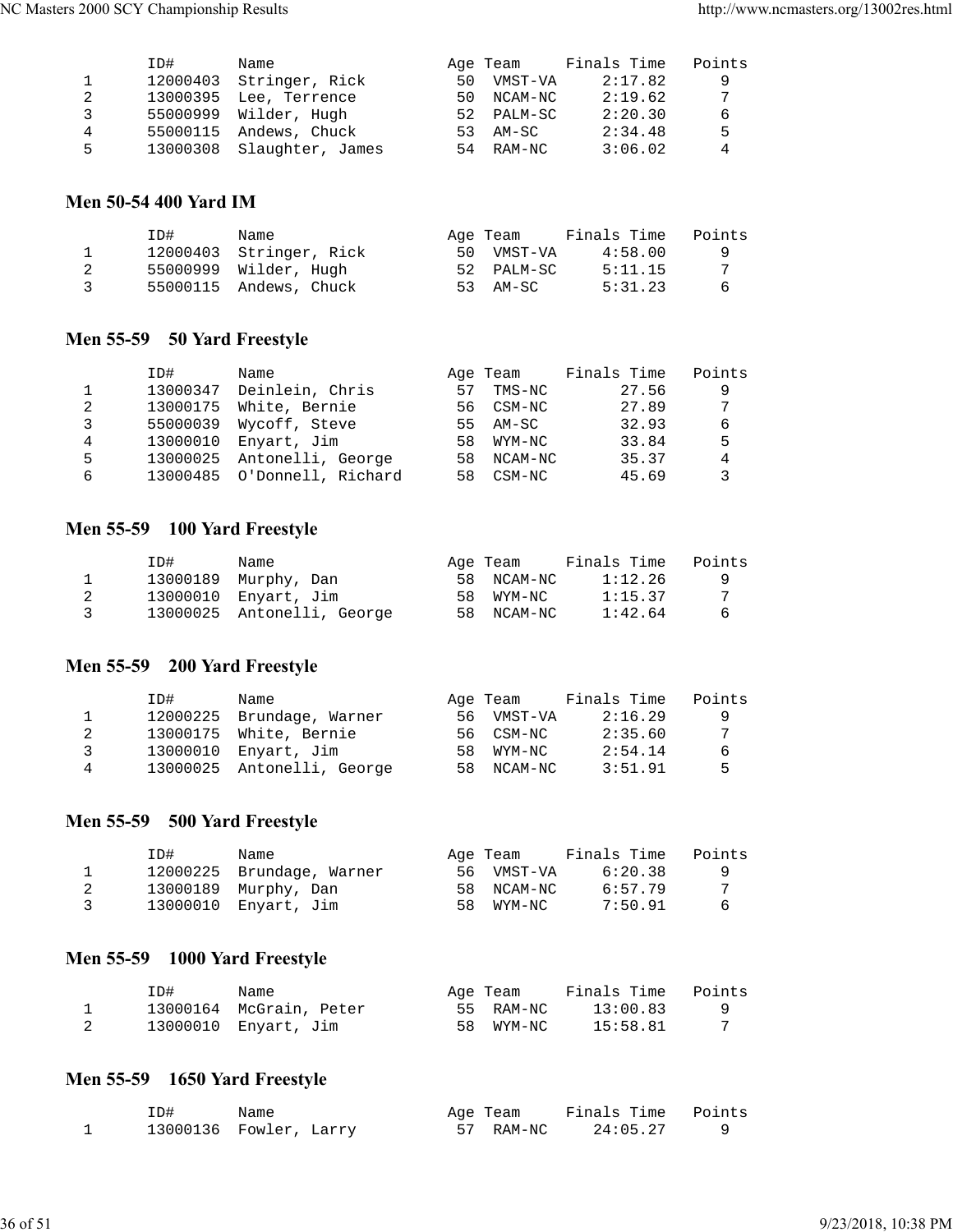#### **Men 55-59 50 Yard Backstroke**

|    | ID#      | Name                        |     | Age Team   | Finals Time | Points |
|----|----------|-----------------------------|-----|------------|-------------|--------|
|    | 13000189 | Murphy, Dan                 | 58  | NCAM-NC    | 38.76       | 9      |
| 2  |          | 55000039 Wycoff, Steve      |     | 55 AM-SC   | 39.87       | 7      |
| 3  |          | 13000025 Antonelli, George  |     | 58 NCAM-NC | 47.06       | 6      |
| 4  | 13000010 | Enyart, Jim                 | 58. | WYM-NC     | 51.64       | .5     |
| 5. |          | 13000485 O'Donnell, Richard | 58. | CSM-NC     | 56.96       | 4      |

#### **Men 55-59 100 Yard Backstroke**

| ID#                  | Name |    | Age Team   | Finals Time | Points |
|----------------------|------|----|------------|-------------|--------|
| 13000189 Murphy, Dan |      |    | 58 NCAM-NC | 1:23.26     |        |
| 13000010 Enyart, Jim |      | 58 | WYM-NC     | 1:49.93     |        |

#### **Men 55-59 200 Yard Backstroke**

| ID#                  | Name |  | Age Team           | Finals Time Points |  |
|----------------------|------|--|--------------------|--------------------|--|
| 13000189 Murphy, Dan |      |  | 58 NCAM-NC 2:52.25 |                    |  |

### **Men 55-59 50 Yard Breaststroke**

|   | ID#      | Name                       |     | Age Team   | Finals Time | Points |
|---|----------|----------------------------|-----|------------|-------------|--------|
|   | 12000225 | Brundage, Warner           | 56. | VMST-VA    | 34.94       | 9      |
| 2 |          | 55000039 Wycoff, Steve     |     | 55 AM-SC   | 36.76       | 7      |
| 3 |          | 13000175 White, Bernie     |     | 56 CSM-NC  | 38.82       | 6      |
| 4 | 13000189 | Murphy, Dan                | 58  | NCAM-NC    | 43.57       | .5     |
| 5 |          | 13000025 Antonelli, George |     | 58 NCAM-NC | 44.31       | 4      |

#### **Men 55-59 100 Yard Breaststroke**

|   | ID#      | Name                       |      | Age Team | Finals Time | Points |
|---|----------|----------------------------|------|----------|-------------|--------|
|   | 12000225 | Brundage, Warner           | 56 - | VMST-VA  | 1:15.35     | 9      |
| 2 | 55000039 | Wycoff, Steve              | 55.  | AM-SC    | 1:20.69     | 7      |
| २ |          | 13000275 Simmons, Charles  | 59   | RAM-NC   | 1:23.42     | 6      |
| 4 | 13000189 | Murphy, Dan                | 58.  | NCAM-NC  | 1:31.88     | 5      |
| 5 |          | 13000025 Antonelli, George | 58.  | NCAM-NC  | 1:48.39     | 4      |

## **Men 55-59 200 Yard Breaststroke**

|    | ID# | Name                       | Age Team   | Finals Time | Points |
|----|-----|----------------------------|------------|-------------|--------|
| 1. |     | 12000225 Brundage, Warner  | 56 VMST-VA | 2:45.58     | - 9    |
|    |     | 55000039 Wycoff, Steve     | 55 AM-SC   | 3:07.21     | 7      |
| 3  |     | 13000275 Simmons, Charles  | 59 RAM-NC  | 3:12.88     | -6     |
| 4  |     | 13000025 Antonelli, George | 58 NCAM-NC | 4:06.14     | 5      |

## **Men 55-59 50 Yard Butterfly**

| ID# | Name                       | Age Team   | Finals Time | Points |
|-----|----------------------------|------------|-------------|--------|
|     | 13000175 White, Bernie     | 56 CSM-NC  | 29.83       |        |
|     | 13000025 Antonelli, George | 58 NCAM-NC | 47.40       |        |

## **Men 55-59 100 Yard IM**

|   | ID# | Name                      | Age Team   | Finals Time Points |  |
|---|-----|---------------------------|------------|--------------------|--|
| ᆠ |     | 12000225 Brundage, Warner | 56 VMST-VA | 1:10.57            |  |
|   |     | 13000175 White, Bernie    | 56 CSM-NC  | 1:17.62            |  |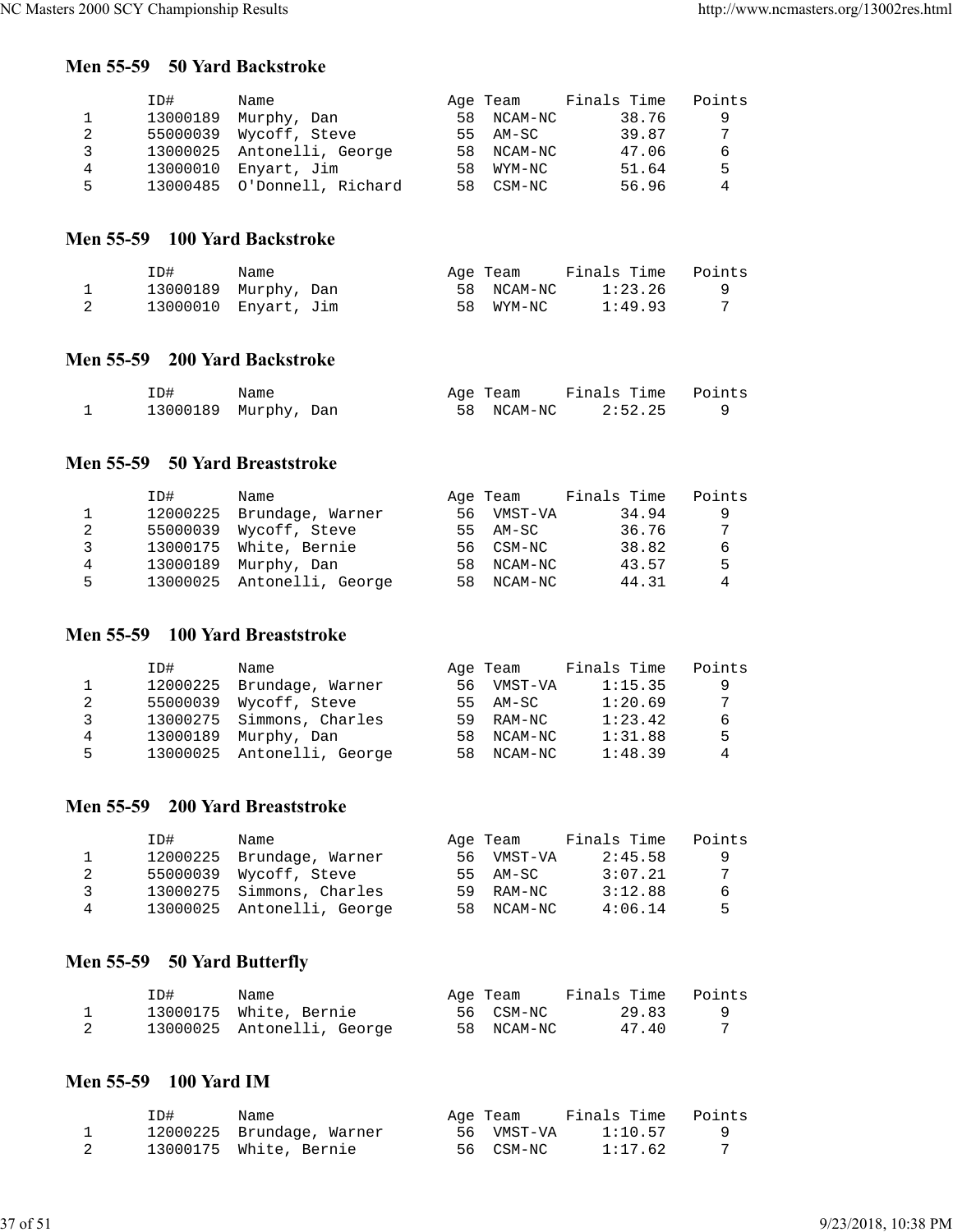| 3 | 13000275 Simmons, Charles  | 59 RAM-NC  | 1:19.33 | -6             |
|---|----------------------------|------------|---------|----------------|
| 4 | 55000039 Wycoff, Steve     | 55 AM-SC   | 1:21.64 | -5             |
| 5 | 13000189 Murphy, Dan       | 58 NCAM-NC | 1:23.55 | $\overline{4}$ |
| 6 | 13000025 Antonelli, George | 58 NCAM-NC | 1:39.28 | -3             |
| 7 | 13000010 Enyart, Jim       | 58 WYM-NC  | 1:43.32 | -2             |

#### **Men 55-59 200 Yard IM**

| Points |
|--------|
| 9      |
| 7      |
| 6      |
| 5      |
|        |
|        |

#### **Men 55-59 400 Yard IM**

| ID# | Name                 | Age Team   | Finals Time Points |  |
|-----|----------------------|------------|--------------------|--|
|     | 13000189 Murphy, Dan | 58 NCAM-NC | 6:15.27            |  |

## **Men 60-64 50 Yard Freestyle**

|   | ID# | Name                    | Age Team  | Finals Time | Points |
|---|-----|-------------------------|-----------|-------------|--------|
|   |     | 13000020 Clark, Jerry   | 62 CSM-NC | 26.02       |        |
|   |     | 13000087 Morvay, Rudolf | 62 CSM-NC | 38.91       | 7      |
| 3 |     | 13000326 Stroupe, Mike  | 62 RAM-NC | 47.05       | -6     |

## **Men 60-64 100 Yard Freestyle**

|               | ID# | Name                       | Age Team   | Finals Time | Points |
|---------------|-----|----------------------------|------------|-------------|--------|
|               |     | 13000020 Clark, Jerry      | 62 CSM-NC  | 59.58       | q      |
|               |     | 10000966 Bettis, Lee       | 61 DCM-VA  | 1:04.65     |        |
| $\mathcal{R}$ |     | 13000262 Macartney, Norman | 61 SCMM-NC | 1:18.84     | 6      |

#### **Men 60-64 200 Yard Freestyle**

| ID# | Name                  | Age Team  | Finals Time Points |  |
|-----|-----------------------|-----------|--------------------|--|
|     | 13000020 Clark, Jerry | 62 CSM-NC | 2:13.34            |  |

## **Men 60-64 500 Yard Freestyle**

| ID# | Name                       | Age Team   | Finals Time | Points |
|-----|----------------------------|------------|-------------|--------|
|     | 13000262 Macartney, Norman | 61 SCMM-NC | 8:07.84     |        |
|     | 13000326 Stroupe, Mike     | 62 RAM-NC  | 11:46.79    |        |

## **Men 60-64 1000 Yard Freestyle**

| ID# | Name                   | Age Team  | Finals Time | Points |
|-----|------------------------|-----------|-------------|--------|
|     | 13000020 Clark, Jerry  | 62 CSM-NC | 12:56.49    |        |
|     | 13000326 Stroupe, Mike | 62 RAM-NC | 23:03.82    |        |

#### **Men 60-64 50 Yard Backstroke**

|               | ID# | Name                    | Age Team  | Finals Time | Points |
|---------------|-----|-------------------------|-----------|-------------|--------|
|               |     | 10000966 Bettis, Lee    | 61 DCM-VA | 32.86       | -9     |
|               |     | 13000087 Morvay, Rudolf | 62 CSM-NC | 45.80       | -7     |
| $\mathcal{R}$ |     | 13000326 Stroupe, Mike  | 62 RAM-NC | 1:10.21     | - 6    |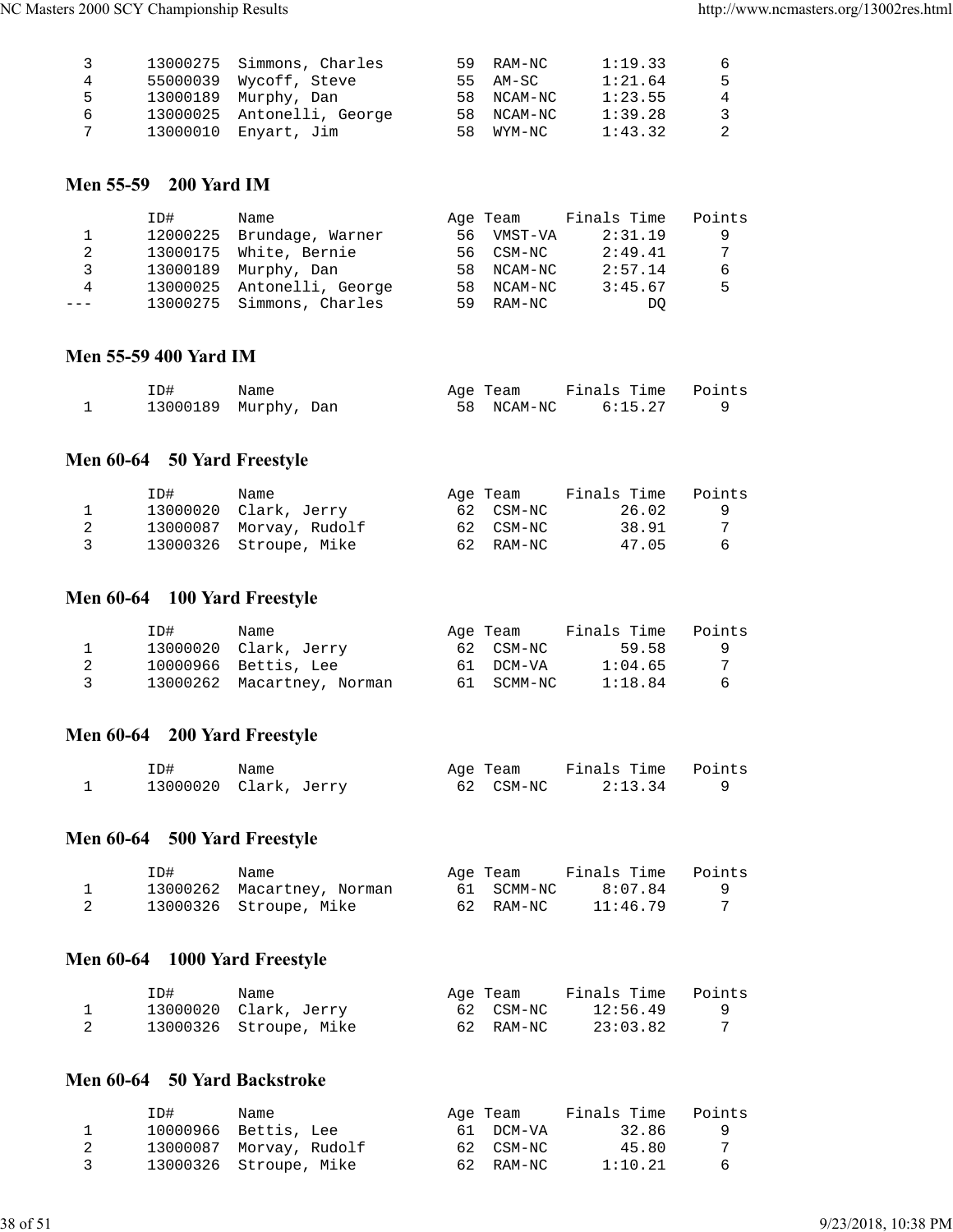## **Men 60-64 100 Yard Backstroke**

| ID#                     | Name |  | Age Team  | Finals Time | Points |
|-------------------------|------|--|-----------|-------------|--------|
| 10000966 Bettis, Lee    |      |  | 61 DCM-VA | 1:10.72     |        |
| 13000087 Morvay, Rudolf |      |  | 62 CSM-NC | 1:39.01     |        |

#### **Men 60-64 200 Yard Backstroke**

|                         | TD# | Name                       | Age Team   | Finals Time | Points   |
|-------------------------|-----|----------------------------|------------|-------------|----------|
|                         |     | 10000966 Bettis, Lee       | 61 DCM-VA  | 2:41.57     | <b>Q</b> |
| 2                       |     | 13000176 Pinkerton, Rolffs | 61 NCAM-NC | 2:55.03     | -7       |
| $\overline{\mathbf{3}}$ |     | 13000087 Morvay, Rudolf    | 62 CSM-NC  | 3:52.59     | - 6      |

#### **Men 60-64 50 Yard Breaststroke**

|               | ID# | Name                       | Age Team   | Finals Time | Points |
|---------------|-----|----------------------------|------------|-------------|--------|
|               |     | 13000020 Clark, Jerry      | 62 CSM-NC  | 38.14       | -9     |
|               |     | 13000262 Macartney, Norman | 61 SCMM-NC | 41.36       | 7      |
| $\mathcal{R}$ |     | 13000326 Stroupe, Mike     | 62 RAM-NC  | 1:16.97     | 6      |
| $---$         |     | 13000087 Morvay, Rudolf    | 62 CSM-NC  | DO.         |        |

#### **Men 60-64 100 Yard Breaststroke**

| ID# | Name                       | Age Team   | Finals Time | Points |
|-----|----------------------------|------------|-------------|--------|
|     | 13000262 Macartney, Norman | 61 SCMM-NC | 1:34.80     |        |
|     | 13000087 Morvay, Rudolf    | 62 CSM-NC  | 1:34.86     |        |

## **Men 60-64 200 Yard Breaststroke**

| ID#                     | Name |  | Age Team  | Finals Time Points |  |
|-------------------------|------|--|-----------|--------------------|--|
| 13000087 Morvay, Rudolf |      |  | 62 CSM-NC | 3:33.05            |  |

#### **Men 60-64 50 Yard Butterfly**

| ID# | Name                    | Age Team  | Finals Time | Points |
|-----|-------------------------|-----------|-------------|--------|
|     | 13000087 Morvay, Rudolf | 62 CSM-NC | 53.76       |        |
|     | 13000326 Stroupe, Mike  | 62 RAM-NC | 1:10.38     |        |

## **Men 60-64 100 Yard Butterfly**

| ID# | Name                       | Age Team   | Finals Time Points |  |
|-----|----------------------------|------------|--------------------|--|
|     | 13000262 Macartney, Norman | 61 SCMM-NC | 1:37.52            |  |

## **Men 60-64 200 Yard Butterfly**

| ID# | Name                       |  | Age Team   | Finals Time Points |  |
|-----|----------------------------|--|------------|--------------------|--|
|     | 13000262 Macartney, Norman |  | 61 SCMM-NC | 4:03.99            |  |

### **Men 60-64 100 Yard IM**

| ID#                     | Name |  | Age Team  | Finals Time Points |  |
|-------------------------|------|--|-----------|--------------------|--|
| 13000087 Morvay, Rudolf |      |  | 62 CSM-NC | 1:40.10            |  |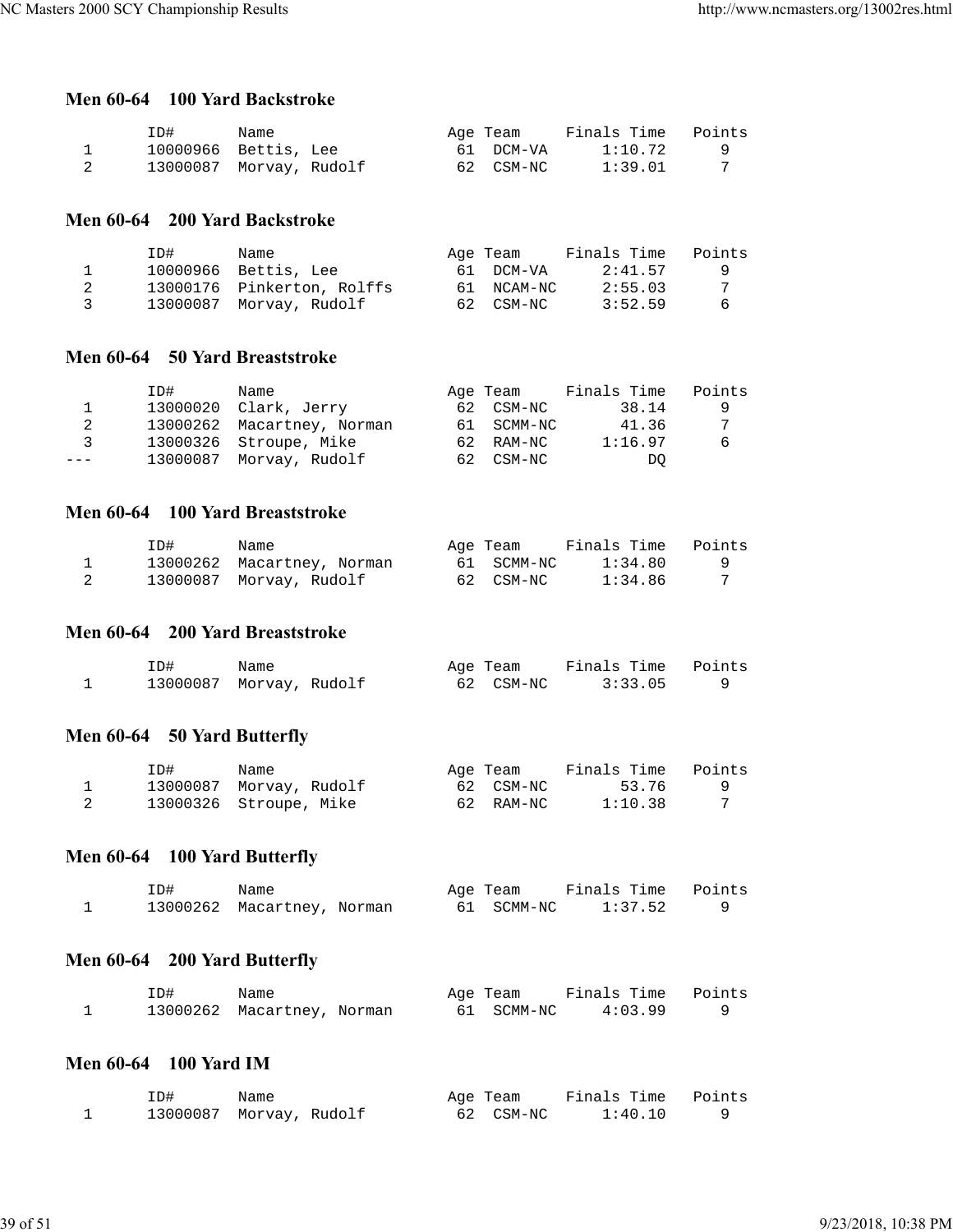#### **Men 60-64 200 Yard IM**

| ID# | Name                       |  | Age Team   | Finals Time Points |  |
|-----|----------------------------|--|------------|--------------------|--|
|     | 13000262 Macartney, Norman |  | 61 SCMM-NC | 3:27.48            |  |

#### **Men 60-64 400 Yard IM**

| ID# | Name                       |  | Age Team   | Finals Time Points |  |
|-----|----------------------------|--|------------|--------------------|--|
|     | 13000262 Macartney, Norman |  | 61 SCMM-NC | 7:46.04            |  |

## **Men 65-69 50 Yard Freestyle**

| ID# | Name                   | Age Team  | Finals Time Points |  |
|-----|------------------------|-----------|--------------------|--|
|     | 13000168 Alkire, David | 66 CSM-NC | 42.59              |  |

## **Men 65-69 200 Yard Freestyle**

| ID# | Name                  | Age Team  | Finals Time Points |  |
|-----|-----------------------|-----------|--------------------|--|
|     | 13000064 Marsil, John | 68 RAM-NC | 3:15.85            |  |

#### **Men 65-69 50 Yard Backstroke**

| ID#                    | Name |  | Age Team  | Finals Time | Points |
|------------------------|------|--|-----------|-------------|--------|
| 13000064 Marsil, John  |      |  | 68 RAM-NC | 47.04       |        |
| 13000168 Alkire, David |      |  | 66 CSM-NC | 54.73       |        |

#### **Men 65-69 200 Yard Backstroke**

|         | ID# | Name                  | Age Team  | Finals Time Points |  |
|---------|-----|-----------------------|-----------|--------------------|--|
| $- - -$ |     | 13000064 Marsil, John | 68 RAM-NC | DO                 |  |

### **Men 65-69 50 Yard Breaststroke**

| ID# | Name                     | Age Team  | Finals Time Points |  |
|-----|--------------------------|-----------|--------------------|--|
|     | 13000065 Kortheuer, John | 69 CSM-NC | 33.29              |  |
|     | 13000168 Alkire, David   | 66 CSM-NC | 52.80              |  |

#### **Men 65-69 100 Yard Breaststroke**

| ID# | Name                     | Aqe Team  | Finals Time | Points |
|-----|--------------------------|-----------|-------------|--------|
|     | 13000065 Kortheuer, John | 69 CSM-NC | 1:16.56     |        |
|     | 13000168 Alkire, David   | 66 CSM-NC | 1:57.74     |        |

## **Men 65-69 50 Yard Butterfly**

| ID# | Name                     | Age Team  | Finals Time | Points |
|-----|--------------------------|-----------|-------------|--------|
|     | 13000065 Kortheuer, John | 69 CSM-NC | 35.03       |        |
|     | 13000168 Alkire, David   | 66 CSM-NC | 1:02.35     |        |

#### **Men 65-69 100 Yard IM**

| ID# | Name                     | Age Team  | Finals Time | Points |
|-----|--------------------------|-----------|-------------|--------|
|     | 13000065 Kortheuer, John | 69 CSM-NC | 1:11.54     |        |
|     | 13000168 Alkire, David   | 66 CSM-NC | 2:00.25     |        |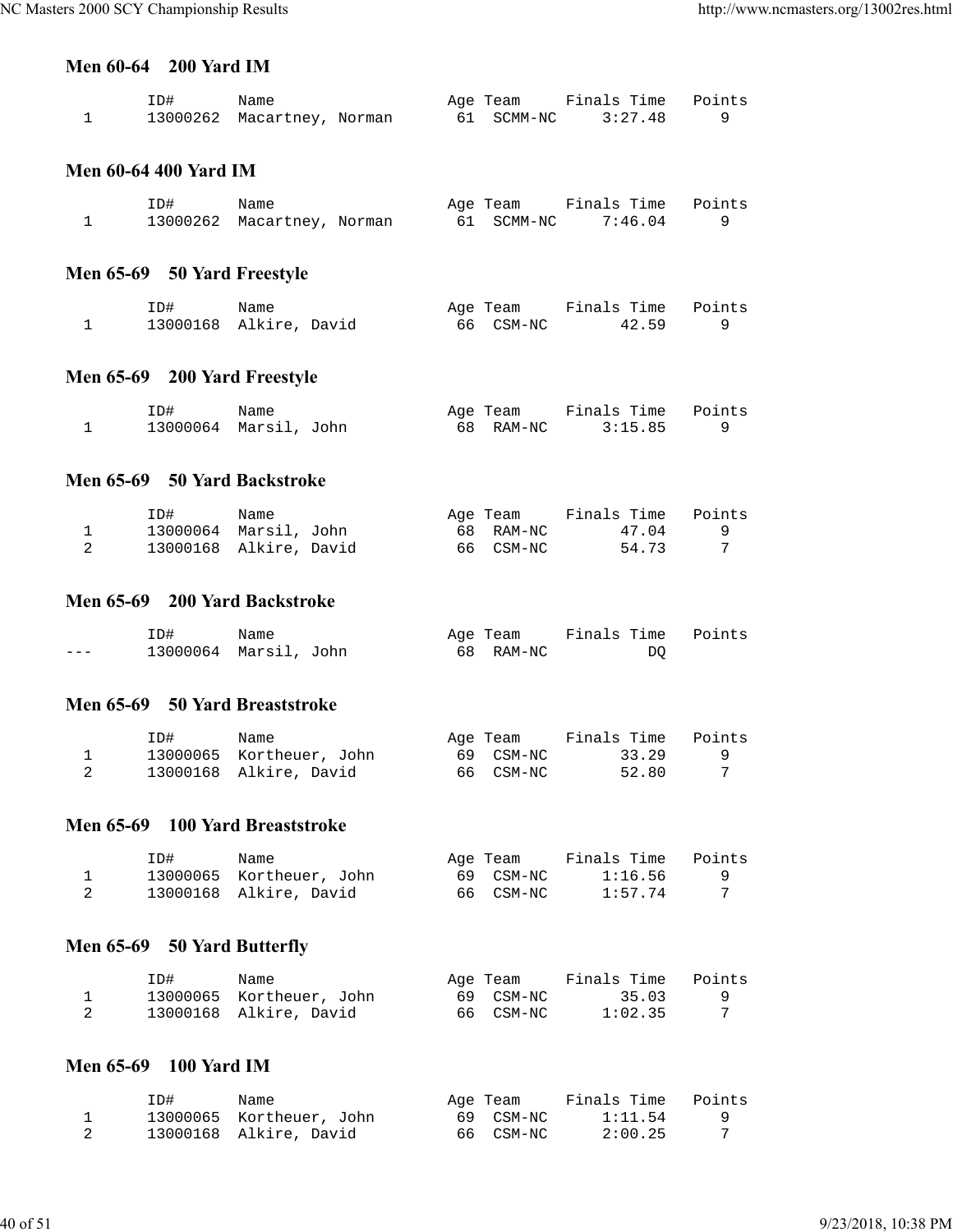#### **Men 65-69 200 Yard IM**

| ID# | Name                     |  | Age Team  | Finals Time Points |  |
|-----|--------------------------|--|-----------|--------------------|--|
|     | 13000065 Kortheuer, John |  | 69 CSM-NC | 2:49.19            |  |

## **Men 70-74 50 Yard Freestyle**

| TD# | Name<br>13000106 Webber, Dick | 70 | Age Team<br>RAM-NC | Finals Time<br>28.98 | Points |
|-----|-------------------------------|----|--------------------|----------------------|--------|
|     | 13000230 McCarthy, Ed         |    | 74 CSM-NC          | 54.36                | 7      |

## **Men 70-74 100 Yard Freestyle**

| ID# | Name                  | Age Team  | Finals Time | Points |
|-----|-----------------------|-----------|-------------|--------|
|     | 13000106 Webber, Dick | 70 RAM-NC | 1:07.70     |        |
|     | 13000230 McCarthy, Ed | 74 CSM-NC | 2:18.78     |        |

## **Men 70-74 200 Yard Freestyle**

| ID# | Name                  | Age Team  | Finals Time | Points |
|-----|-----------------------|-----------|-------------|--------|
|     | 13000106 Webber, Dick | 70 RAM-NC | 2:50.63     |        |
|     | 13000230 McCarthy, Ed | 74 CSM-NC | 4:51.42     |        |

### **Men 70-74 50 Yard Breaststroke**

|         | ID# | Name                  | Age Team  | Finals Time Points |  |
|---------|-----|-----------------------|-----------|--------------------|--|
| $- - -$ |     | 13000230 McCarthy, Ed | 74 CSM-NC | DO                 |  |

## **Men 70-74 50 Yard Butterfly**

| ID# | Name                  | Age Team  | Finals Time Points |  |
|-----|-----------------------|-----------|--------------------|--|
|     | 13000106 Webber, Dick | 70 RAM-NC | 35.69              |  |

## **Men 70-74 100 Yard IM**

| ID# | Name                  | Age Team  | Finals Time Points |  |
|-----|-----------------------|-----------|--------------------|--|
|     | 13000106 Webber, Dick | 70 RAM-NC | 1:21.31            |  |

#### **Men 70-74 200 Yard IM**

| ID# | Name                  | Age Team  | Finals Time Points |  |
|-----|-----------------------|-----------|--------------------|--|
|     | 13000106 Webber, Dick | 70 RAM-NC | 3:14.49            |  |

## **Men 75-79 50 Yard Freestyle**

| ID# | Name                     | Age Team  | Finals Time | Points |
|-----|--------------------------|-----------|-------------|--------|
|     | 13000350 Murphy, John    | 75 CSM-NC | 31.77       |        |
|     | 13000114 Scherbarth, Jim | 76 RAM-NC | 43.93       |        |

## **Men 75-79 100 Yard Freestyle**

| ID# | Name                  | Age Team  | Finals Time Points |  |
|-----|-----------------------|-----------|--------------------|--|
|     | 13000350 Murphy, John | 75 CSM-NC | 1:14.33            |  |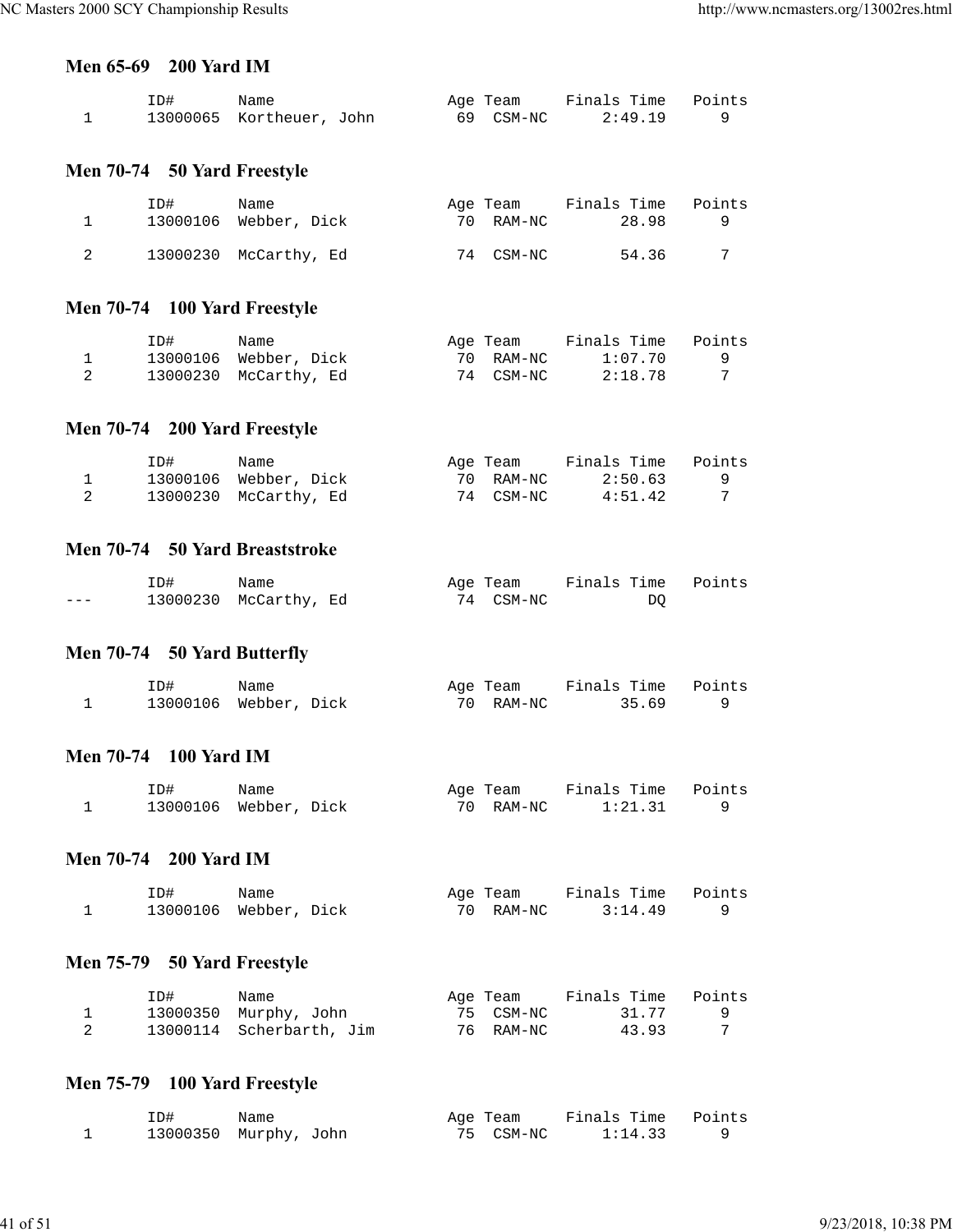#### **Men 75-79 50 Yard Backstroke**

| ID#                   | Name |  | Age Team  | Finals Time Points |  |
|-----------------------|------|--|-----------|--------------------|--|
| 13000350 Murphy, John |      |  | 75 CSM-NC | 40.33              |  |

#### **Men 75-79 100 Yard Backstroke**

| ID# | Name                  | Age Team  | Finals Time Points |  |
|-----|-----------------------|-----------|--------------------|--|
|     | 13000350 Murphy, John | 75 CSM-NC | 1:30.74            |  |

#### **Men 75-79 200 Yard Backstroke**

|         | ID# | Name                     |  | Age Team  | Finals Time Points |    |  |
|---------|-----|--------------------------|--|-----------|--------------------|----|--|
| $- - -$ |     | 13000114 Scherbarth, Jim |  | 76 RAM-NC |                    | DO |  |

#### **Men 75-79 50 Yard Breaststroke**

|         | ID# | Name                     | Age Team   | Finals Time Points |  |
|---------|-----|--------------------------|------------|--------------------|--|
| $- - -$ |     | 13000526 Girton, Gregory | 79 NCAM-NC | DO                 |  |

## **Men 80-84 50 Yard Freestyle**

| ID# | Name                   | Age Team   | Finals Time Points |  |
|-----|------------------------|------------|--------------------|--|
|     | 13000094 Morse, Robert | 83 AWSM-NC | 39.11              |  |

## **Men 80-84 100 Yard Freestyle**

| ID# | Name                   | Age Team   | Finals Time Points |  |
|-----|------------------------|------------|--------------------|--|
|     | 13000094 Morse, Robert | 83 AWSM-NC | 1:31.01            |  |

## **Men 80-84 200 Yard Freestyle**

| ID# | Name                   | Age Team   | Finals Time Points |  |
|-----|------------------------|------------|--------------------|--|
|     | 13000094 Morse, Robert | 83 AWSM-NC | 3:36.69            |  |

## **Men 80-84 1000 Yard Freestyle**

| ID# | Name                   | Age Team   | Finals Time Points |  |
|-----|------------------------|------------|--------------------|--|
|     | 13000094 Morse, Robert | 83 AWSM-NC | 19:00.03           |  |

### **Men 80-84 50 Yard Breaststroke**

| ID# | Name                   | Age Team   | Finals Time Points |  |
|-----|------------------------|------------|--------------------|--|
|     | 13000094 Morse, Robert | 83 AWSM-NC | 56.70              |  |

# **Relays**

## **Women 19+ 200 Yard Freestype Relay**

|  | Team                                            | Relav | Finals Time Points |  |
|--|-------------------------------------------------|-------|--------------------|--|
|  | NCEast-NC                                       |       | 1:51.06 18         |  |
|  | 1) Harmer, Kristina-20 2) Petters, Mary Beth-22 |       |                    |  |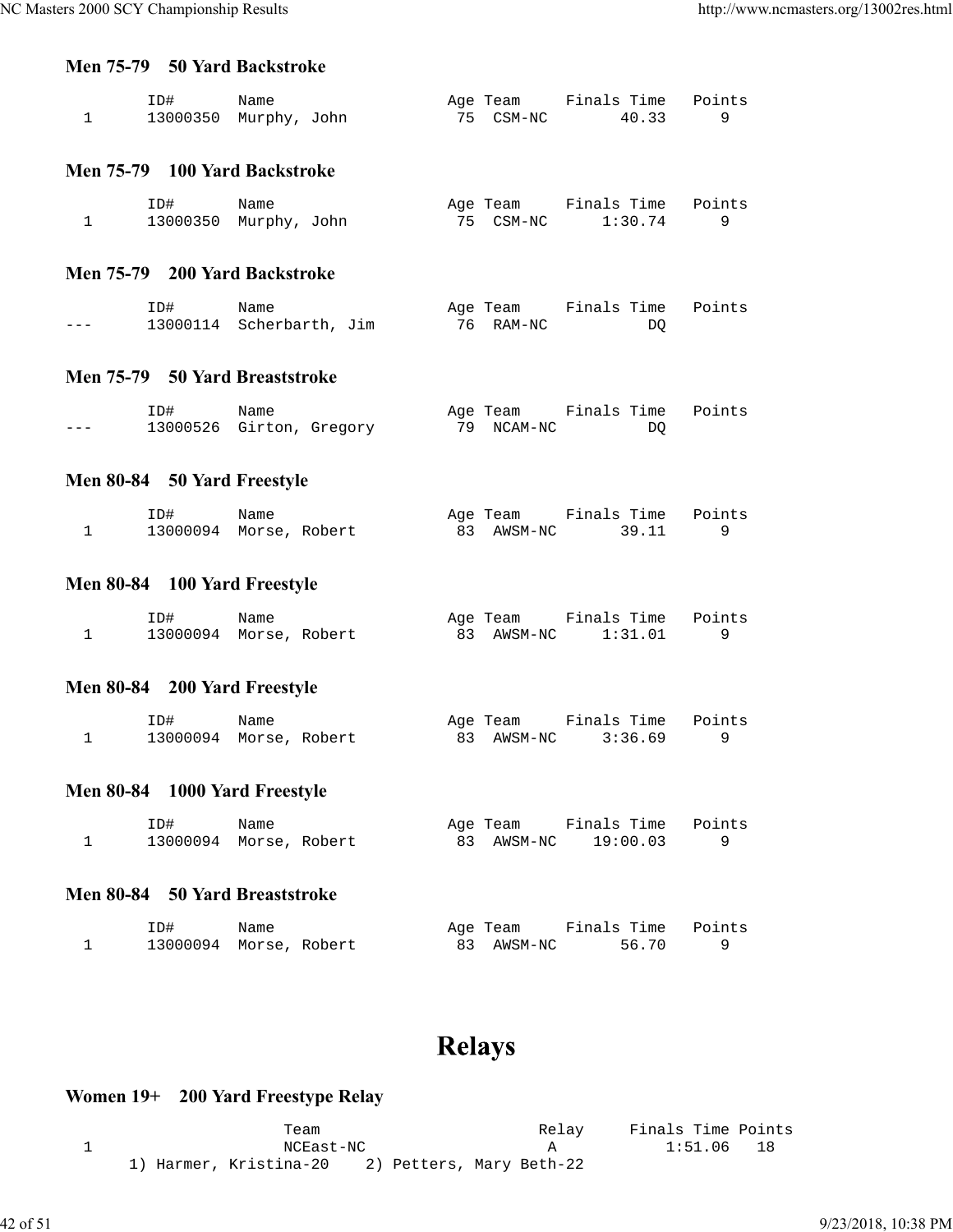|   | 4) Mancini, Jennifer-24<br>3) Simon, Noelle-22                                                         |   |         |       |
|---|--------------------------------------------------------------------------------------------------------|---|---------|-------|
| 2 | Sports Ctr of Morehead<br>Masters-NC                                                                   | A | 2:07.22 | 14    |
|   | 2) Sutton, Miriam-42<br>1) Quinn, Amy-22<br>3) Brophy, Patricia-27 4) Cox, Tara-28                     |   |         |       |
| 3 | NCWest-NC<br>1) Rock, Jennifer-32<br>2) Sanders, Ann-42<br>4) Regers, Jennie-48<br>3) Rector, Susan-23 | A | 2:21.38 | $-12$ |

## **Women 19+ 400 Yard Freestyle Relay**

|   | Team                                           | Relay        | Finals Time Points |    |
|---|------------------------------------------------|--------------|--------------------|----|
|   | NCEast-NC                                      | $\mathbb{A}$ | $4:08.32$ 18       |    |
|   | 1) Mancini, Jennifer-24<br>2) Simon, Noelle-22 |              |                    |    |
|   | 3) Britt, Lee Anne-25 4) Sullivan, Liz-26      |              |                    |    |
| 2 | NCEast-NC                                      |              | 4:23.80            | 14 |
|   | 1) Riley, Jennifer-28 2) Covington, Lisa-33    |              |                    |    |
|   | 3) Harmer, Kristina-20 4) Knight, Andrea-29    |              |                    |    |
|   | Sports Ctr of Morehead                         | A            | 4:30.11            | 12 |
|   | Masters-NC                                     |              |                    |    |
|   | 1) Whitaker, Caran-30 2) Sutton, Miriam-42     |              |                    |    |
|   | 3) Brophy, Patricia-27 4) Quinn, Amy-22        |              |                    |    |
|   |                                                |              |                    |    |

## **Women 19+ 200 Yard Medley Relay**

| Team                                              | Relay | Finals Time Points |  |
|---------------------------------------------------|-------|--------------------|--|
| NCEast-NC                                         | A     | $2:05.85$ 18       |  |
| 1) Harmer, Kristina-20 2) Mancini, Jennifer-24    |       |                    |  |
| 3) Petters, Mary Beth-22 4) Braunstein, Cheryl-31 |       |                    |  |
| Sports Ctr of Morehead<br>Masters-NC              | A     | $2:22.95$ 14       |  |
| 1) Kellicut, Corinna-23 2) Brophy, Patricia-27    |       |                    |  |
| 4) Ouinn, Amy-22<br>$3)$ Cox, Tara-28             |       |                    |  |

## **Women 25+ 200 Yard Freestyle Relay**

| 1:54.54<br>NCEast-NC<br>C<br>1) Riley, Jennifer-28<br>2) Britt, Lee Anne-25<br>3) Knight, Andrea-29 (4) Sullivan, Liz-26<br>2<br>1:57.57<br>NCEast-NC<br>в<br>1) Calisto, Amy-29 2) Covington, Lisa-33<br>3) Braunstein, Cheryl-31 4) Williams, Heidi-31<br>2:20.45<br>NCWest-NC<br>в | Finals Time Points |
|---------------------------------------------------------------------------------------------------------------------------------------------------------------------------------------------------------------------------------------------------------------------------------------|--------------------|
|                                                                                                                                                                                                                                                                                       | 18                 |
|                                                                                                                                                                                                                                                                                       |                    |
|                                                                                                                                                                                                                                                                                       |                    |
|                                                                                                                                                                                                                                                                                       | 14                 |
|                                                                                                                                                                                                                                                                                       |                    |
|                                                                                                                                                                                                                                                                                       |                    |
|                                                                                                                                                                                                                                                                                       | 12                 |
| 1) Stuhler, Callie-28<br>2) Hartnett, Maureen-30                                                                                                                                                                                                                                      |                    |
| 3) Brigden, Lorin-32<br>4) Burgess, Sharon-32                                                                                                                                                                                                                                         |                    |

## **Women 25+ 400 Yard Freestyle Relay**

| Team                                           |                        | Relay | Finals Time Points |     |
|------------------------------------------------|------------------------|-------|--------------------|-----|
| NCEast-NC                                      |                        |       | 4:21.55            | -18 |
| 1) Braunstein, Cheryl-31 2) Williams, Heidi-31 |                        |       |                    |     |
| 3) Haugh, Sue-38                               | 4) Springer, Margie-38 |       |                    |     |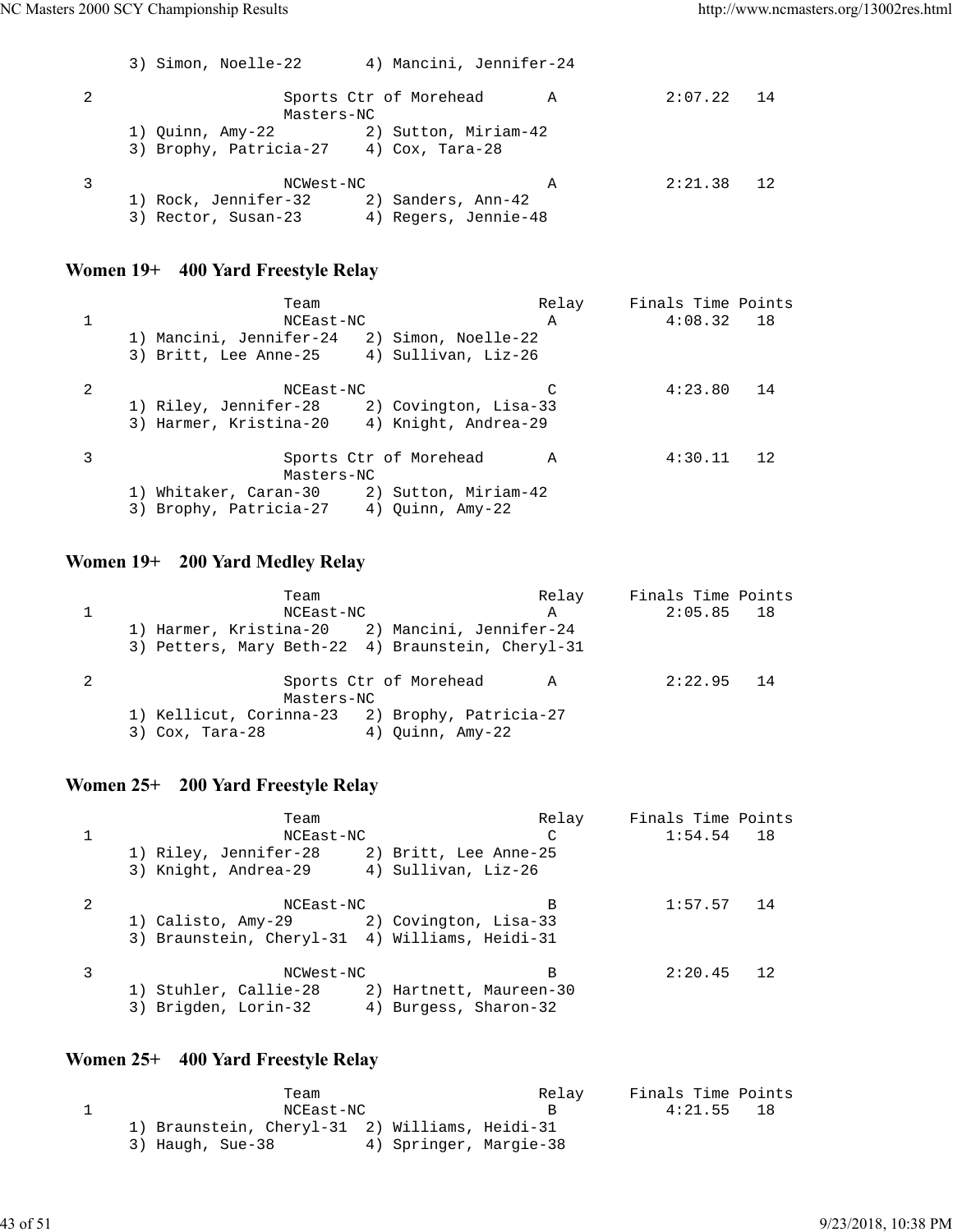## **Women 25+ 200 Yard Medley Relay**

|   | Team<br>NCEast-NC                            |                        | Relay<br>$\mathcal{C}$ | Finals Time Points<br>$2:05.85$ 18 |    |
|---|----------------------------------------------|------------------------|------------------------|------------------------------------|----|
|   |                                              |                        |                        |                                    |    |
|   | 1) Larkin, Silica-27 (2) Sullivan, Liz-26    |                        |                        |                                    |    |
|   | 3) Williams, Heidi-31 4) Calisto, Amy-29     |                        |                        |                                    |    |
| 2 | NCWest-NC                                    |                        | $\mathbb A$            | 2:11.25                            | 14 |
|   | 1) Burgess, Sharon-32 2) Rock, Jennifer-32   |                        |                        |                                    |    |
|   | 3) Brigden, Lorin-32 4) Hartnett, Maureen-30 |                        |                        |                                    |    |
|   |                                              |                        |                        |                                    |    |
| 3 | NCEast-NC                                    |                        | B                      | 2:19.24                            | 12 |
|   | 1) Duval, Michelle-30 2) Waldbauer, Heidi-35 |                        |                        |                                    |    |
|   | 3) Haugh, Sue-38                             | 4) Springer, Margie-38 |                        |                                    |    |
|   |                                              |                        |                        |                                    |    |
| 4 | NCEast-NC                                    |                        | D                      | 2:20.53                            | 10 |
|   | 1) Knight, Andrea-29 2) Stott, Kim-41        |                        |                        |                                    |    |
|   | 3) Riley, Jennifer-28 4) Covington, Lisa-33  |                        |                        |                                    |    |
|   |                                              |                        |                        |                                    |    |

## **Women 35+ 200 Yard Freestyle Relay**

| Team<br>NCEast-NC      | Relay<br>D                | Finals Time Points<br>1:58.66 | 18   |
|------------------------|---------------------------|-------------------------------|------|
| 1) Geiss, Angelique-35 | 2) Stott, Kim-41          |                               |      |
| 3) Haugh, Sue-38       | 4) Springer, Margie-38    |                               |      |
|                        |                           |                               |      |
| NCWest-NC              | $\mathcal{C}$             | 2:04.15                       | - 14 |
| 1) Groce, Michelle-39  | $2)$ Hill, Katy-41        |                               |      |
| 3) Amick, Beverly-45   | 4) Tiska-Rivers, Patty-40 |                               |      |

## **Women 35+ 400 Yard Freestyle Relay**

| Team                  |                        | Relav | Finals Time Points |    |
|-----------------------|------------------------|-------|--------------------|----|
| NCWest-NC             |                        |       | 4:57.35            | 18 |
| 1) Groce, Michelle-39 | $2)$ Hill, Katy-41     |       |                    |    |
| 3) Amick, Beverly-45  | 4) Spencer, Melanie-39 |       |                    |    |

## **Women 35+ 200 Yard Medley Relay**

| Team                                            | Relay | Finals Time Points |  |
|-------------------------------------------------|-------|--------------------|--|
| NCWest-NC                                       | B     | $2:25.98$ 18       |  |
| 1) Amick, Beverly-45<br>2) Groce, Michelle-39   |       |                    |  |
| 3) Hill, Katy-41<br>4) Spencer, Melanie-39      |       |                    |  |
| NCWest-NC                                       |       | $3:05.14$ 14       |  |
| 1) Sanders, Ann-42 (2) Phillips, Rita-46        |       |                    |  |
| 3) Tiska-Rivers, Patty-40 4) McIntosh, Anita-63 |       |                    |  |

## **Women 45+ 200 Yard Medley Relay**

| Team                                          |                         | Relav | Finals Time Points |
|-----------------------------------------------|-------------------------|-------|--------------------|
| NCEast-NC                                     |                         | F     | 2:57.86 18         |
| 1) Chesson, Margaret-45 2) Malcolm, Jennie-45 |                         |       |                    |
| 3) Brooks, S.A.M.-56                          | 4) Braswell, Barbara-48 |       |                    |

## **Women 55+ 200 Yard Freestyle Relay**

| Team             |                | Relav | Finals Time Points |  |
|------------------|----------------|-------|--------------------|--|
|                  | NCWest-NC      |       | $3:09.14$ 18       |  |
| 1) Vass, Mary-63 | 2) ,, Penny-65 |       |                    |  |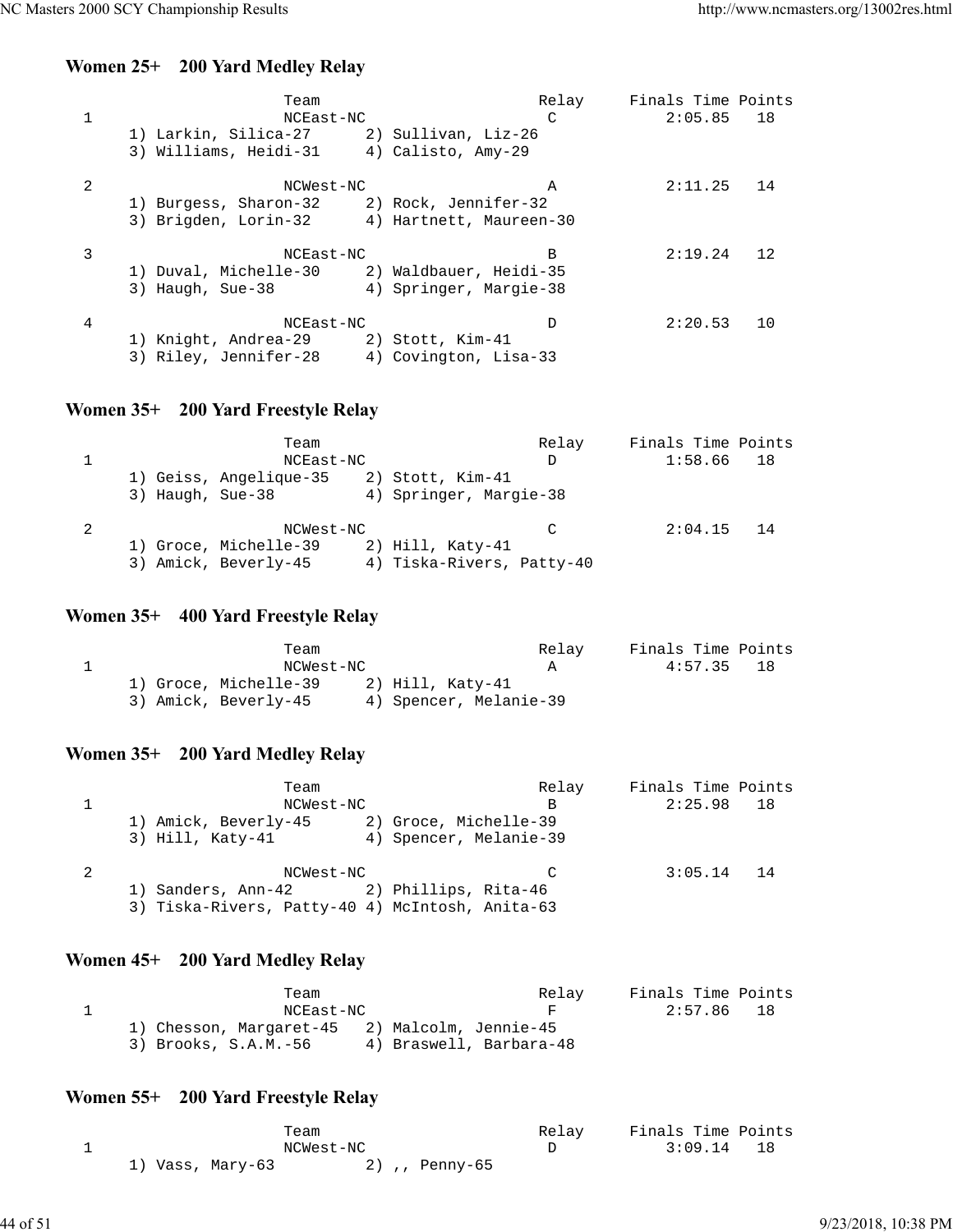3) Trivette, Daisy-73 4) Billings, Betty-74

## **Women 55+ 200 Yard Medley Relay**

| Team                  |                               | Relay | Finals Time Points |     |
|-----------------------|-------------------------------|-------|--------------------|-----|
| NCEast-NC             |                               | G     | 2:50.04            | -18 |
| 1) Blackwell, Ceil-59 | 2) Newell, Sally-62           |       |                    |     |
| 3) Stroupe, Dawn-61   | 4) Robbins-Bonitz, Suzanne-66 |       |                    |     |
|                       |                               |       |                    |     |
|                       |                               |       |                    |     |
| NCWest-NC             |                               | D     | 3:35.80            | 14  |
| 1) Vass, Mary-63      | 2), Penny-65                  |       |                    |     |
| 3) Trivette, Daisy-73 | 4) Billings, Betty-74         |       |                    |     |

## **Men 19+ 200 Yard Freestyle Relay**

|   | Team                                    |                       | Relay | Finals Time Points |    |
|---|-----------------------------------------|-----------------------|-------|--------------------|----|
|   | NCEast-NC                               |                       | B     | 1:38.81            | 18 |
|   | 1) Britt, Clay-39                       | 2) Glazener, Jason-22 |       |                    |    |
|   | 3) Watson, Edison-23                    | 4) Stringer, Sean-24  |       |                    |    |
| 2 | NCEast-NC                               |                       | Α     | 1:40.67            | 14 |
|   | 1) Callard, William-23                  | 2) Wilk, Thomas-27    |       |                    |    |
|   | 3) Celii, Michael-36 4) Duffy, Shawn-36 |                       |       |                    |    |
| 3 | NCWest-NC                               |                       | Α     | 1:44.77            | 12 |
|   | 1) Romito, Steve-19                     | 2) Glass, Ernie-50    |       |                    |    |
|   | 3) Peterson, Bob-30                     | 4) Clark, Jerry-62    |       |                    |    |

## **Men 19+ 400 Yard Freestyle Relay**

|     | Team      | Relav | Finals Time Points |
|-----|-----------|-------|--------------------|
| ___ | NCEast-NC |       | DO                 |

## **Men 19+ 200 Yard Medley Relay**

|   | Team                 |                        | Relay | Finals Time Points |    |
|---|----------------------|------------------------|-------|--------------------|----|
|   | NCWest-NC            |                        | A     | 1:54.28            | 18 |
|   | 1) Romito, Steve-19  | 2) Green, Marcus-25    |       |                    |    |
|   | 3) Glass, Ernie-50   | 4) Peterson, Bob-30    |       |                    |    |
| 2 | NCEast-NC            |                        | В     | 1:56.40            | 14 |
|   | 1) Doan, Brian-29    | 2) Callard, William-23 |       |                    |    |
|   | 3) Murphy, Jimmy-24  | 4) Wilk, Thomas-27     |       |                    |    |
| 3 | NCEast-NC            |                        | А     | 1:56.88            | 12 |
|   | 1) Britt, Clay-39    | 2) Glazener, Jason-22  |       |                    |    |
|   | 3) Watson, Edison-23 | 4) Stringer, Sean-24   |       |                    |    |

## **Men 25+ 200 Yard Freestyle Relay**

| Team                    |                      | Relay | Finals Time Points |    |
|-------------------------|----------------------|-------|--------------------|----|
| NCEast-NC               |                      | C     | 1:35.52            | 18 |
| 1) Ditscheiner, Ivan-29 | 2) Boshoff, Alton-31 |       |                    |    |
| 3) Stutts, David-27     | 4) Honnold, Zane-28  |       |                    |    |
| NCEast-NC               |                      | D     | $1:38.99$ 14       |    |
| 1) Brady, Michael-31    | 2) Shamlin, David-34 |       |                    |    |
| 3) Johnston, Grant-27   | 4) Sloyan, John-32   |       |                    |    |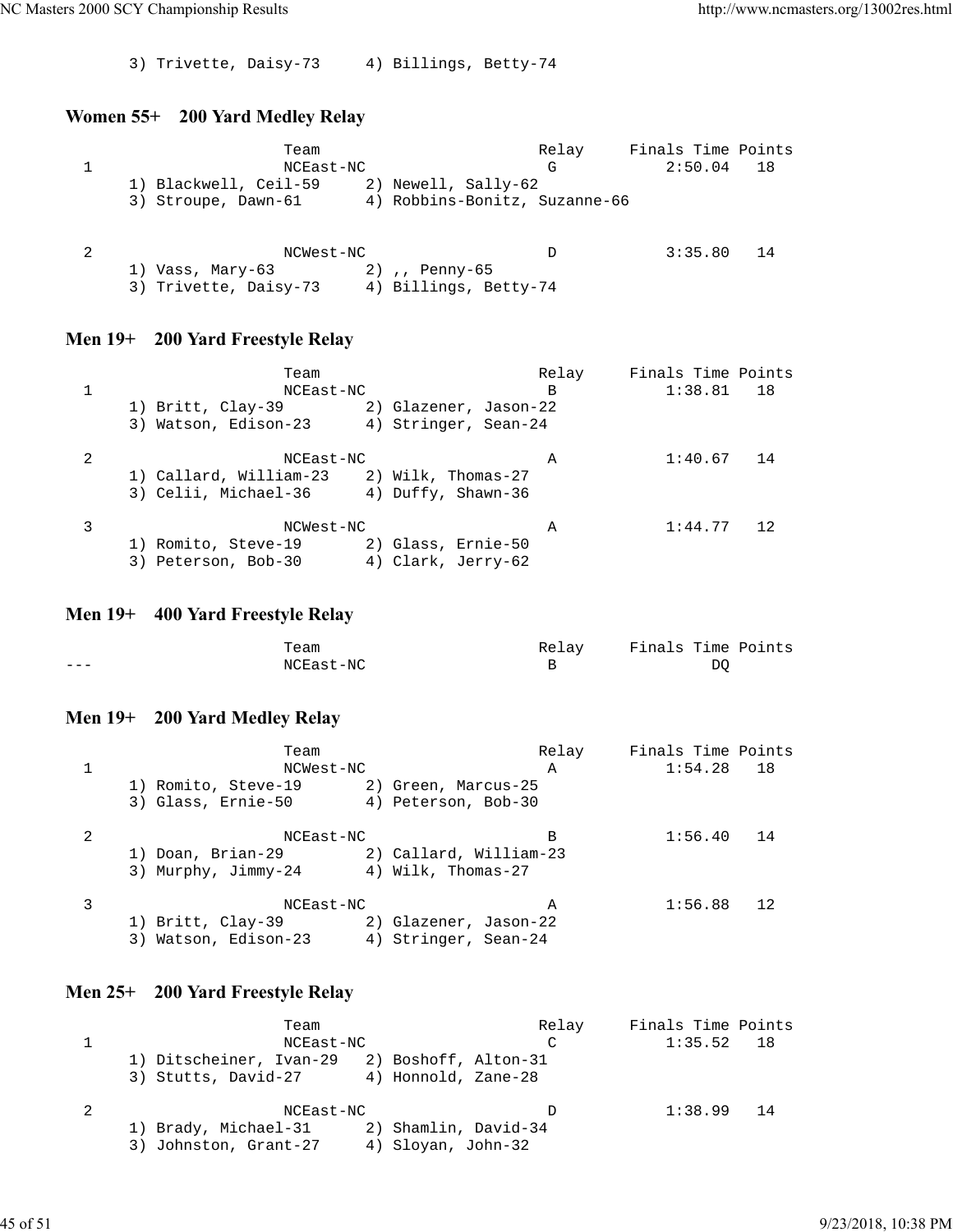| Masters-NC                                                                                          | Sports Ctr of Morehead  | <b>A</b> | 1:43.01 | $-12$ |
|-----------------------------------------------------------------------------------------------------|-------------------------|----------|---------|-------|
| 1) Castle, David-52 2) Davis, James-54<br>3) Ouinn, Paul-34                                         | 4) McGinnis, Timothy-42 |          |         |       |
| NCWest-NC<br>1) Birnie, Steve-30 2) Flowe, Layne-31<br>3) Kucharski, Michael-32 4) White, Bernie-56 |                         | В        | 1:52.53 | 10    |

## **Men 25+ 400 Yard Freestyle Relay**

| Team                  |                      | Relay | Finals Time Points |    |
|-----------------------|----------------------|-------|--------------------|----|
| NCEast-NC             |                      |       | 3:32.97            | 18 |
| 1) Cline, Michael-27  | 2) Boshoff, Alton-31 |       |                    |    |
| 3) Johnston, Grant-27 | 4) Stutts, David-27  |       |                    |    |

## **Men 25+ 200 Yard Medley Relay**

|              | Team                                                                                     |                        | Relay        | Finals Time Points |    |
|--------------|------------------------------------------------------------------------------------------|------------------------|--------------|--------------------|----|
| $\mathbf{1}$ | NCEast-NC                                                                                |                        | D            | $1:45.54$ 18       |    |
|              | 1) Lehman, Fritz-41 2) Klein, Jonathan-42                                                |                        |              |                    |    |
|              | 3) Godfrey, Alan-43 4) Johnston, Grant-27                                                |                        |              |                    |    |
| 2            | Masters-NC                                                                               | Sports Ctr of Morehead | $\mathbb A$  | 1:58.54            | 14 |
|              | 1) McGinnis, Timothy-42 2) Quinn, Paul-34                                                |                        |              |                    |    |
|              | 3) Lindahl, Larry-46 4) Castle, David-52                                                 |                        |              |                    |    |
| 3            | NCEast-NC                                                                                |                        |              | 2:00.76            | 12 |
|              | 1) Boshoff, Alton-31 2) Brady, Michael-31                                                |                        |              |                    |    |
|              | 3) Sloyan, John-32 4) Shamlin, David-34                                                  |                        |              |                    |    |
| 4            | NCWest-NC                                                                                |                        | <sub>B</sub> | 2:14.96            | 10 |
|              | 1) Birnie, Steve-30 2) Flowe, Layne-31                                                   |                        |              |                    |    |
|              | 3) Pollard, Greg-37 4) Kucharski, Michael-32                                             |                        |              |                    |    |
|              | NCEast-NC                                                                                |                        | Е            | DQ                 |    |
|              | 1) Cline, Michael-27 (2) Stutts, David-27<br>3) Ditscheiner, Ivan-29 4) Honnold, Zane-28 |                        |              |                    |    |
|              |                                                                                          |                        |              |                    |    |

#### **Men 35+ 200 Yard Freestyle Relay**

Team Relay Finals Time Points 1 NCEast-NC F 1:39.36 18 1) Zoltners, Greg-35 2) Bolton, Gary-39 3) Godfrey, Alan-43 4) Klein, Jonathan-42 2 NCEast-NC G 1:42.86 14 1) Quigley, Robert-40 2) Facchine, Kevin-44 3) Hinckley, Scott-39 4) Bolton, Robert-36 3 NCWest-NC C 1:43.10 12 1) Fary, Robert-35 2) Kennedy, Gene-40 3) Lee, Doug-44 4) Johnson, Ken-42 4 NCEast-NC E 1:45.00 10 1) Moon, Keith-36 2) Knight, Allen-36 3) Holshouser, Jay-38 4) Chesson, Earl-47

### **Men 35+ 400 Yard Freestyle Relay**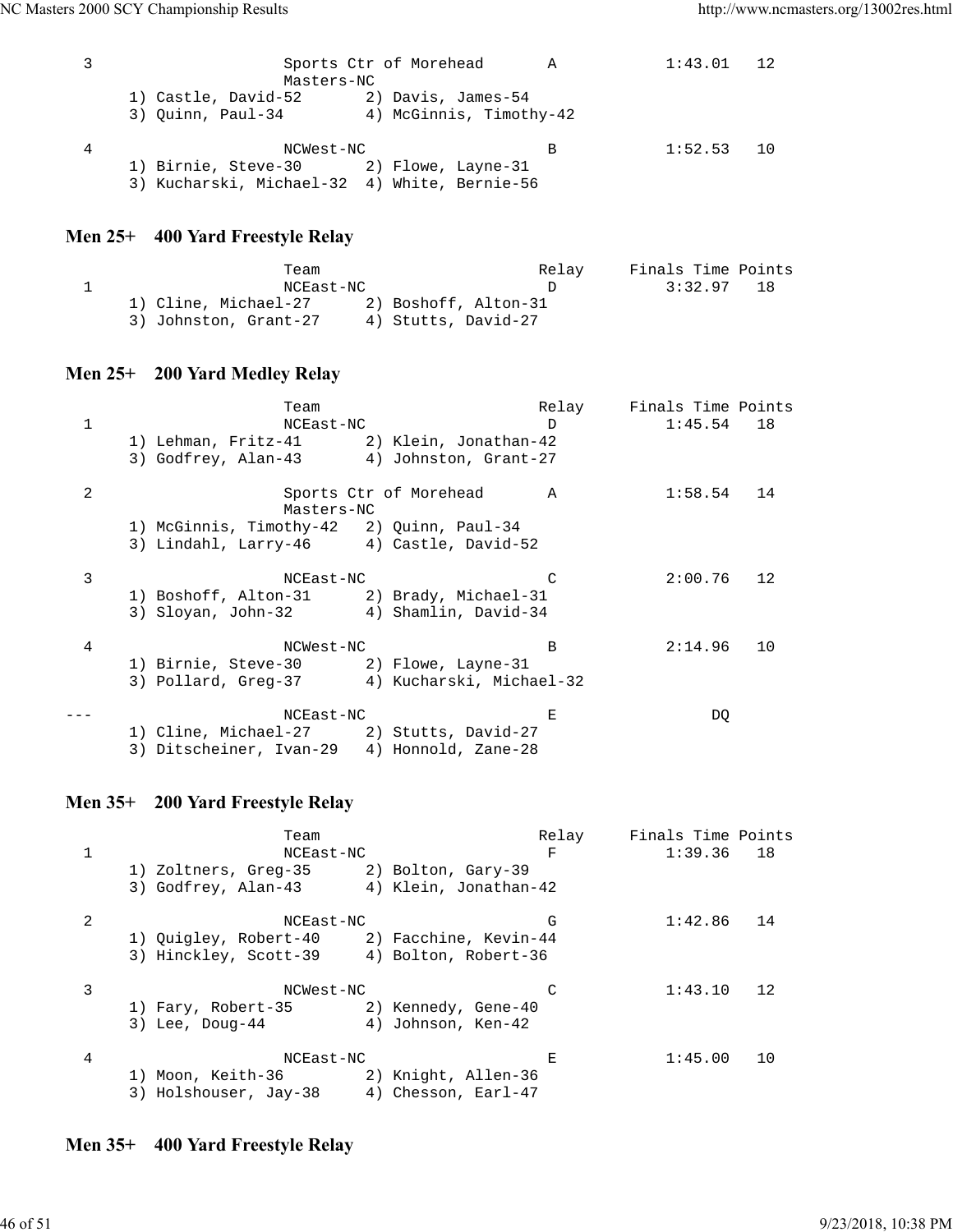|   | Team                                             |                        | Relay        | Finals Time Points |    |
|---|--------------------------------------------------|------------------------|--------------|--------------------|----|
|   | NCEast-NC                                        |                        | $\mathbb{A}$ | $4:00.67$ 18       |    |
|   | 1) Washburn, Jonathan-42 2) Godfrey, Alan-43     |                        |              |                    |    |
|   | 3) Klein, Jonathan-42 4) Facchine, Kevin-44      |                        |              |                    |    |
| 2 | NCEast-NC                                        |                        |              | 4:10.17            | 14 |
|   | 1) Celii, Michael-36 2) Hinckley, Scott-39       |                        |              |                    |    |
|   | 3) Holshouser, Jay-38 4) Van der Horst, Charles- |                        |              |                    |    |
|   |                                                  |                        |              | 48                 |    |
| 3 | NCWest-NC                                        |                        | A            | 4:17.04            | 12 |
|   | 1) Fary, Robert-35 2) Johnson, Ken-42            |                        |              |                    |    |
|   | 3) Kennedy, Gene-40                              | 4) Lee, Doug-44        |              |                    |    |
|   | Masters-NC                                       | Sports Ctr of Morehead | A            | DO                 |    |

## **Men 35+ 200 Yard Medley Relay**

| 1 | Team<br>NCEast-NC<br>1) Zoltners, Greg-35 2) Moon, Keith-36<br>3) Knight, Allen-36 4) Bolton, Gary-39      |                       | Relay<br>G | Finals Time Points<br>1:53.57 | 18 |
|---|------------------------------------------------------------------------------------------------------------|-----------------------|------------|-------------------------------|----|
| 2 | NCEast-NC<br>1) Facchine, Kevin-44 2) Waldbauer, Eric-40<br>3) Quigley, Robert-40 4) Washburn, Jonathan-42 |                       | H          | 1:55.67                       | 14 |
| 3 | NCWest-NC<br>1) Fary, Robert-35 2) McCutchan, Michael-35<br>3) Clark, Jerry-62 4) Kennedy, Gene-40         |                       | D          | 2:01.09                       | 12 |
| 4 | NCEast-NC<br>1) Duffy, Shawn-36 2) Shaver, Dan-41<br>3) Hoke, Randal-41 4) Murphy, Lee-44                  |                       | T.         | 2:04.12                       | 10 |
| 5 | NCEast-NC<br>1) Hinckley, Scott-39 2) Celii, Michael-36<br>3) Holshouser, Jay-38 4) Simpson, David-40      |                       | F          | 2:04.64                       | 8  |
| 6 | NCWest-NC<br>1) Wieland, Lee-41 2) O'Brien, Paul-40<br>3) Johnson, Ken-42                                  | 4) Gonzalez, Jorge-51 | C          | 2:10.83                       | 6  |

## **Men 45+ 200 Yard Freestyle Relay**

| Team                                           | Relav              | Finals Time Points |    |
|------------------------------------------------|--------------------|--------------------|----|
| NCEast-NC                                      | н.                 | 1:55.89            | 18 |
| 1) Van der Horst, Charles-48 2) Enyart, Jim-58 |                    |                    |    |
| 3) Glotzer, Rob-49                             | 4) Webber, Dick-70 |                    |    |

### **Men 45+ 200 Yard Medley Relay**

Team Team Relay Finals Time Points 1 1 NCEast-NC L 2:13.24 18 1) Chesson, Earl-47 2) Van der Horst, Charles-48 3) Atkinson, Tom-50 4) Glotzer, Rob-49

#### **Men 55+ 200 Yard Medley Relay**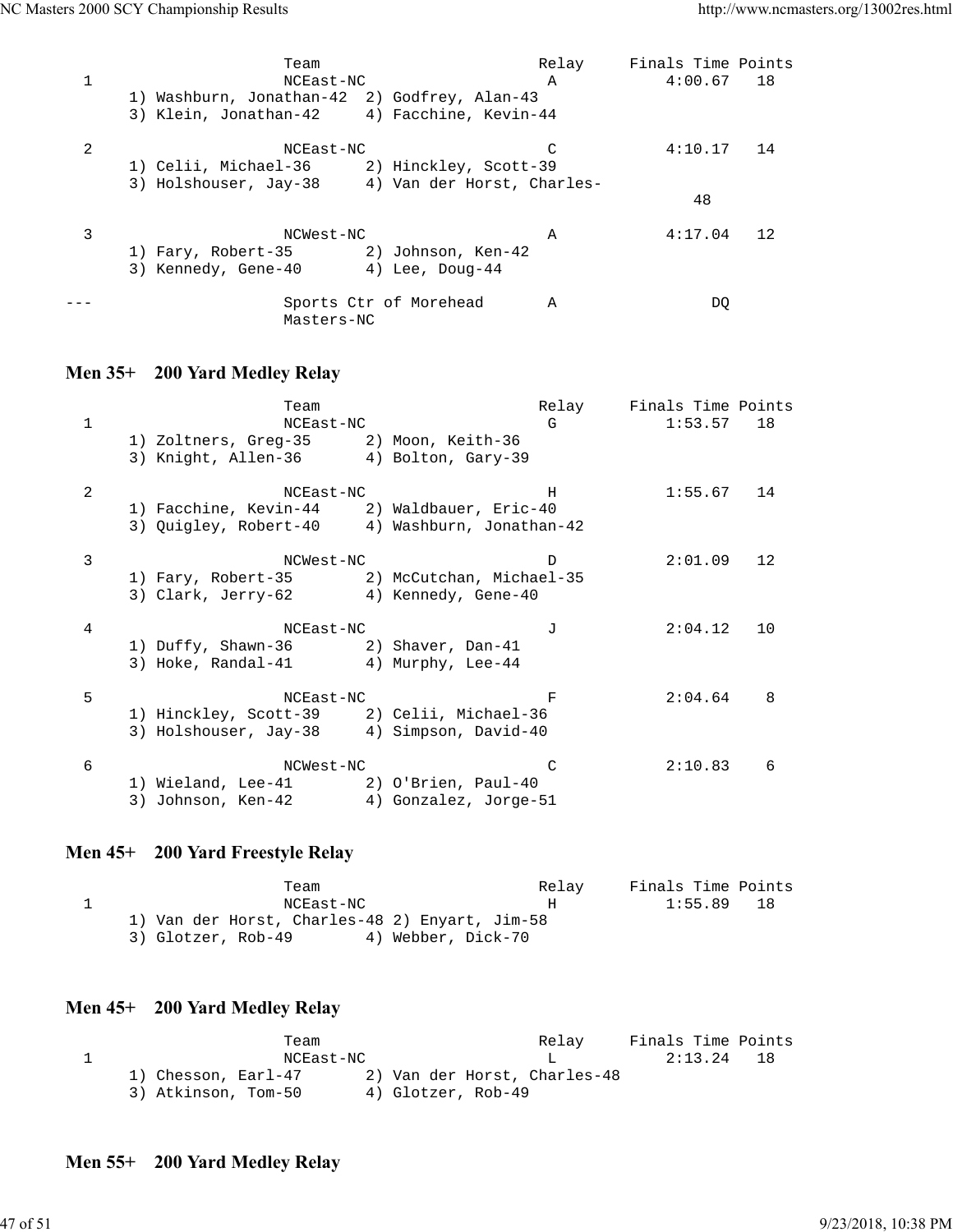| Team<br>NCWest-NC<br>1) White, Bernie-56<br>3) Deinlein, Chris-57 | 2) O'Donnell, Richard-58<br>4) Morvay, Rudolf-62 | Relay<br>F | Finals Time Points<br>2:34.50 | 18 |
|-------------------------------------------------------------------|--------------------------------------------------|------------|-------------------------------|----|
| NCEast-NC<br>1) Webber, Dick-70<br>3) Murphy, Dan-58              | 2) Enyart, Jim-58<br>4) Antonelli, George-58     | K          | 2:43.27                       | 14 |

## **Men 65+ 200 Yard Freestyle Relay**

| Team               |                       | Relay | Finals Time Points |      |
|--------------------|-----------------------|-------|--------------------|------|
| NCWest-NC          |                       |       | 2:56.91            | - 18 |
| 1) Murphy, John-75 | 2) Kortheuer, John-69 |       |                    |      |
| 3) McCarthy, Ed-74 | 4) Alkire, David-66   |       |                    |      |

## **Men 65+ 400 Yard Freestyle Relay**

| Team               |                       | Relay | Finals Time Points |     |
|--------------------|-----------------------|-------|--------------------|-----|
| NCWest-NC          |                       |       | 6:53.44            | -18 |
| 1) Murphy, John-75 | 2) Kortheuer, John-69 |       |                    |     |
| 3) McCarthy, Ed-74 | 4) Alkire, David-66   |       |                    |     |

## **Men 65+ 200 Yard Medley Relay**

| Team               |                       | Relay | Finals Time Points |     |
|--------------------|-----------------------|-------|--------------------|-----|
| NCWest-NC          |                       | - 4   | 3:13.83            | -18 |
| 1) Murphy, John-75 | 2) Kortheuer, John-69 |       |                    |     |
| 3) McCarthy, Ed-74 | 4) Alkire, David-66   |       |                    |     |

## **Mixed 19+ 200 Yard Freestyle Relay**

|   | Team                                            | Relay          | Finals Time Points |    |
|---|-------------------------------------------------|----------------|--------------------|----|
| 1 | NCEast-NC                                       | B              | $1:43.32$ 18       |    |
|   | 1) Riley, Jennifer-28 2) Mancini, Jennifer-24   |                |                    |    |
|   | 3) Watson, Edison-23                            |                |                    |    |
| 2 | Sports Ctr of Morehead                          | $\overline{A}$ | 1:50.21            | 14 |
|   | Masters-NC                                      |                |                    |    |
|   | 1) Quinn, Amy-22 (2) Castle, David-52           |                |                    |    |
|   | 3) Whitaker, Caran-30 4) Ouinn, Paul-34         |                |                    |    |
| 3 | NCWest-NC                                       | A              | $2:07.37$ 12       |    |
|   | 1) Romito, Steve-19 2) Green, Marcus-25         |                |                    |    |
|   | 3) Rector, Susan-23 4) Stuhler, Callie-28       |                |                    |    |
|   | NCEast-NC                                       | A              | DO.                |    |
|   | 1) Harmer, Kristina-20 2) Petters, Mary Beth-22 |                |                    |    |
|   | 3) Britt, Charles-19 4) Glazener, Jason-22      |                |                    |    |

## **Mixed 19+ 200 Yard Medley Relay**

| Team                   | Relay                    | Finals Time Points |
|------------------------|--------------------------|--------------------|
| NCWest-NC              | $\mathbb{A}$             | 2:03.15<br>18      |
| 1) Green, Marcus-25    | 2) Kucharski, Michael-32 |                    |
| 3) Burgess, Sharon-32  | 4) Hartnett, Maureen-30  |                    |
| NCEast-NC              | A                        | 2:03.76<br>- 14    |
| 1) Britt, Charles-19   | 2) Glazener, Jason-22    |                    |
| 3) Harmer, Kristina-20 | 4) Petters, Mary Beth-22 |                    |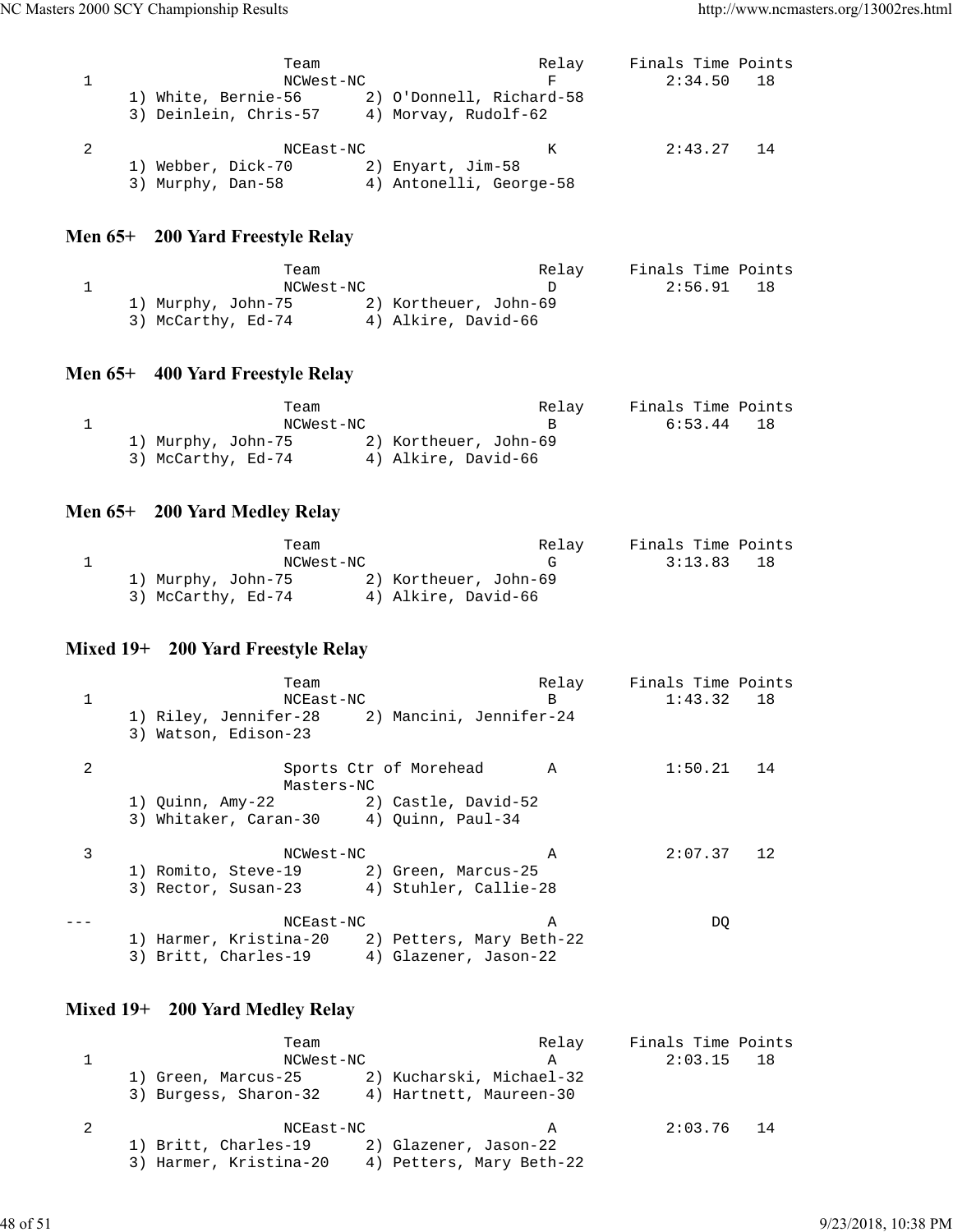|                                           | Sports Ctr of Morehead |  |                  | A | 2:08.19 | 12 |
|-------------------------------------------|------------------------|--|------------------|---|---------|----|
|                                           | Masters-NC             |  |                  |   |         |    |
| 1) McGinnis, Timothy-42 2) Ouinn, Paul-34 |                        |  |                  |   |         |    |
| 3) Whitaker, Caran-30                     |                        |  | 4) Ouinn, Amy-22 |   |         |    |

## **Mixed 25+ 200 Yard Freestyle Relay**

|              | Team                                        | Relay                                          | Finals Time Points |    |
|--------------|---------------------------------------------|------------------------------------------------|--------------------|----|
| $\mathbf{1}$ | NCEast-NC                                   | F                                              | 1:46.41            | 18 |
|              | 1) Hunter, Sian-33 2) Williams, Heidi-31    |                                                |                    |    |
|              | 3) Sloyan, John-32 4) Shamlin, David-34     |                                                |                    |    |
| 2            | NCWest-NC                                   | B                                              | 1:47.15            | 14 |
|              |                                             | 1) Peterson, Bob-30 2) Kucharski, Michael-32   |                    |    |
|              |                                             | 3) Burgess, Sharon-32 4) Hartnett, Maureen-30  |                    |    |
| 3            | NCEast-NC                                   | G                                              | 1:49.65            | 12 |
|              | 1) Calisto, Amy-29 (2) Pagan, Myrna-25      |                                                |                    |    |
|              | 3) Ditscheiner, Ivan-29 4) Honnold, Zane-28 |                                                |                    |    |
| 4            | NCEast-NC                                   | H                                              | 1:52.58            | 10 |
|              |                                             | 1) Davis, Cathy-35 2) Braunstein, Cheryl-31    |                    |    |
|              | 3) Boshoff, Alton-31 4) Brady, Michael-31   |                                                |                    |    |
| 5            |                                             | Sports Ctr of Morehead<br>$\overline{B}$       | 1:55.20            | 8  |
|              | Masters-NC                                  |                                                |                    |    |
|              | 1) Lindahl, Larry-46 2) Sutton, Miriam-42   |                                                |                    |    |
|              |                                             | 3) Brophy, Patricia-27 4) McGinnis, Timothy-42 |                    |    |
| 6            | NCWest-NC                                   | C                                              | 2:05.52            | 6  |
|              | 1) Birnie, Steve-30 2) Flowe, Layne-31      |                                                |                    |    |
|              | 3) Hill, Katy-41 4) Brigden, Lorin-32       |                                                |                    |    |
|              | NCEast-NC                                   | $\overline{J}$                                 | DQ                 |    |
|              | 1) Larkin, Silica-27 2) Cline, Michael-27   |                                                |                    |    |
|              | 3) Sullivan, Liz-26                         | 4) Stutts, David-27                            |                    |    |
|              |                                             |                                                |                    |    |

## **Mixed 25+ 200 Yard Medley Relay**

|   | Team                                    |                                            | Relay | Finals Time Points |    |
|---|-----------------------------------------|--------------------------------------------|-------|--------------------|----|
|   | NCEast-NC                               |                                            | B     | $2:07.34$ 18       |    |
|   | 1) Johnston, Grant-27                   | 2) Riley, Jennifer-28                      |       |                    |    |
|   | 3) Shamlin, David-34                    | 4) Braunstein, Cheryl-31                   |       |                    |    |
|   | Masters-NC                              | Sports Ctr of Morehead                     | B     | 2:25.59            | 14 |
|   | 1) Castle, David-52 (2) Davis, James-54 |                                            |       |                    |    |
|   | 3) Brophy, Patricia-27 4) Cox, Tara-28  |                                            |       |                    |    |
| 3 | NCWest-NC                               |                                            | B     | 2:34.88            | 12 |
|   | 1) Romito, Steve-19<br>3) Hill, Katy-41 | 2) Flowe, Layne-31<br>4) Brigden, Lorin-32 |       |                    |    |
|   |                                         |                                            |       |                    |    |

## **Mixed 35+ 200 Yard Freestyle Relay**

| Team                |                        | Relay | Finals Time Points |      |
|---------------------|------------------------|-------|--------------------|------|
| NCEast-NC           |                        |       | 1:46.41            | 18   |
| 1) Haugh, Sue-38    | 2) Springer, Margie-38 |       |                    |      |
| 3) Knight, Allen-36 | 4) Bolton, Gary-39     |       |                    |      |
| NCWest-NC           |                        |       | 1:54.65            | - 14 |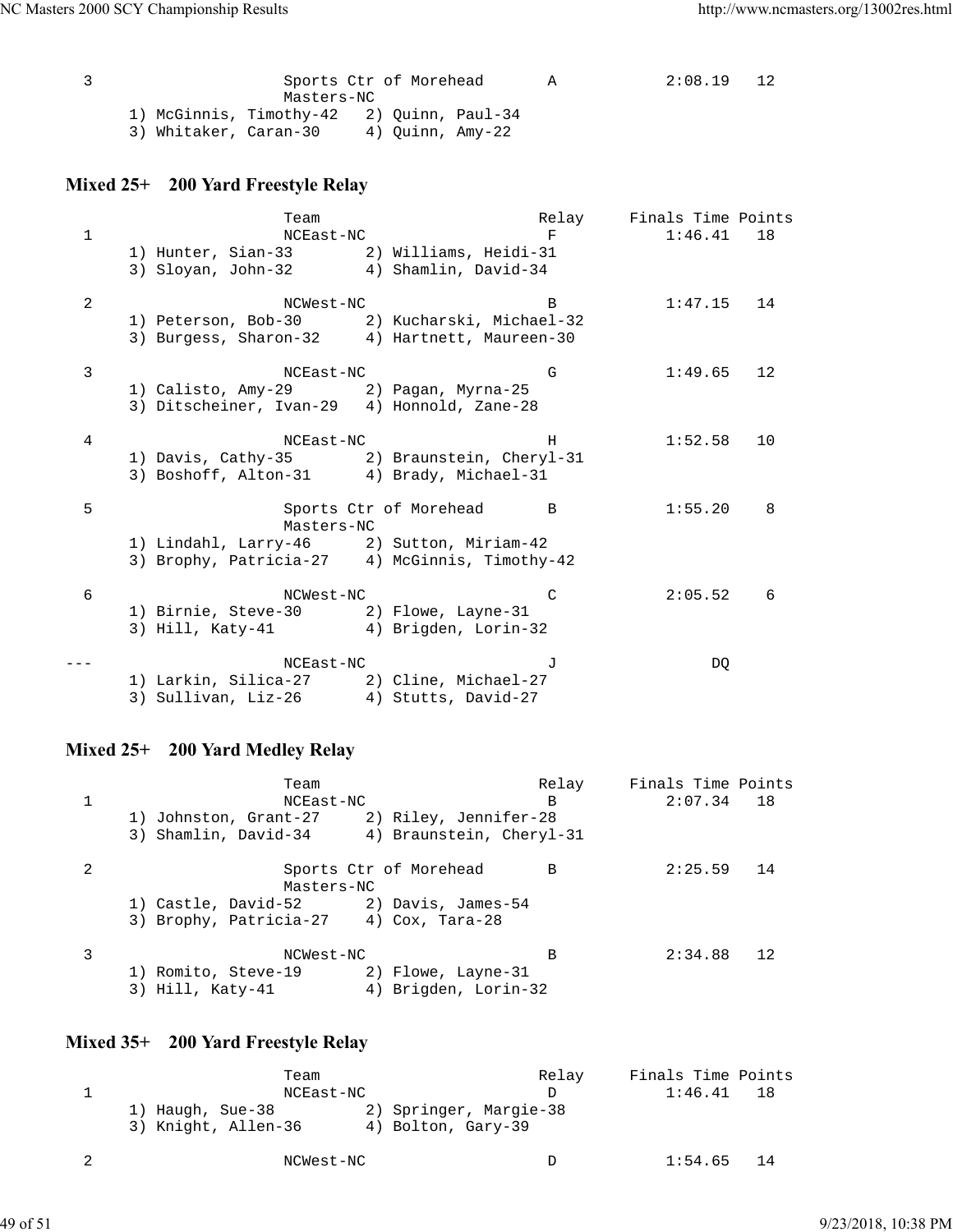```
 1) Kennedy, Gene-40 2) Fary, Robert-35
 3) Groce, Michelle-39 4) Tiska-Rivers, Patty-40
3 NCWest-NC E 2:26.51 12
 1) O'Brien, Paul-40 2) Wieland, Lee-41
 3) Phillips, Rita-46 4) Sanders, Ann-42
--- NCEast-NC E DQ
 1) Geiss, Angelique-35 2) Waldbauer, Heidi-35
 3) Zoltners, Greg-35 4) Moon, Keith-36
```
#### **Mixed 35+ 200 Yard Medley Relay**

|   | Team                                            |  | Relay | Finals Time Points |    |
|---|-------------------------------------------------|--|-------|--------------------|----|
|   | NCEast-NC                                       |  | D     | $2:07.01$ 18       |    |
|   | 1) Zoltners, Greg-35 2) Springer, Margie-38     |  |       |                    |    |
|   | 3) Bolton, Gary-39 4) Stott, Kim-41             |  |       |                    |    |
|   |                                                 |  |       |                    |    |
| 2 | NCEast-NC                                       |  |       | 2:10.01            | 14 |
|   | 1) Lehman, Fritz-41 2) Haugh, Sue-38            |  |       |                    |    |
|   | 3) Quigley, Robert-40 4) Chesson, Earl-47       |  |       |                    |    |
| 3 | NCWest-NC                                       |  |       | 2:16.95            | 12 |
|   | 1) Kennedy, Gene-40 2) Fary, Robert-35          |  |       |                    |    |
|   | 3) Groce, Michelle-39 4) Tiska-Rivers, Patty-40 |  |       |                    |    |
|   |                                                 |  |       |                    |    |
| 4 | NCEast-NC                                       |  | Е     | 2:20.49            | 10 |
|   | 1) Moon, Keith-36 2) Davis, Cathy-35            |  |       |                    |    |
|   | 3) Warner, Mary Ann-44 4) Hinckley, Scott-39    |  |       |                    |    |

**Mixed 45+ 200 Yard Freestyle Relay**

| Team                                          |                              | Relay | Finals Time Points |  |
|-----------------------------------------------|------------------------------|-------|--------------------|--|
| NCEast-NC                                     |                              |       | 2:13.39 18         |  |
| 1) Chesson, Margaret-45 2) Malcolm, Jennie-45 |                              |       |                    |  |
| 3) Baur, Terrence-50                          | 4) Van der Horst, Charles-48 |       |                    |  |

#### **Mixed 55+ 200 Yard Freestyle Relay**

Team Relay Finals Time Points 1 NCEast-NC K 2:13.27 18 1) Blackwell, Ceil-59 2) Newell, Sally-62 3) Enyart, Jim-58 4) Webber, Dick-70 2 NCWest-NC F 2:18.87 14 1) White, Bernie-56 2) Clark, Jerry-62 3) McIntosh, Anita-63 4) Vass, Mary-63

#### **Mixed 55+ 200 Yard Medley Relay**

| Team                  |                        | Relay | Finals Time Points |  |
|-----------------------|------------------------|-------|--------------------|--|
| NCEast-NC             |                        | F     | $2:29.89$ 18       |  |
| 1) Blackwell, Ceil-59 | 2) Newell, Sally-62    |       |                    |  |
| 3) Webber, Dick-70    | 4) Simmons, Charles-59 |       |                    |  |
| NCWest-NC             |                        | D     | $2:39.24$ 14       |  |
| 1) White, Bernie-56   | 2) Clark, Jerry-62     |       |                    |  |
| 3) McIntosh, Anita-63 | 4) Vass, Mary-63       |       |                    |  |